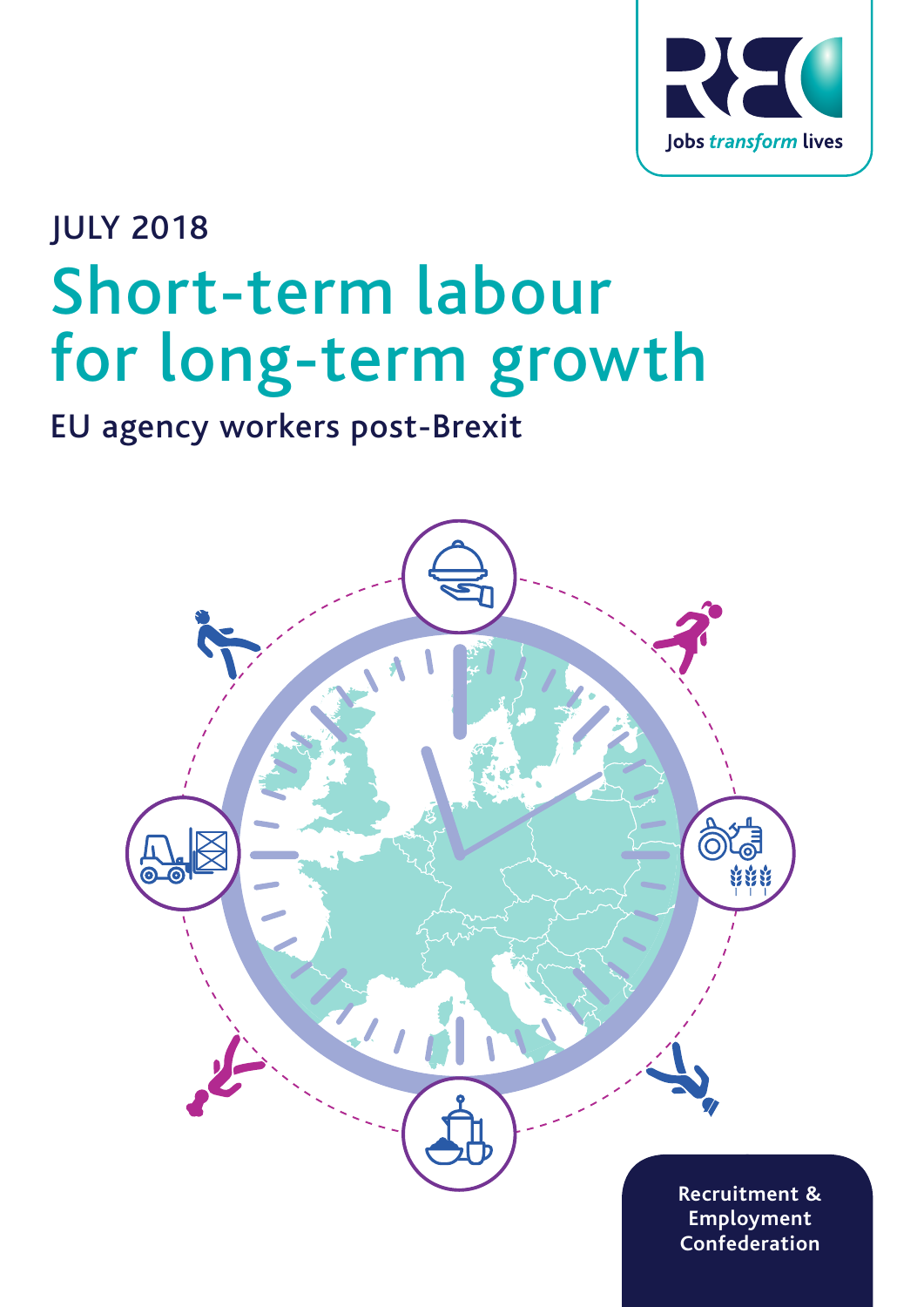### **CONTENTS**

| Foreword |                                                                 | 3  |
|----------|-----------------------------------------------------------------|----|
|          | 1. Research summary and recommendations                         | 4  |
|          | 2. Introduction                                                 | 9  |
|          | 3. Shifting working patterns and labour market trends in the UK | 11 |
|          | 4. Labour market challenges                                     | 22 |
|          | 5. Post-Brexit immigration system                               | 31 |
|          |                                                                 |    |

### Appendices

| Methodology                                | 38 |
|--------------------------------------------|----|
| Review of previous REC immigration reports | 39 |
| Overview of the UK immigration system      | 41 |
| The rights of agency workers in the UK     | 44 |
| Glossary of key terms and definitions      | 45 |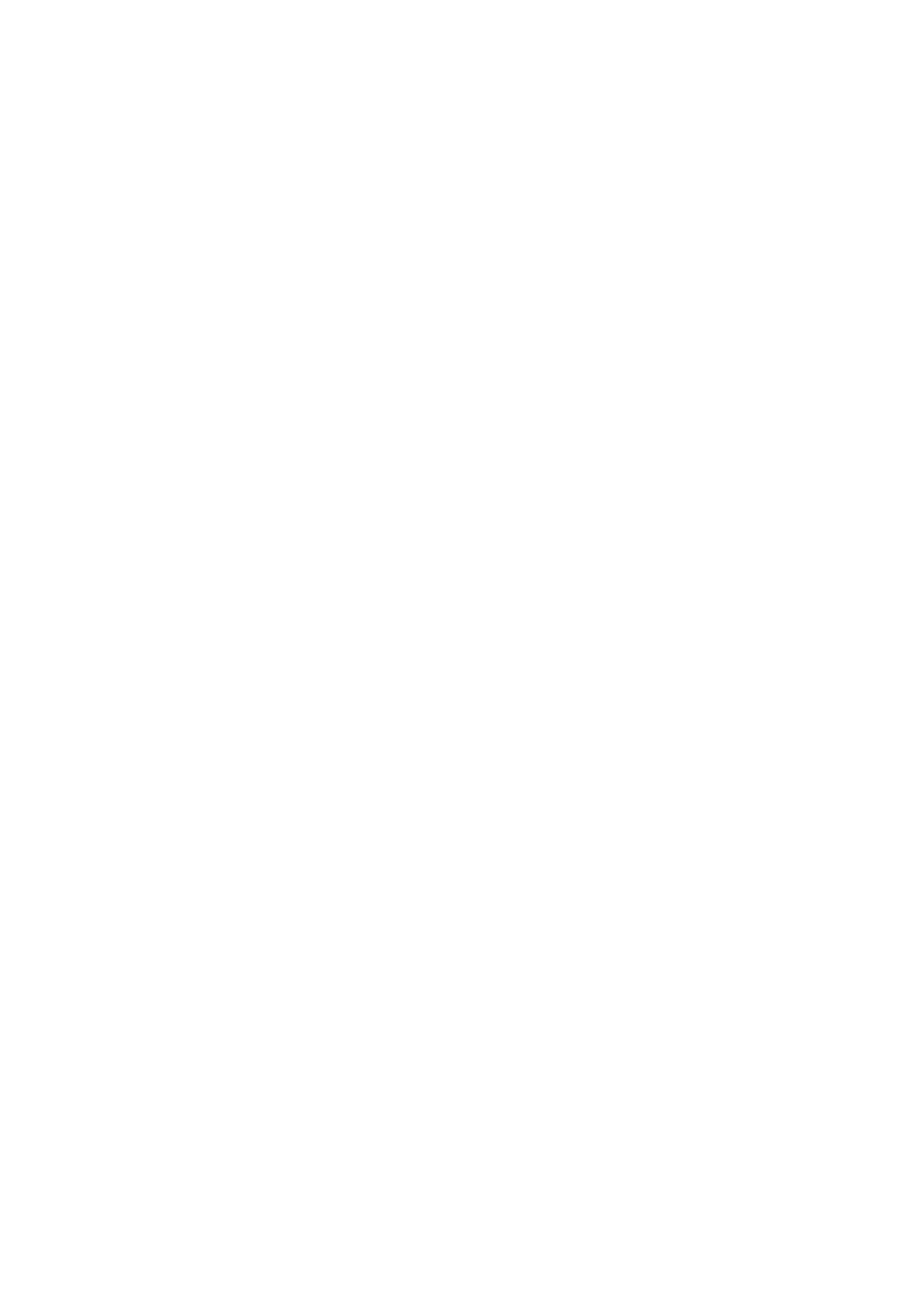### <span id="page-3-0"></span>**FOREWORD**

A strong economy underpins rising living standards for British people – it delivers more opportunities to us as employees, and more choice and value to us as shoppers.

Such economic strength is built on companies being able to do great business from the UK. Ensuring businesses have the capacity to invest and grow here is vital.

And with employment rates at record highs, making sure firms have access to the people they need to keep delivering for customers is a critical issue for investment decisions. Across many sectors REC members report that candidate availability remains the key challenge for them in meeting industry's needs.

This is a case of a nation with a developing labour shortage – but one which access to temporary workers from across the EU has helped to ameliorate, keeping new investment coming to the UK and boosting the range of choices for consumers.

In this report, we look into the role that EU citizens play in supporting employers on a temporary basis. In key sectors like food and drinks, hospitality, and logistics the report shows that their impact is huge – especially as these sectors are struggling to fill all their vacancies even before Brexit day.

A pleasing aspect of the debate about EU nationals in the UK since the referendum is that Leavers and Remainers alike have acknowledged the huge value the UK gets from those who are already here.

But this is not just about doctors and engineers. When we go to the supermarket or into a restaurant we are relying on a supply chain that simply would not function without the contribution of workers from other EU nations who are filling vacancies, making themselves available at short notice to meet peaks in demand, and working flexibly to fit changing shift patterns and seasonal variations.

As we approach March 2019 the government urgently needs to secure the transition period that will give firms certainty over the timescale for any changes to access to the UK for EU nationals. This will help key sectors of our economy to continue to operate freely.

With a transition deal in place, the government must also clarify its preferred post-Brexit immigration policy quickly, with details written into the exit agreement with the EU. Allowing for the continued use of agency workers from EU countries will be vital – and they must be able to work for different employers while they are here. Access should not be linked to a permanent role with a single employer. That would damage whole swathes of our economy with key supply chains faltering and imported goods making up the difference.

#### **Neil Carberry**

Chief Executive, Recruitment & Employment Confederation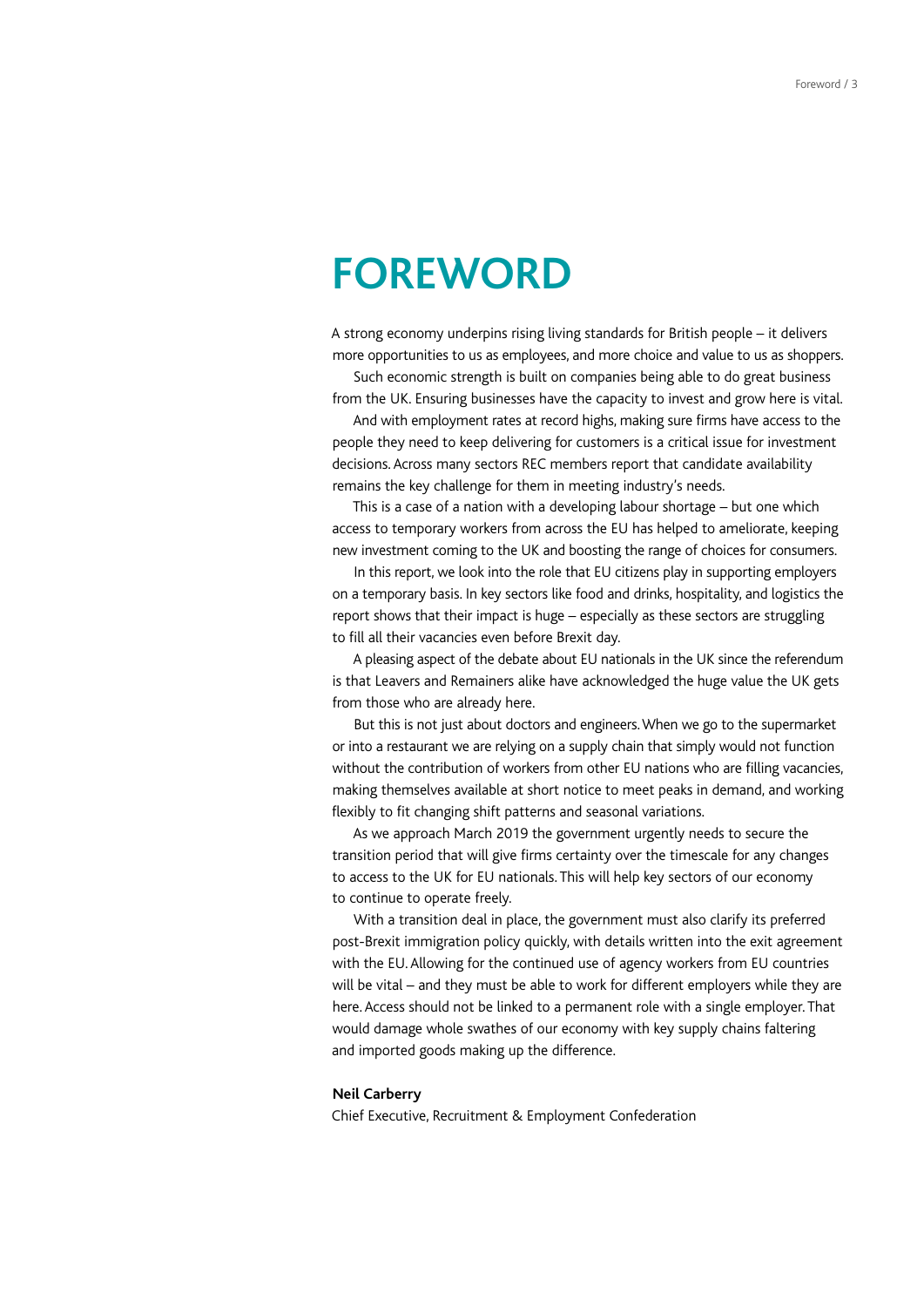**01**

### **RESEARCH SUMMARY AND RECOMMENDATIONS**

Nine months after the UK voted to leave the European Union (EU) in a referendum, on 29 March 2017 Prime Minister Theresa May triggered Article 50 of the Lisbon Treaty, officially beginning the process of leaving the EU. It has been more than a year since Brexit negotiations began on 19 June 2017, yet uncertainty around the country's future labour arrangements with the EU shows no sign of abating. As demand for skills and people grows, while the number of EU citizens coming to the UK for work falls, candidate shortages intensify. We now know that immigration arrangements will remain largely unchanged during the post-Brexit transition phrase. However, with current labour provisions expected to be replaced by a new immigration system at the end of the transition period, employers across all industries require clarity now on what the new system will entail to determine its impact on their business. A balanced, evidence-based immigration system will need to be spelled out to defuse confusion and reverse employers' low confidence in economic conditions, as shown in Figure 1. Moreover, we need the details of this future immigration system sooner rather than later to avoid the increasingly likely prospect that employers and workers will not know what the future system will be until after the UK has left the EU, having had no time to plan for the new system.



### **FIGURE 1: EMPLOYERS' CONFIDENCE IN THE PROSPECTS FOR THE UK ECONOMY, JOBS OUTLOOK1**

According to REC *JobsOutlook* monthly data, confidence of employers in economic conditions in the UK had progressively plummeted from a net balance of +26 points in June 2016 to a net balance of -10 points in March 2018. Monthly reports are available to download at: [www.rec.uk.com](http://www.rec.uk.com)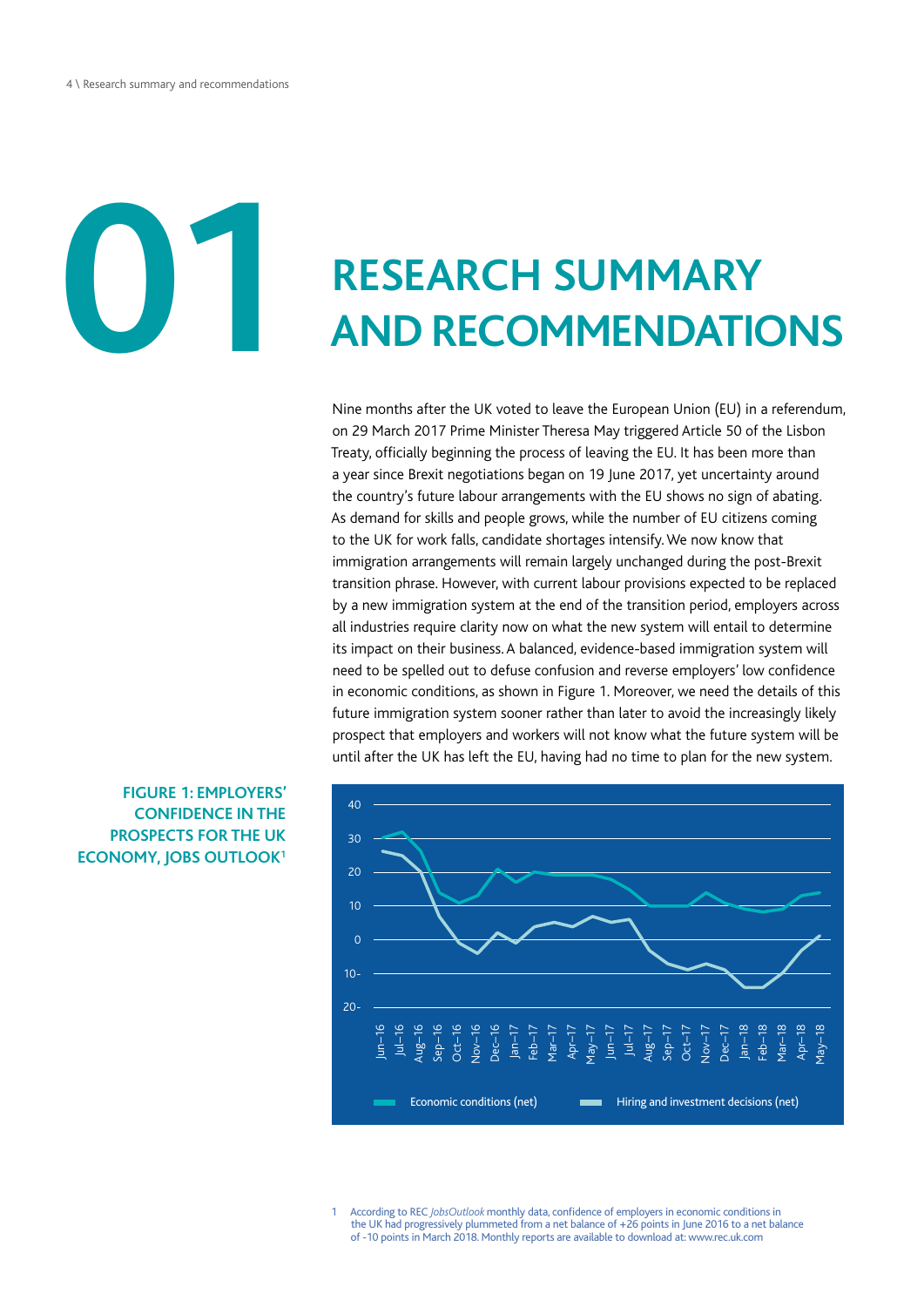In 2017, the REC published three reports that focused on post-Brexit immigration. The first two of these focused on quantitative measures of EU workers in the UK and on the lessons that could be learned from other countries' immigration systems around the world respectively. The third report focused on EU workers in low-skilled roles in the UK from the perspective of recruiters, employers, and workers themselves.

Whilst current political debate has been focusing on the impact of Brexit on the supply of EU workers in permanent roles, there is increasing concern amongst UK employers about a lack of clarity of labour provisions for temporary workers post-Brexit. Building on our previous research, this report further investigates how the immigration system can guarantee a sufficient supply of workers in temporary roles in key sectors of the economy where EU workers have played an important role in meeting labour demand in recent years, such as food and drinks, hospitality and warehousing.

We urge the UK government and policymakers to reflect on the pressing need for access to temporary workers and to introduce a practical, effective and responsive system which will ensure the sufficient supply of labour for business. This is essential if the UK is to meet its labour market needs and allow its businesses and industries to thrive. The UK's flexible workforce plays a crucial role in keeping British businesses running smoothly. Any post-transition system which reduces the availability of temporary workers in the UK is likely to have a detrimental knock-on effect on the overall UK economy.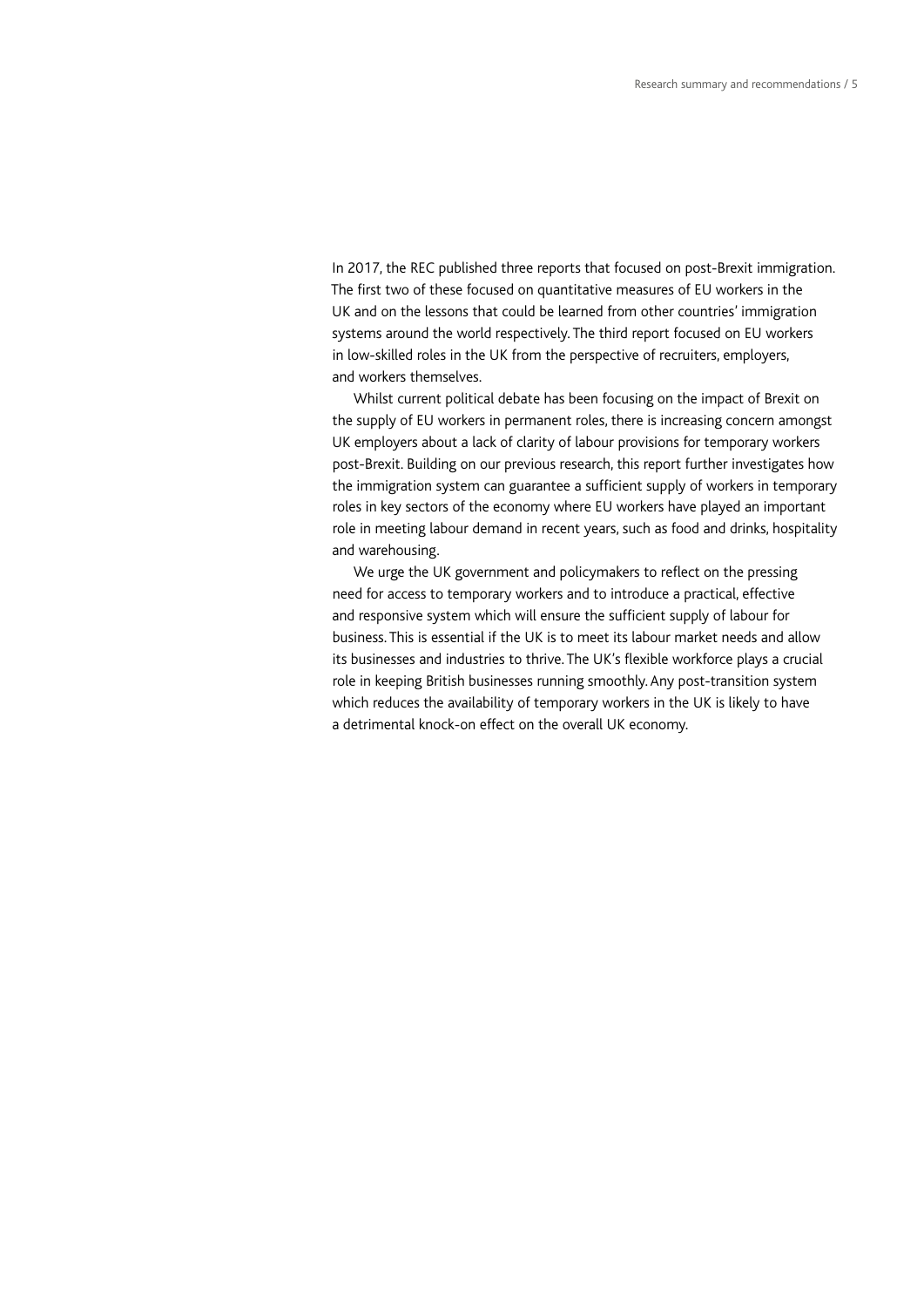### **RESEARCH SUMMARY**

Quantitative research findings are based on a survey of REC members produced by YouGov as well as a survey of employers/HR decision-makers in the UK, produced by ComRes.

### **A significant portion of temporary assignments in key sectors in the last 12 months were filled by workers from the EU:**

- Six in ten respondents (60 per cent) who supplied agency workers in the warehousing sector indicate that 50 per cent or more of their temporary assignments were filled by EU workers, with almost three in ten revealing that 75 per cent or more of their temporary assignments were filled by EU nationals.
- Over half of respondents supplying the food and drinks sector (56 per cent) and the hospitality sector (52 per cent) reveal that 50 per cent or more of their temporary assignments were filled by workers from the EU.
- Two in five (39 per cent) respondents in the food and drinks sector supplied EU workers to fill 75 per cent or more of their temporary assignments.
- A third of respondents (33 per cent) supplying agency workers in the hospitality sector had EU workers filling 75 per cent or more of their temporary assignments in the last 12 months.

### **There had been a particular reliance not only on EU temporary labour but on young EU temporary labour:**

- Over half (55 per cent) of agencies placing EU temporary agency workers in hospitality roles claim 50 per cent or more of these workers were 18–30 years old.
- Half of recruiters placing EU temporary workers in the food and drinks sector (52 per cent) and the warehousing sector (49 per cent) reveal 50 per cent or more of these workers were 18–30 years old.
- The number of respondents who only place EU temporary agency workers who are over 30 years old is negligible across key sectors.

### **Employers say they rely heavily on EU workers to fill temporary and seasonal vacancies:**

Of those employers that hired seasonal or temporary staff:

- Four in five (81 per cent) claim to have used EU labour in a temporary or seasonal role.
- Three in five (62 per cent) claim 10 per cent or more of their contingent workforce was from the EU.
- One in ten (10 per cent) revealed that half or more of their seasonal and temporary labour was from the EU.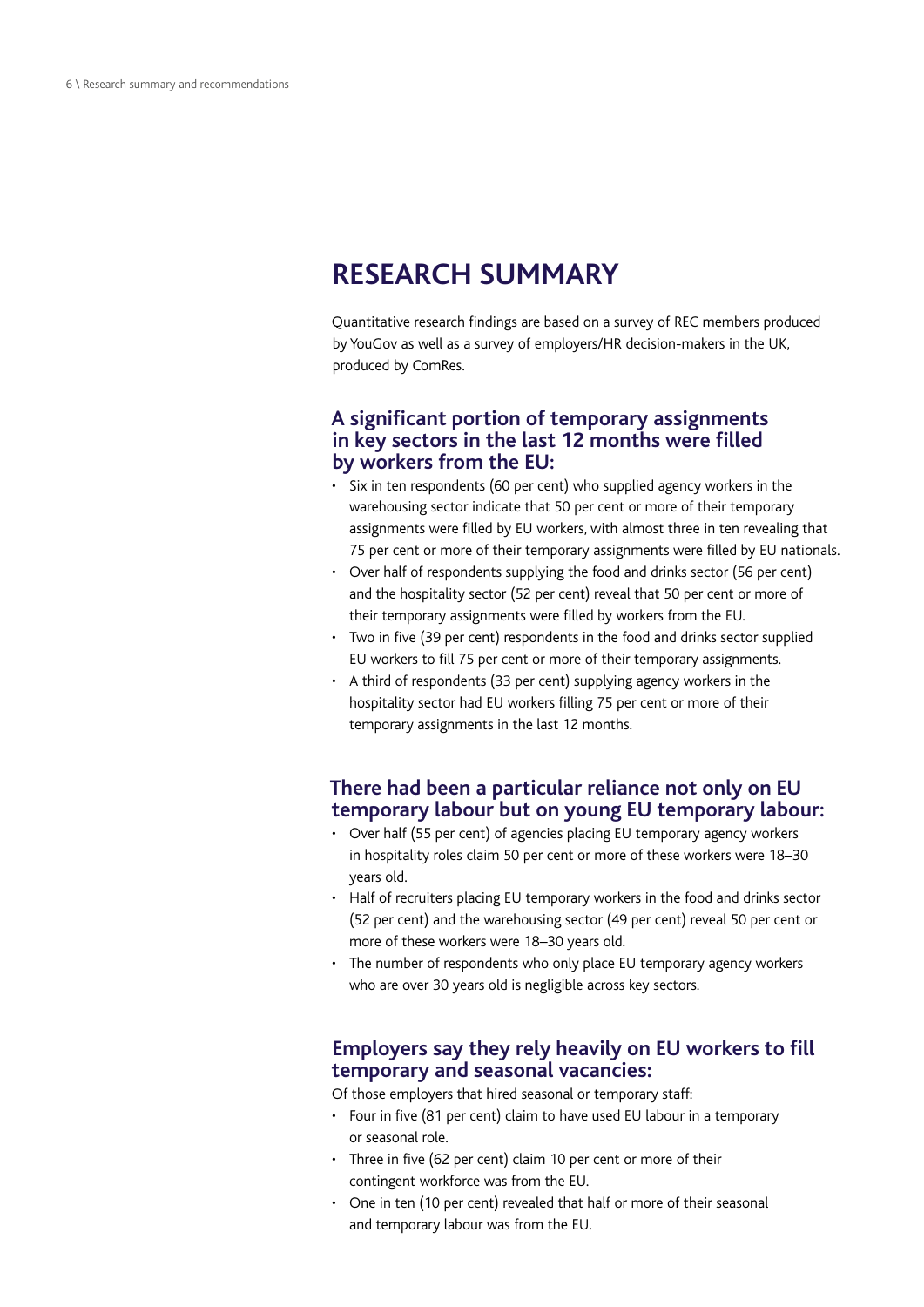### **Supply of temporary workers failed to meet labour demand in the last 12 months:**

- A third of recruitment agencies supplying agency workers to the warehousing (29 per cent), hospitality (38 per cent), or food and drinks (39 per cent) sector had not been able to meet their clients' overall demand.
- Four in ten employers (42 per cent) that recruit temporary or seasonal labour had not been able to meet their demand for labour.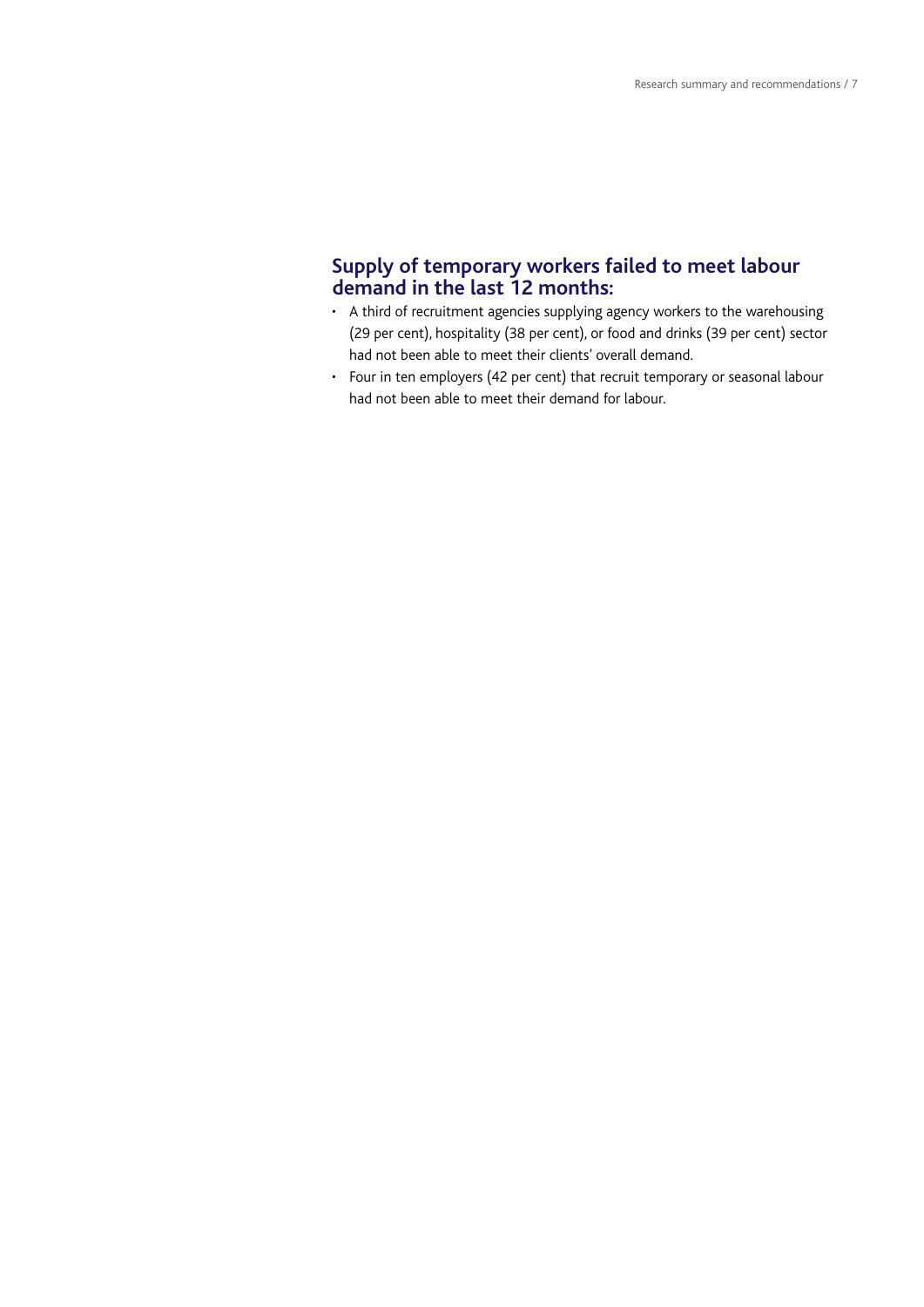### **SUMMARY OF RECOMMENDATIONS**

What the UK's immigration system will look like after the UK leaves the EU remains uncertain. While a transition period is welcome for avoiding a cliff edge, businesses need clarity on a future system and assurances that this will cater to the needs of the economy. It is vital that a post-Brexit immigration system supports a flexible labour market, underpinned by a set of principles that allow for the contribution of temporary workers in the UK across the whole labour market.

| <b>Principles</b>                               | Actions for government                                                                                                                                                                                                                                         |
|-------------------------------------------------|----------------------------------------------------------------------------------------------------------------------------------------------------------------------------------------------------------------------------------------------------------------|
| Based on evidence, not arbitrary targets        | Ensure data surrounding EU nationals in temporary,<br>agency and seasonal roles are robust.                                                                                                                                                                    |
| Quick and predictable                           | Allow employers to be able to access temporary migrant<br>workers quickly and at short notice, if needed.                                                                                                                                                      |
| Freedom to move jobs                            | Immigration status should be attached to individuals,<br>rather than through sponsorship with an employer,<br>for temporary work.<br>Allow for migrant agency workers to move between<br>employers, sectors and regions and to work with<br>multiple agencies. |
| Long-term approach, not quick-fixes             | Promote a market-led system whereby workers can move<br>to where there is a need in order to respond to labour<br>market changes.                                                                                                                              |
| Low cost                                        | Avoid high permit costs for temporary workers.                                                                                                                                                                                                                 |
| Recognise different contracts                   | Recognise the working patterns in the UK where EU workers<br>are able to work through employment agencies as temporary<br>agency workers and allow for this flexibility to continue.                                                                           |
| Addressing public concerns                      | Actions for government                                                                                                                                                                                                                                         |
| Support control rather than numerical targets   | Focus on rebuilding public trust by improving data collection<br>and transparency, and abandoning targets to reduce<br>immigration levels to the tens of thousands.                                                                                            |
| Enhance the Controlling Migration Fund          | Widen the scope and remit of the Controlling Migration Fund.                                                                                                                                                                                                   |
| Invest in labour market enforcement             | Allocate the additional funding for enforcement activity as<br>recommended by the Director of Labour Market Enforcement.                                                                                                                                       |
| Reaching out to UK candidates                   | Actions for government and employers                                                                                                                                                                                                                           |
| Reform the apprenticeship levy                  | The government should broaden the apprenticeship<br>levy to become a more flexible training levy to be used<br>for up-skilling and job progression for temporary workers.                                                                                      |
| Promote good work and address<br>misconceptions | Trade bodies in key sectors should promote the good work<br>agenda and work to promote progression opportunities<br>attached to roles in these sectors.                                                                                                        |
|                                                 |                                                                                                                                                                                                                                                                |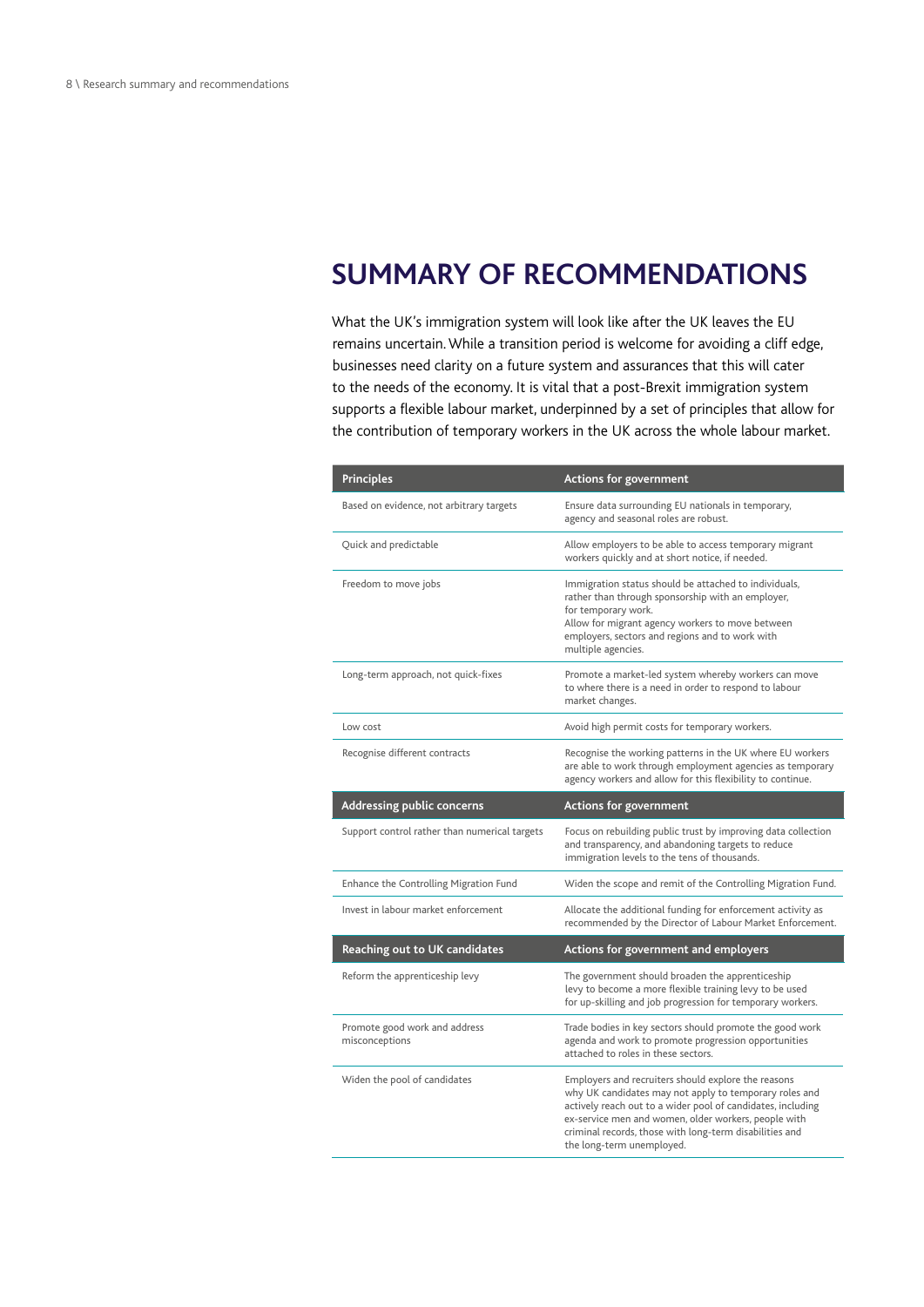

### **INTRODUCTION**

**The main question of this report is how the UK can ensure the sufficient supply of temporary workers to meet demand in post-Brexit Britain, particularly for those sectors that are heavily reliant on temporary workers from the EU.**

There is a pressing need to deliver a clear, evidence-based picture of how EU citizens are contributing in the UK economy as temporary workers. The UK needs an immigration system based on facts which is flexible and responsive to business need in post-Brexit Britain and will avoid harming the economy. It is imperative both that the new labour arrangements provide UK businesses with access to the workers they need and that the system is agreed upon with sufficient time for businesses to prepare for its implementation.

The UK's current labour market continues to perform well. However, persistent issues are particularly challenging. Demand for skills and people is mounting, with the UK's unemployment rate the lowest it has been since 1975. A fall in net EU migration, which is driven by a fall in EU citizens coming to the UK for work as reported by the Office for National Statistics (ONS),<sup>2</sup> has further intensified candidate shortages. This, in turn, hinders investment in the growth of businesses, with an increase in uncertainty and a reduction in overall confidence in the UK economy since the referendum result. Additionally, certain sectors, such as those involved in the food and drinks supply chain, are particularly affected by ongoing uncertainty around immigration policy post-Brexit.

Whilst current debate has primarily focused on EU nationals coming to the UK for permanent full-time work, there is increasing concern yet little effort to calculate the potential impact of the end of freedom of movement on the supply of temporary workers. Indeed, businesses in industries that have a significant reliance on EU temporary workers – namely hospitality, food and drinks, warehousing and farming – are alarmed by a lack of clarity around post-transition immigration arrangements.

2 ONS (2018) *Migration Statistics Quarterly Report: February 2018*. Net migration of EU citizens has fallen by 75,000 in the year ending September 2017, returning to the level seen in 2012. Annual EU immigration for work-related reasons (i.e. for a 'definite job' or 'looking for work') fell by 58,000 in the same period. The number of EU citizens leaving the UK (130,000) was the highest recorded level since 2008. Available at: [www.ons.gov.uk/peoplepopulationandcommunity/populationandmigration/](https://www.ons.gov.uk/peoplepopulationandcommunity/populationandmigration/internationalmigration/bulletins/migrationstatisticsquarterlyreport/february2018) [internationalmigration/bulletins/migrationstatisticsquarterlyreport/february2018](https://www.ons.gov.uk/peoplepopulationandcommunity/populationandmigration/internationalmigration/bulletins/migrationstatisticsquarterlyreport/february2018).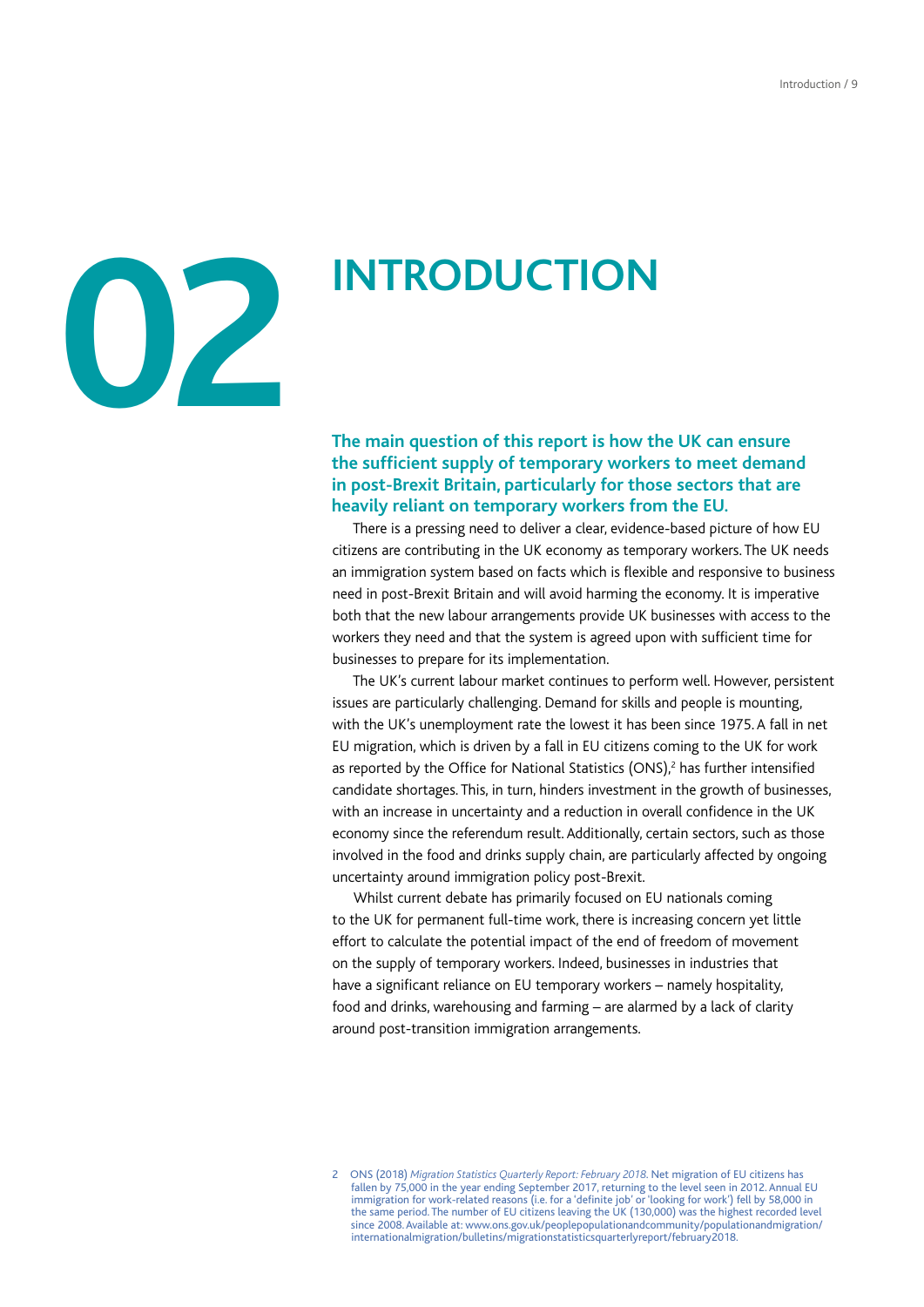Building on previous research,<sup>3</sup> the REC has further investigated how the immigration system can guarantee a sufficient supply of workers in temporary roles, with a particular focus on agency workers in these key sectors of the economy.

As the report demonstrates, EU temporary workers provide a valuable contribution across the country in a wide range of sectors and at various skill levels. This needs to be factored into any new immigration system. After the post-Brexit transition period ends, there is the possibility for significant change in who is allowed into the country to work and how long they are permitted to remain for. The analysis of the views and concerns of recruiters and employers, as expressed during our quantitative and qualitative research, seeks to add further evidence to the debate. Furthermore, it intends to inform the government of the labour needs in key sectors for temporary workers so that appropriate provisions are made, which will guarantee access to the workers UK businesses need to remain economically viable and competitive.

### **Report structure/outline**

The report draws largely on:

- quantitative responses from a survey of recruiters/members of the REC, hosted by YouGov
- quantitative responses from two surveys of employers/HR decision-makers, conducted by ComRes
- qualitative insights from employers and recruitment industry experts arising from structured interviews and a focus group.

Quotes from the qualitative research and findings from the quantitative survey are provided throughout the report and are attributed accordingly. Some responses have been anonymised at the request of research participants.

In an attempt to inform the debate and share evidence that can add clarity to the confusion already inhibiting the UK labour market, section 3 of this research outlines the new labour market trends and shifting working patterns with a focus on the contribution of temporary workers – primarily agency workers – to the UK economy. Section 4 investigates more closely the labour market challenges facing the UK economy, reviewing the volume and importance of temporary workers from the EU (excluding the UK) whilst highlighting skill and candidate shortages in key sectors. Finally, the last section outlines the key considerations that need to be taken into account to guarantee flexibility and security in the labour market and ensure labour supply meets labour demand in post-Brexit Britain.

<sup>3</sup> In June 2017, the REC published two reports that focused on the issue of immigration once the UK leaves the EU: *Managing Migration in aWay that Supports Labour Market Success: What can we learn from the experiences of recruiters and employers in Norway, Switzerland, Canada and Australia?* and *Building the Post-Brexit Immigration System: An analysis of shortages, scenarios and choices*. In September 2017, the REC released the report *Ready, Willing and Able: Can the UK labour force meet demand after Brexit?*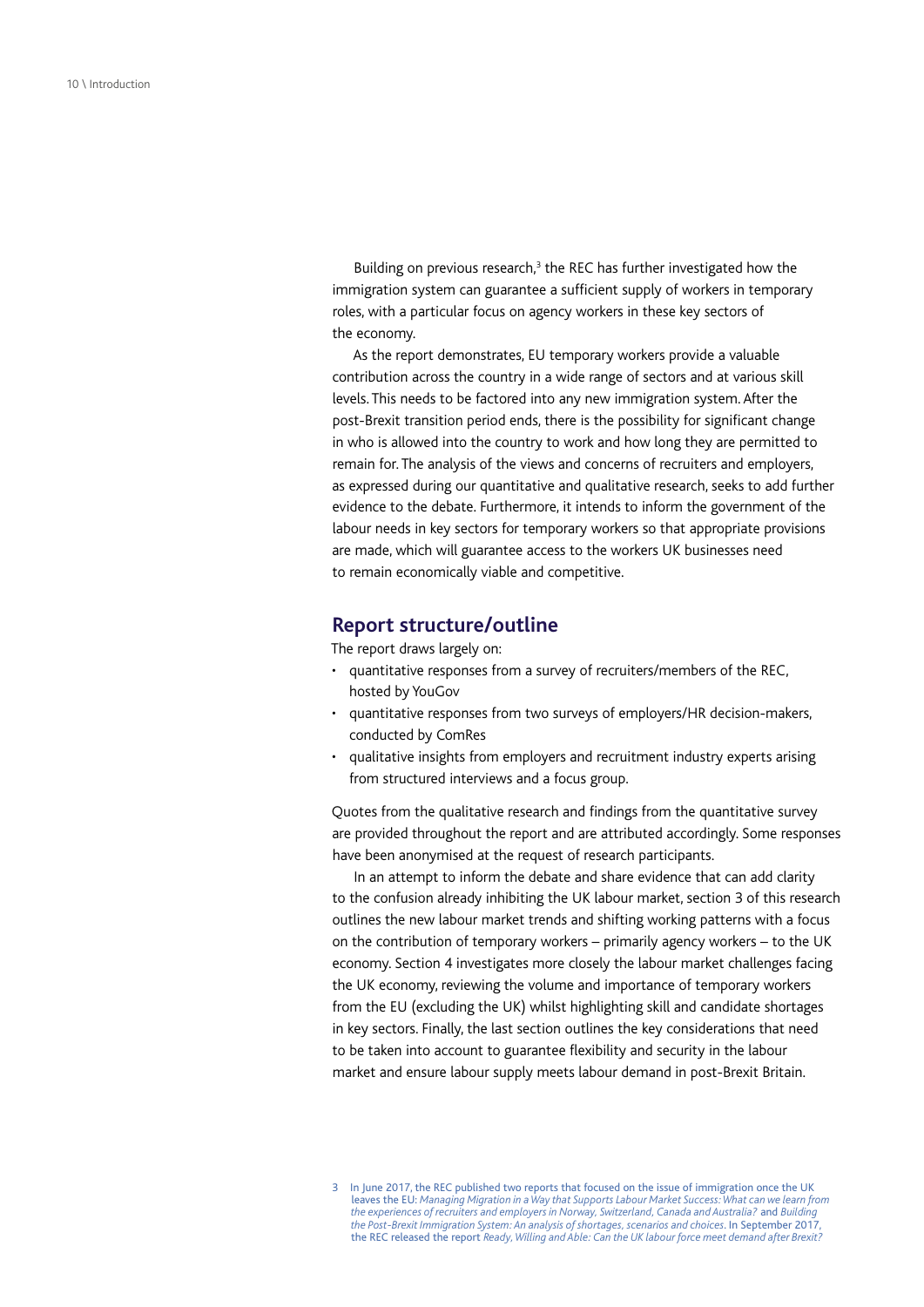# **03**

# **SHIFTING WORKING PATTERNS AND LABOUR MARKET TRENDS IN THE UK**

**The world of work is evolving. Traditionally, the employment relationship consisted of full-time work with a single employer for an indefinite duration. Whilst the majority of people in employment are still employed in full-time permanent roles, there is a significant proportion of the workforce choosing to work in a temporary, casual or part-time way. According to the latest ONS figures for June 2018, part-time employees make up 26 per cent of all employees in the UK and temporary workers make up six per cent.4 This latter figure includes agency workers – workers who are contracted with a recruitment agency or employment business but are supplied to work temporarily under the supervision and direction of another business, namely a hiring client. These workers enable the on-demand, 24/7 economy that consumers have come to expect, with employers reporting that they use agency workers to cover leaves of absence (65 per cent), meet peaks in demand (58 per cent), and provide short-term access to key strategic skills (56 per cent), amongst other reasons.5**

As well as benefiting the smooth running of business and the modern economy, the availability of flexible work has also been to the benefit of many workers in the labour market. Some prefer the flexibility that temporary and part-time work can offer to fit around studies, family commitments, or other pursuits. Others use temporary roles to avoid spells of unemployment between longer-term roles.<sup>6</sup>

### **Flexible world of work**

According to the Office for National Statistics (ONS), the number of part-time workers (who did not want a full-time job) increased from 4,916,000 in January–March 2000 to 6,112,000 in February–April 2018. Similarly, the number of self-employed increased from 3,275,000 in the period January–March 2000 to 4,814,000 in February–April 2018.

Temporary employees represented 5.8 per cent of all employees in the period February–April 2018, with a quarter-on-quarter increase of 22,000 (+1.4 per cent).<sup>7</sup>

- ONS (June 2018) EMP01 SA: Full-time, part-time and temporary workers (seasonally adjusted).
- 5 REC (June 2018) *JobsOutlook*.Available at [www.rec.uk.com](http://www.rec.uk.com)
- 6 REC (2014) *Flex appeal: Why freelancers, contractors, and agency workers choose to work this way*. Available at [www.rec.uk.com](http://www.rec.uk.com)
- 7 ONS (2018) *Labour Force Survey*. Data are seasonally adjusted.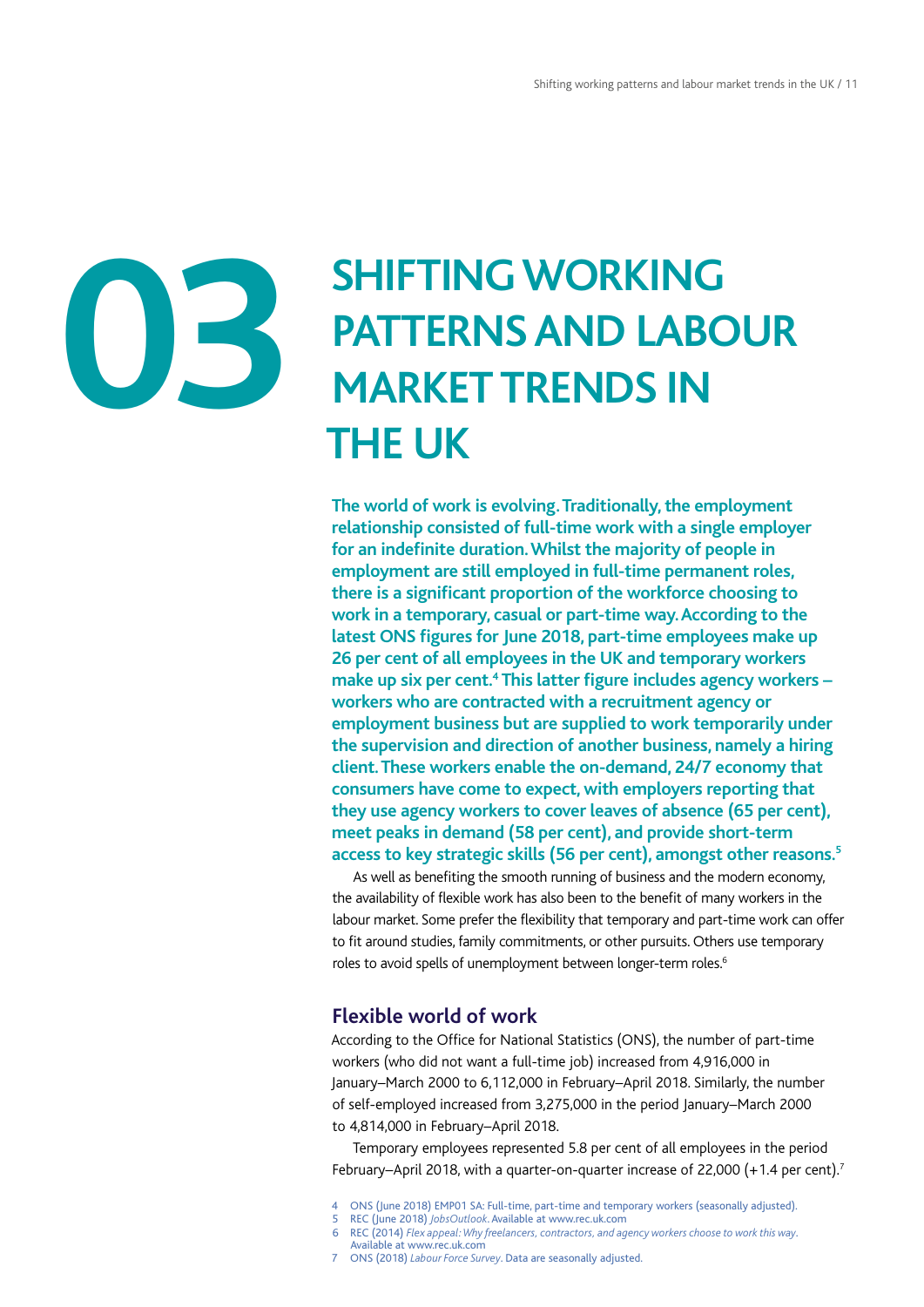Looking at agency workers in particular, the REC's most recent Recruitment Industry Trends survey showed that on any given day the average number of agency workers on assignment was 1.1 million workers.<sup>8</sup>

Industry data supplied for the period January–December 2010 to January–December 2016 show the number of permanent and non-permanent employees in the UK. For instance, the number of temporary employees working in accommodation and food services has increased significantly in the last few years, from 115,225 in 2011 to 162,042 in 2016. Non-permanent staff make up approximately 10 per cent of the total workforce in the sector.<sup>9</sup>

When looking at the indicative activity of the broader recruitment industry, the occupations with the highest proportion of distribution of temporary/contract workers on the combined payroll are industrial/blue collar and secretarial/clerical. Beyond this, there is a broad proportional spread of payroll worker activity across the occupations, including hotel/catering, nursing/medical and education/teaching. However, the duration of temporary assignments varies, with the large majority of these being placed for 12+ weeks (61 per cent). Similarly, eight in ten (80 per cent) contract placements were for 12+ weeks, with over two in five (44 per cent) being for a duration of 6+ months.10

Contrary to some perceptions, agency work is far more regulated than other forms of flexible work. UK and EU legislation ensures all agency workers in the UK are entitled to a number of rights including protection from unlawful deductions from wages, statutory sick pay, and health and safety protections.<sup>11</sup>

<sup>8</sup> REC (2017) *Recruitment Industry Trends 2016/17*.

Industry data provided are not seasonally adjusted and do not show the number of UK, EU and non-EU employees. Not permanent employees include temporary agency workers, fixed contract workers, seasonal workers and casual workers. ONS (2017) One digit industry data showing the number of permanent and not permanent employees for January to December 2010 to January to December 2016. Available at: [www.ons.gov.uk/employmentandlabourmarket/peopleinwork/employmentandemployee](http://www.ons.gov.uk/employmentandlabourmarket/peopleinwork/employmentandemployee) types/adhocs/007435onedigitindustrydatashowingthenumberofpermanentandnotpermanent employeesforjanuarytodecember2010tojanuarytodecember2016

<sup>10</sup> Ibid.

<sup>11</sup> For further details on the rights of agency workers, see Appendix 4.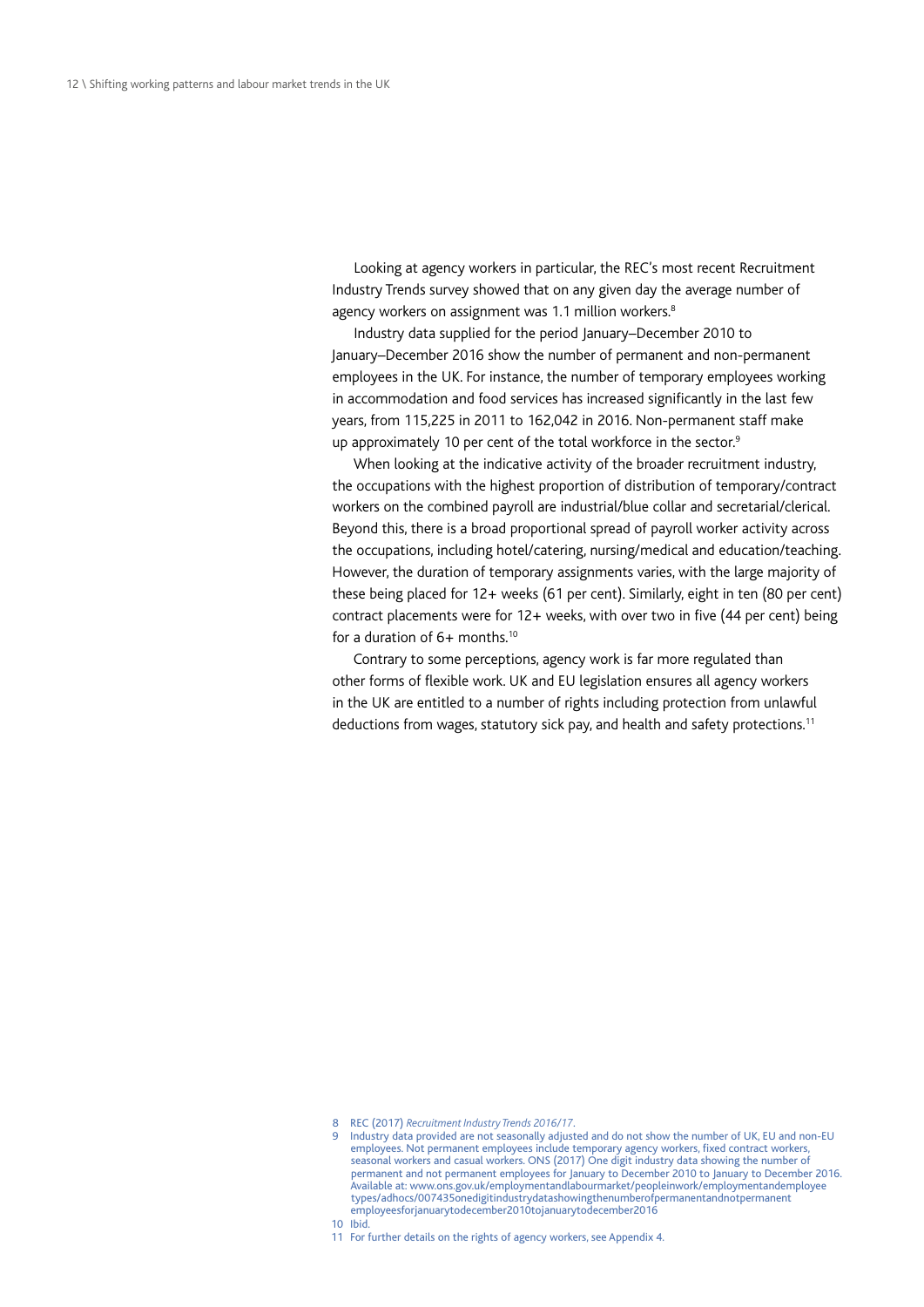**i**

### **CASE STUDY**

#### **MANPOWER UK**

Manpower UK is part of the global ManpowerGroup and one of the UK's largest workforce management firms. Manpower UK works with over 5,000 clients drawn from both the private and public sectors. The company places thousands of people into permanent roles every year and at any time has around 25,000 people working at client locations.

Between August 2016 and May 2018, non-UK workers accounted for 20 per cent of the temporary agency workers placed by Manpower UK, with 13 per cent from the EU. Jeremy Hay Campbell, Manpower UK's Head of Corporate Affairs, explains that, contrary to some perceptions, not all temporary agency workers from the EU are working in low-skilled roles.

'There is an important point to understand about the different types of EU agency workers and the valuable role they play in the economy and in helping address skills shortages. For example, we have a degree of our work in multilingual contact centres, so French, German, or Spanish workers are more likely to be based in those roles and they will be commanding a bit more of a premium salary as well. Then there is a section of the workforce from the EU accession countries and they are more likely to be engaged in lower skilled industrial roles.'

Although EU workers accounted for 13 per cent of Manpower's temporary workforce between August 2016 and May 2018, both the proportion of EU workers and the number of EU workers in temporary roles with Manpower has fallen throughout this period.Whereas EU workers accounted for approximately 14 per cent of Manpower's temporary workforce in the summer of 2016, this has now fallen to approximately 10 per cent.

A key concern for Manpower is the ability to maintain flexibility when recruiting EU workers for temporary agency roles - many who will be in roles that face a shortage of talent such as driving.As Jeremy explains, many of the roles that Manpower place require a quick turnaround and delays caused by a new immigration system that doesn't cater for temporary roles could have a negative impact on Manpower, their clients, and their clients' customers.

'We will want to maintain flexibility and keep red tape and costs to a minimum. For example, if there is a wet Easter, more people stay at home and they are more likely to do a lot of online shopping, which then requires an uplift in the number of delivery drivers in the next couple of days after that. You've got to have the flexibility to meet that kind of demand. If you are reliant on a system whereby you could only bring in and have access to EU workers once they've

got a job offer, we are not going to bring in people on an ad hoc basis in that way. We need to have access to a pool of talent that is already in the country that we can turn to, to be able to support what is required. We also need to remember the impact any restrictions will have on the existing talent shortage – the driving sector, for example, already has a significant shortage of talent and EU drivers provide a valuable talent source for many employers. It will be hard to fill these gaps from a UK workforce at a time of record employment and within the timeframe. Restrictions on access to EU talent will only exacerbate these problems.'

In addition to potentially causing problems in meeting business and consumer demand, a post-Brexit EU immigration system built around permanent employment with a sponsoring employer may impact negatively on temporary workers from the EU who wish to enrol with a number of different agencies. Jeremy explains that at present, 'if we don't have any work for them they are free to enrol with somebody else. Now, if they were coming under one type of sponsorship, would they have the flexibility to go and work somewhere else or would that visa right just disappear? Would that work for the individual?'

At present, workers aged 30 or younger account for just under half of the EU workers working for Manpower in temporary roles. Therefore, Jeremy sees potential for a European Youth Mobility Scheme, similar to the Tier 5 (Youth Mobility Scheme) Visa, to address some (but by no means all) of the requirement for EU temporary workers. If the UK's post-Brexit immigration system is to provide temporary workers in adequate numbers to meet business demand, Jeremy believes it is likely that a range of entry routes into the UK for these types of workers will be required and minimal restrictions should be placed on them once they are admitted into the UK.

'If there was a visa system that was restricted by sector or regional quotas, that would be of concern. From the perspective of agencies, a European Youth Mobility Visa may go half the way to addressing demand. You might end up with something a bit more general that is aimed at those aged under 30 and then you overlay that with a responsive system that meets employer need. If there is a salary threshold there also needs to be flexibility to take account of identified skills or labour shortages. What we really wouldn't want is a proscriptive system where EU workers who were here could only be here if they were in the employment of one employer. Employers need flexibility – if this is removed then this will cause issues.'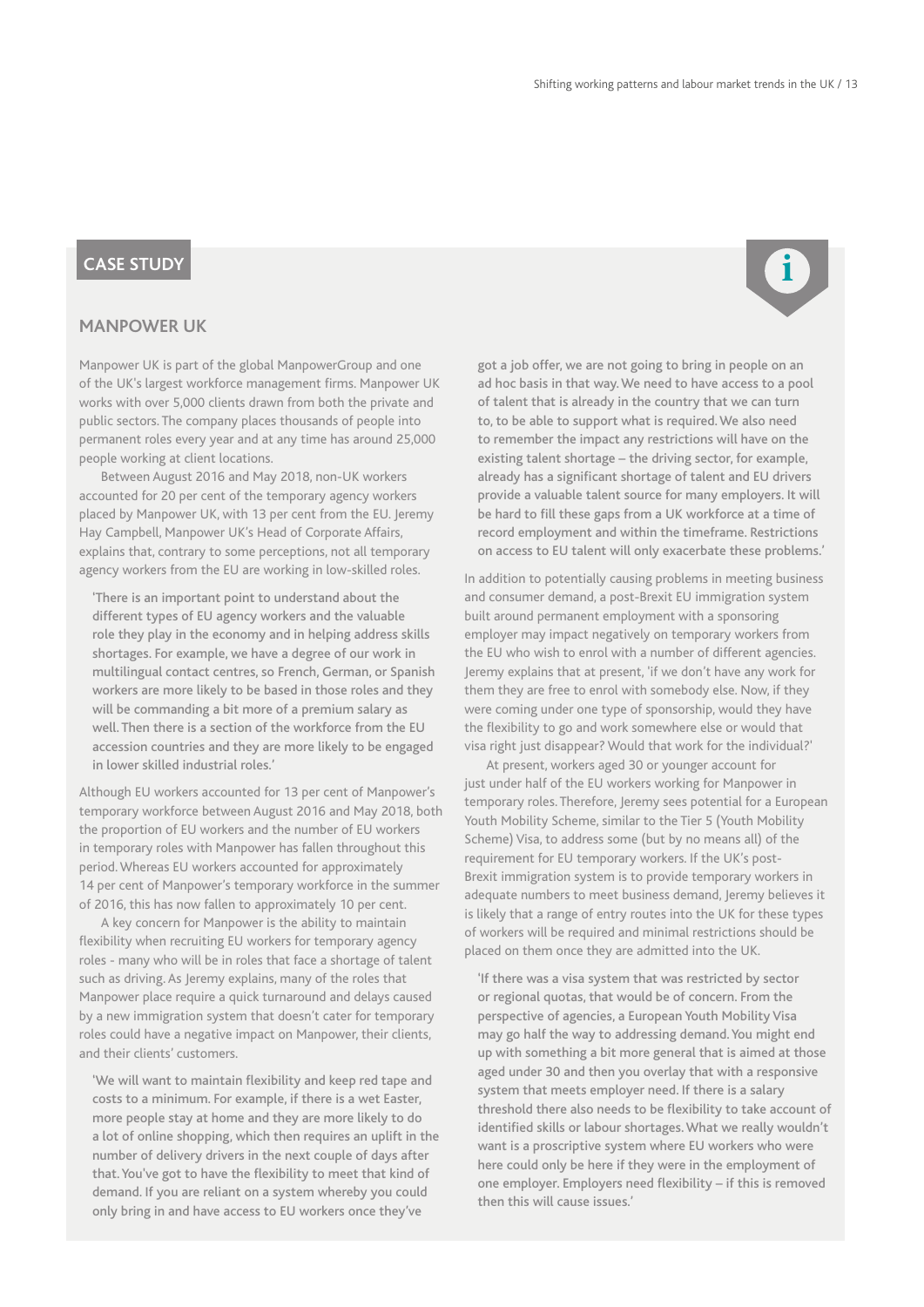### <span id="page-14-0"></span>**Constraints in recording immigration data**

The ONS and other government departments collect data on migration and on the overall numbers of EU workers in the UK. There are constraints in the monitoring and recording of immigration data and current datasets do not include those immigrating to the UK for less than a year. With many temporary workers from the EU coming to the UK for less than 12 months at a time, estimates undercount workers and underestimate some sectors' reliance on short-term or seasonal EU labour.

**'There is a lack of trust in official data, targets and decision-making on immigration policy. We need open and honest debate informed by evidence, and a new transparent way of making and debating immigration policy.'** Home Affairs Committee, House of Commons<sup>12</sup>

The ONS's Annual Population Survey (APS) and Labour Force Survey (LFS) provide some information on the stock of resident migrants and their characteristics, such as skills and occupation. But for those industries that rely on both permanent and temporary workers, including seasonal workers, there are currently no official data sources that provide a complete picture of the size of each industry's labour market and the role of migrants within these. Furthermore, as the LFS does not survey people who do not live in a household or are living in communal establishments, statistics used by the government have thus far been unable to provide trusted data and analysis of the temporary and seasonal EU workforce in the UK. This, in turn, leads to a lack of confidence in migration statistics more generally.

It is noteworthy that, in February 2017, the ONS recognised the need for better evidence on migration and its impact on the UK, including better evidence on seasonal labour migration and its impact on the UK labour market and economy.<sup>13</sup> A year later, in February 2018, the ONS highlighted another fundamental question that is pertinent to migration policymaking: do temporary workers, including the seasonal workforce, fly in and fly out for temporary and seasonal jobs (and, if so, are these broadly the same EU migrants each time) or are they longer-term residents of the UK and move within the UK wherever the jobs are? This is not possible to answer from current data sources.<sup>14</sup>

As demand for information on EU migration and its impact on the economy grows, the need to acquire a more complete and accurate picture of who has come to work in the UK and the type of work they do is pressing. Implementing a new registration system for EU migrants in advance of Brexit could provide a valuable source of data to better understand the inflow of EU workers in temporary roles.

<sup>12</sup> According to the Home Affairs Committee of the House of Commons, there is a lack of comprehensive analysis of the relationship between immigration and the labour market, meaning that the government now lacks the data from which to build an effective post-Brexit immigration policy. This makes it hard for businesses and employers to have confidence that their skills and recruitment needs have been properly assessed or taken into account. (2018) House of Commons, Home Affairs Committee. *Immigration policy: basis for building consensus. Second Report of Session 2017–19*.

<sup>13</sup> ONS (2017) *International migration data and analysis: Improving the evidence, February 2017*.Available at: [www.ons.gov.uk/peoplepopulationandcommunity/populationandmigration/internationalmigration/](http://www.ons.gov.uk/peoplepopulationandcommunity/populationandmigration/internationalmigration/articles/internationalmigrationdataandanalysisimprovingtheevidence/february2017) [articles/internationalmigrationdataandanalysisimprovingtheevidence/february2017](http://www.ons.gov.uk/peoplepopulationandcommunity/populationandmigration/internationalmigration/articles/internationalmigrationdataandanalysisimprovingtheevidence/february2017)

<sup>14</sup> ONS (2018) *Labour in the agriculture industry, UK: February 2018*.Available at: [www.ons.gov.uk/](http://www.ons.gov.uk/peoplepopulationandcommunity/populationandmigration/internationalmigration/articles/labourintheagricultureindustry/2018) [peoplepopulationandcommunity/populationandmigration/internationalmigration/articles/](http://www.ons.gov.uk/peoplepopulationandcommunity/populationandmigration/internationalmigration/articles/labourintheagricultureindustry/2018) [labourintheagricultureindustry/2018-](http://www.ons.gov.uk/peoplepopulationandcommunity/populationandmigration/internationalmigration/articles/labourintheagricultureindustry/2018)02-06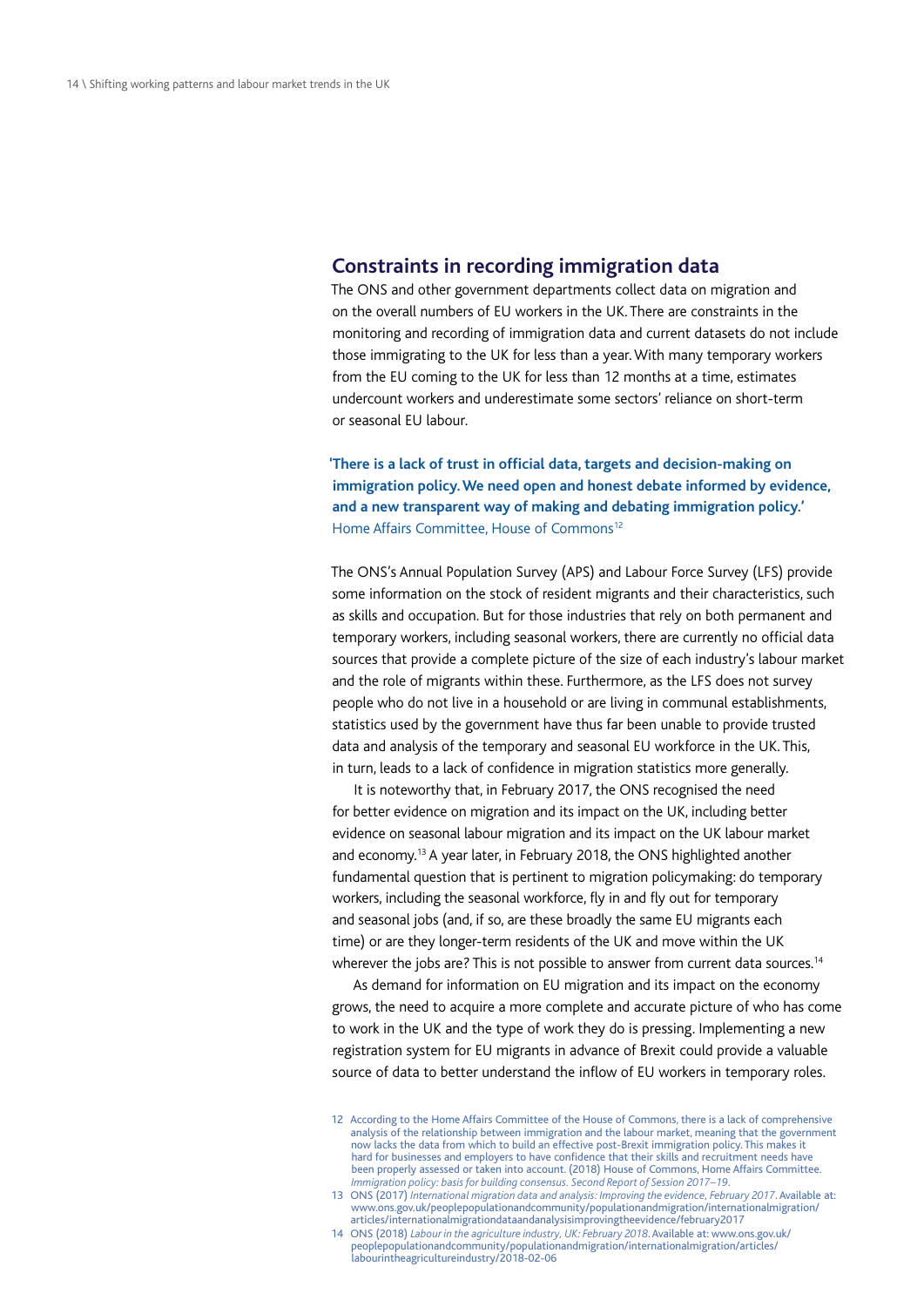### **EU migration flows in the UK**

In the wake of the EU referendum result, the UK government began the process of negotiating the UK's exit conditions from the European Union under Article 50 of the Treaty on European Union. The UK will officially leave the EU on 29 March 2019, followed by an agreed 21-month implementation period. The UK joined the EU (European Economic Community as it was at the time) in January 1973 and has since participated in the single market, allowing the free movement of goods, capital, services and people between member states.

However, it is only since the two waves of European expansion to Central and Eastern Europe in 2004 and 2007 that EU workers have begun to play a substantial role in the UK labour market.<sup>15</sup> EU nationals now represent a significant portion of the total UK workforce. The best available statistics suggest there were approximately 2.3 million EU nationals employed in the UK in the first quarter of 2018, making up approximately 7 per cent of the total 32.3 million UK labour force.16 The percentages differ greatly by sector, occupation and region. According to the ONS, the sectors with the largest numbers of EU workers are manufacturing, the retail trade, and hospitality and food services activities (though as these statistics fail to account properly for temporary workers, the numbers are likely to be even higher). All sectors have experienced a large increase since 2004, though some sectors experienced faster growth than others. For instance, the number of EU nationals working in accommodation and food services more than doubled between 2007 and 2016, increasing from 96,938 in 2007 to 154,822 in 2012 and to 229,619 in 2016. Similarly, the number of EU nationals working in the retail trade (including wholesale and motor trade) increased from 129,344 in 2007 to 186,030 in 2012 and to 276,143 in 2016.<sup>17</sup>

However, data since the EU referendum have shown net migration of EU citizens continually falling. EU net migration for the year to June 2016 stood at 189,000, whereas the latest provisional figures for the year ending September 2017 stood at 90,000. This is being driven by both fewer EU citizens coming into the UK and more choosing to leave.

Of particular concern for UK businesses, including those that employ temporary EU workers, is the steep reduction in the number of EU citizens coming to the UK to look for work. When comparing these figures for the year ending June 2016 with the figures for the year ending September 2017, EU15 figures fell from 34,000 to 13,000; EU8 figures fell from 27,000 to 8,000; and EU2 figures fell from 21,000 to 11,000.<sup>18</sup> It is also noteworthy that migration to look for work was at its peak for all of these groupings in the year to June 2016.<sup>19</sup>

- 15 Whilst non-EU immigration increased sharply in the late 1990s, immigration from Eastern European countries increased in the years following accession in 2004. Nationals of Bulgaria and Romania had working restrictions lifted in 2014 and in the period 2012–17 EU immigration had doubled.
- 16 ONS (2018) Table 8(2): Employment, unemployment and economically inactive levels by nationality: People (not seasonally adjusted). Labour Force Survey, 15 May 2018. These statistics are based on ONS datasets that do not record short-term immigration and are therefore likely to underestimate the contribution of EU workers to the UK workforce.
- 17 ONS (2017) One and three digit industry data 2007 to 2016. Data are not seasonally adjusted.Available at: [www.ons.gov.uk/employmentandlabourmarket/peopleinwork/](http://www.ons.gov.uk/employmentandlabourmarket/peopleinwork/employmentandemployeetypes/adhocs/007454oneandthreedigitindustrydata2007to2016) [employmentandemployeetypes/adhocs/007454oneandthreedigitindustrydata2007to2016](http://www.ons.gov.uk/employmentandlabourmarket/peopleinwork/employmentandemployeetypes/adhocs/007454oneandthreedigitindustrydata2007to2016)
- 18 See Appendix 5 for an explanation of EU country groupings and other key terms.
- 19 Available at: [www.ons.gov.uk/peoplepopulationandcommunity/populationandmigration/](http://www.ons.gov.uk/peoplepopulationandcommunity/populationandmigration/internationalmigration/bulletins/migrationstatisticsquarterlyreport/february2018) [internationalmigration/bulletins/migrationstatisticsquarterlyreport/february2018](http://www.ons.gov.uk/peoplepopulationandcommunity/populationandmigration/internationalmigration/bulletins/migrationstatisticsquarterlyreport/february2018)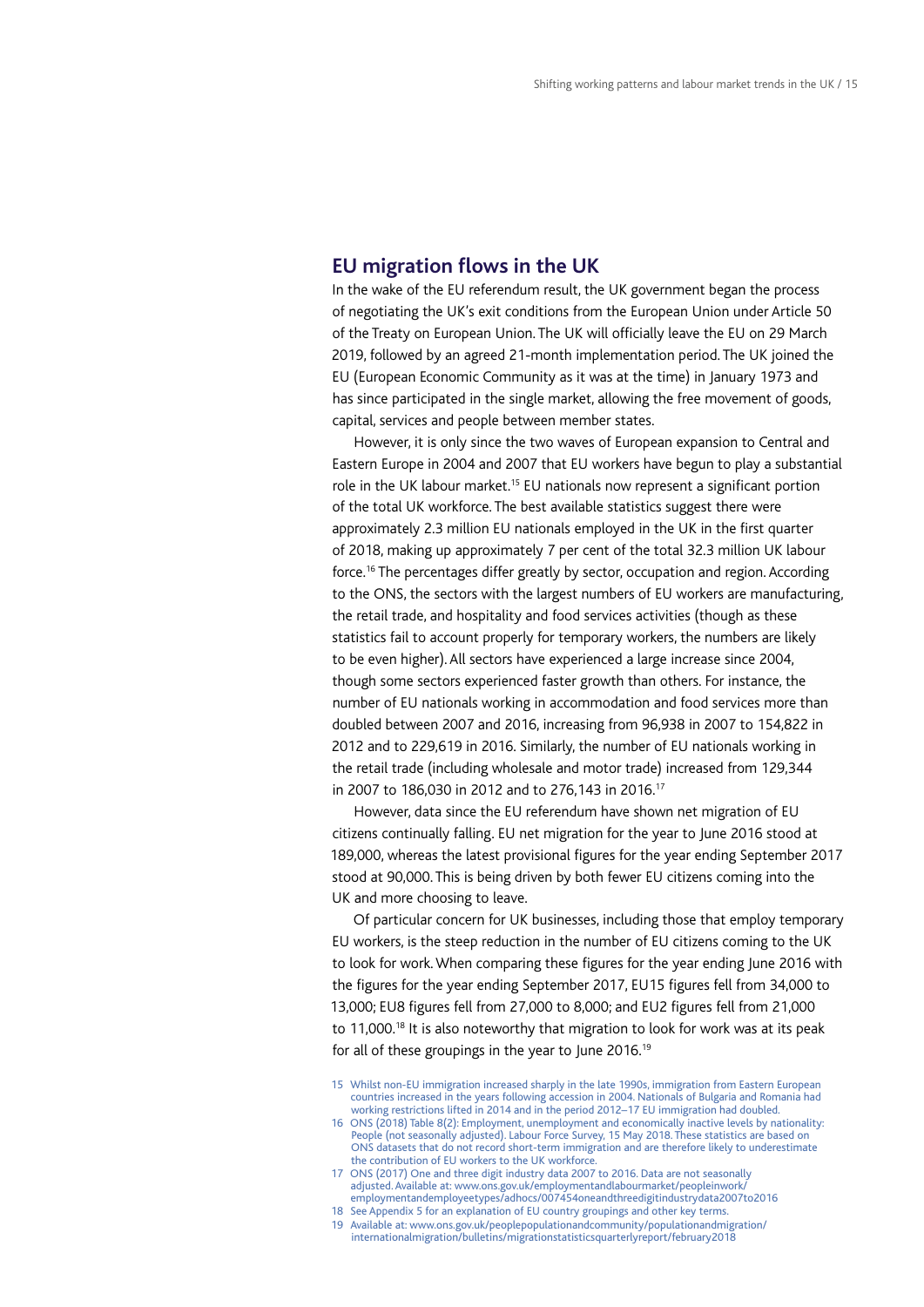In recent years, there has been more focus on changing patterns in the migration of EU nationals, such as temporary and circular migration, with EU temporary workers tending to cluster in specific occupations. With temporary agency workers making up a significant portion of the whole temporary workforce in the UK, our survey of recruitment agencies supplying temporary agency workers in the UK labour market sheds light on the number of temporary assignments being filled by workers from the EU.

### **CASE STUDY**

### **PMP RECRUITMENT (PART OF CORDANT GROUP)**

PMP are supplying thousands of staff nationwide to household names such as Amazon, Tesco, and Nestlé. They have been operating for over 25 years and record annual revenues in the region of £400 million, with a particularly strong presence in the warehousing and food sectors.

Both warehousing and food production are heavily reliant on EU labour and this is reflected in the nationalities of PMP's approximately 250,000 candidates. Despite an uptick in the proportion of British candidates since the EU referendum, British workers still only represent approximately half of the workforce.Workers from the EEA represent approximately 40 per cent of candidates, with non-EEA citizens comprising the remaining 10 per cent.

Seasonal demand for temporary labour is most often associated with agriculture and horticulture. However, there are also seasonal peaks and troughs in the warehousing and food production clients that PMP supplies to, as Ken Steers, Cordant's Group HR Director, explains:

**'**For PMP, preparing for peak starts around end of August or early September and volume continues to grow from there. The absolute peak will be in late November around Black Friday and continues into December, with volumes typically reducing post-Christmas, albeit some clients continue to maintain headcount until the end of January or early February.**'**

Although it was becoming more difficult to source staff before the EU referendum, the vote to leave has compounded the difficulties Cordant face in ensuring their clients' needs are met.As Ken puts it, 'We used to open our doors on a Monday morning and there used to be queues of people, new arrivals who had come that week, queuing to register.

That doesn't happen now. Supply is still there, but we have had to work much harder to secure that supply, including the implementation of a National Resourcing Centre.' This changing landscape has led to more conversations with clients about how they can attract and retain temporary staff and how they can work with agencies like PMP in the future.

**i**

**'**One of the things we're challenging our customers on is what their typical worker profile looks like. As an example, one of our customers only ever offered blocks of eight hours in shift patterns because that better fit their labour planning model. They have now challenged their thinking and are exploring offering four-hour shifts, which opens up opportunities for parts of the labour market that they have traditionally not tapped into. Although there might be additional costs if you've got two sets of uniforms and the like, these can be offset by greater productivity and staff engagement.**'**

Ken hopes the new system will allow for the flexibility that UK employers require to keep the UK economy growing. However, more than anything, PMP and Cordant are mostly looking for clarity from the government sooner rather than later.

**'**The key thing for me is that the sooner the government can provide some clarity and certainty, the better that's going to be for EU workers and employers in the UK. The longer we leave that, the more we run the risk of losing our EU colleagues that are here. I think what employers could do today is better inform EU workers about the EU withdrawal agreement, what this means for them and what the options are for them to secure permanent status both for them and their families.**'**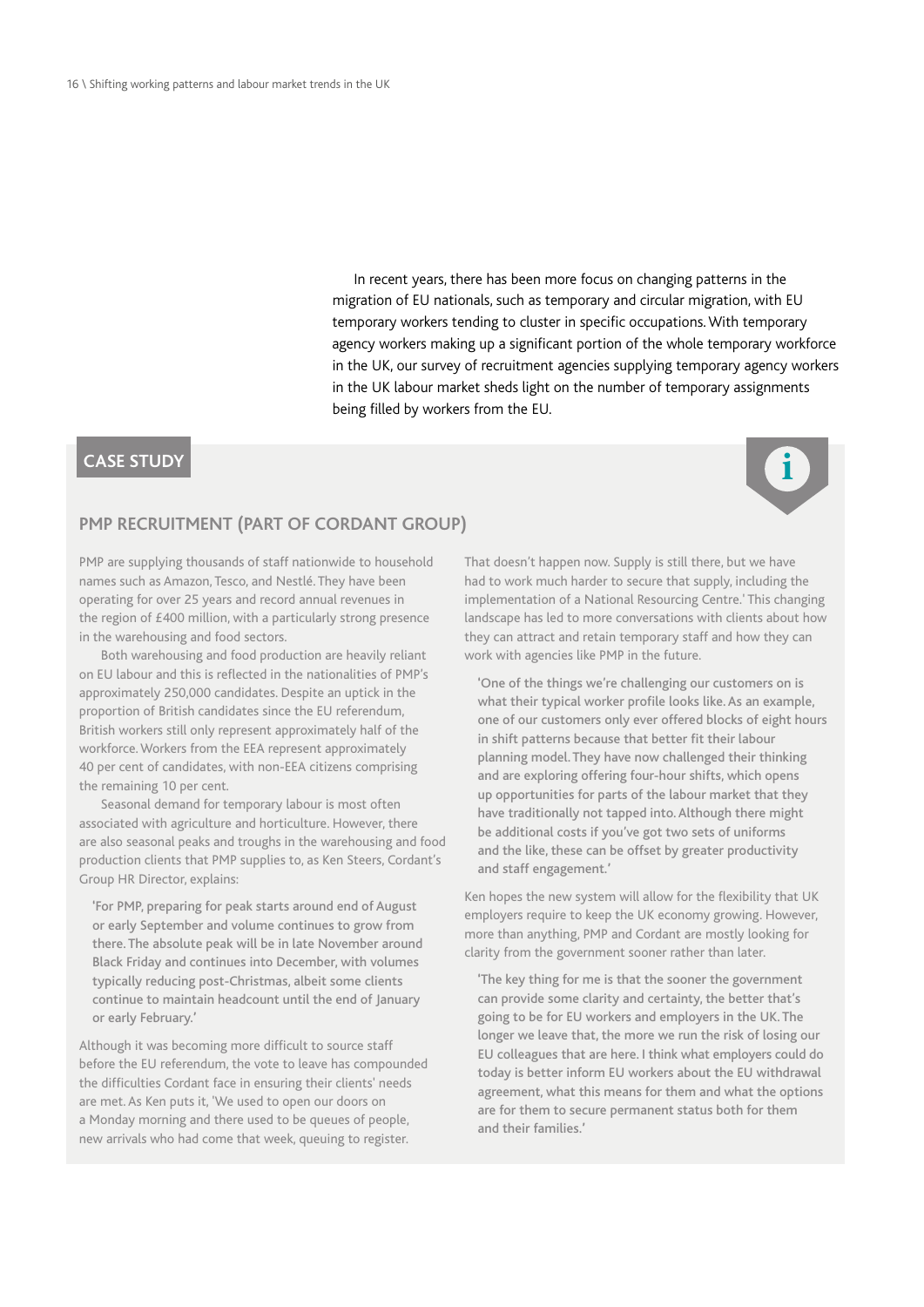**FIGURE 2: THINKING ABOUT ALL THE TEMPORARY ASSIGNMENTS YOUR BUSINESS HAS FILLED IN EACH OF THE FOLLOWING SECTORS IN THE LAST 12 MONTHS… APPROXIMATELY, WHAT PERCENTAGE OF YOUR BUSINESS'S TEMPORARY ASSIGNMENTS WERE FILLED BY WORKERS FROM THE EU (EXCLUDING THE UK)?**



As Figure 2 illustrates, based on a survey of recruitment agencies that supplied temporary agency workers to UK businesses in the last 12 months, a significant portion of temporary assignments across sectors were filled by workers from the EU.

In specific sectors such as food and drinks, warehousing and hospitality, the percentage of temporary assignments filled by EU workers increases substantially:

- Six in ten respondents who supplied agency workers in the warehousing sector in the last 12 months indicate that 50 per cent or more of their temporary assignments were indeed filled by workers from the EU.
- Almost three in ten respondents supplying agency workers in the warehousing sector had EU workers filling 75 per cent or more of their temporary assignments in the last 12 months.
- The majority of respondents in the food and drinks sector (56 per cent) revealed that 50 per cent or more of their temporary assignments in the last 12 months were filled by workers from the EU.
- Two in five (39 per cent) respondents in the food and drinks sector supplied EU workers to fill 75 per cent or more of their temporary assignments in the food and drinks industry.
- Half of respondents in the hospitality sector (52 per cent) revealed that 50 per cent or more of their temporary assignments in the last 12 months were filled by workers from the EU.
- Likewise, a third of respondents (33 per cent) supplying agency workers in the hospitality sector had EU workers filling 75 per cent or more of their temporary assignments in the last 12 months.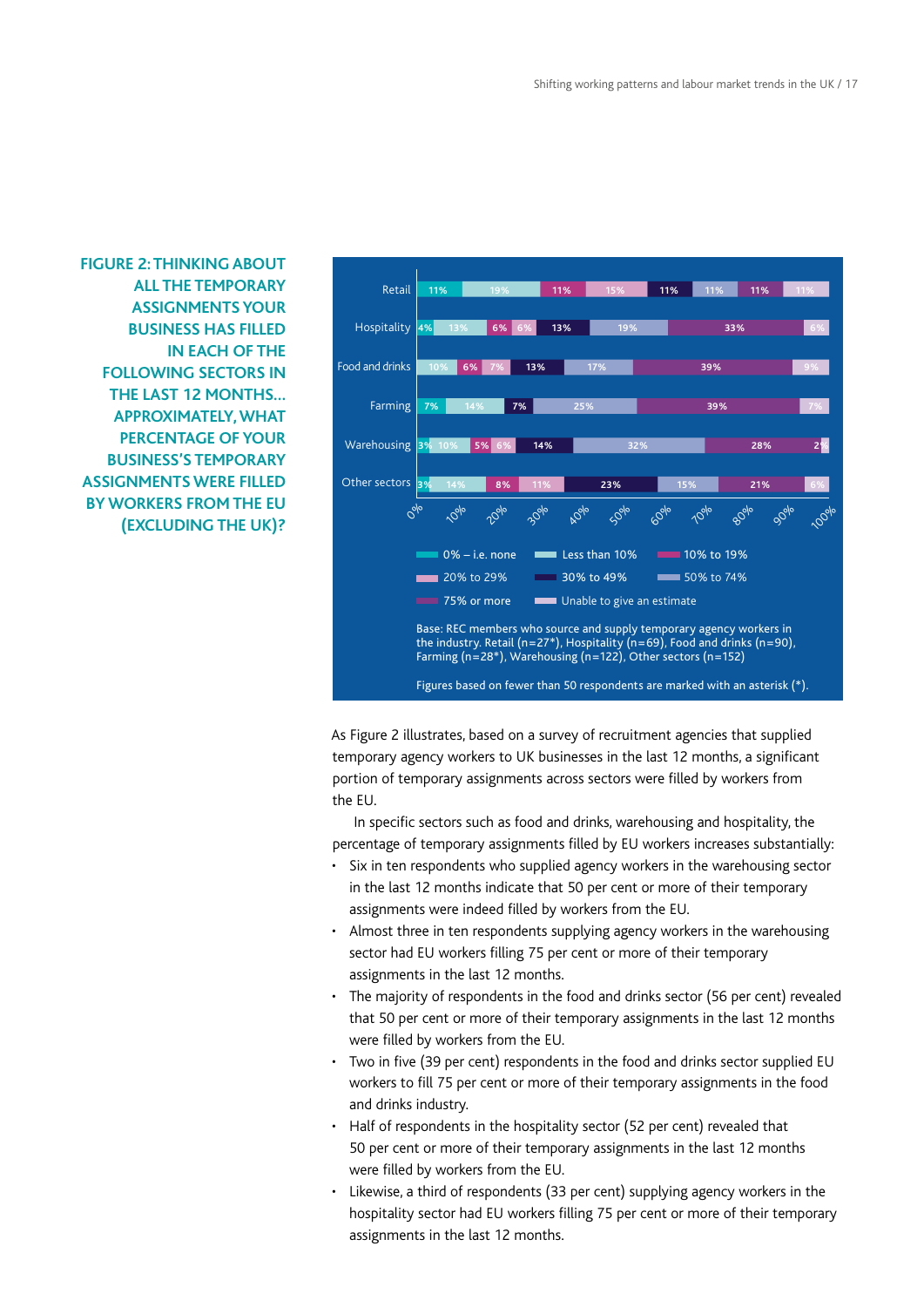**'Certain areas in the UK are heavily dependent on EU staff for both skilled trades and unskilled labourers. In London, usually over 50 per cent of the temporary agency workers we supply to businesses come from the EU.'** Graeme Wolf, Hexa Services<sup>20</sup>

**'We experience seasonal fluctuations in our labour requirements and use agency labour to manage peaks in demand. EEA migrants make up the majority of our agency workforce in manufacturing and logistics – approximately 2,880 colleagues out of 4,000. In manufacturing, 71 per cent of the agency workforce are EEA migrants and in logistics 79 per cent of the agency workforce are EEA migrants.'** Wm Morrison Supermarkets PLC<sup>21</sup>

**'In the last calendar year, our agency has supplied approximately 6,400 temporary assignments mainly in the hospitality and industrial sectors, with up to 40 per cent of these assignments being filled by workers from the EU.'** Graeme Reid, Stafffinders<sup>22</sup>



20 Hexa Services sources temporary and permanent staff primarily for the construction industry

21 Wm Morrison Supermarkets PLC response to the Migration Advisory Committee's call for evidence on EEA workers, 2017. Submitting evidence on the fluctuations of labour requirements, specifically EEA agency workers, Morrison Supermarkets PLC highlights that around Valentine's Day and Mother's Day the production of bouquets at their FlowerWorld site in Derby increases from approximately 400,000 per week to approximately 1 million per week, with the workforce growing by around 1,000 additional heads to deliver this uplift in volumes. Available at: [https://assets.publishing.service.gov.uk/government/](https://assets.publishing.service.gov.uk/government/uploads/system/uploads/attachment_data/file/692558/Wm_Morrison_Supermarkets_PLC.pdf) [uploads/system/uploads/attachment\\_data/file/692558/Wm\\_Morrison\\_Supermarkets\\_PLC.pdf](https://assets.publishing.service.gov.uk/government/uploads/system/uploads/attachment_data/file/692558/Wm_Morrison_Supermarkets_PLC.pdf)

**FIGURE 3: NOW THINKING SPECIFICALLY ABOUT ALL OF THE TEMPORARY ASSIGNMENTS YOUR BUSINESS HAS FILLED WITH WORKERS FROM THE EU (EXCLUDING THE UK) IN THE LAST 12 MONTHS… APPROXIMATELY, WHAT PERCENTAGE OF YOUR EU WORKERS ON TEMPORARY ASSIGNMENTS WERE 18–30 YEARS OLD?**

> 22 Stafffinders is a recruitment agency based in Scotland, which supplies temporary and contract staff as well as permanent staff to both public and private businesses in sectors including hospitality, retail and construction.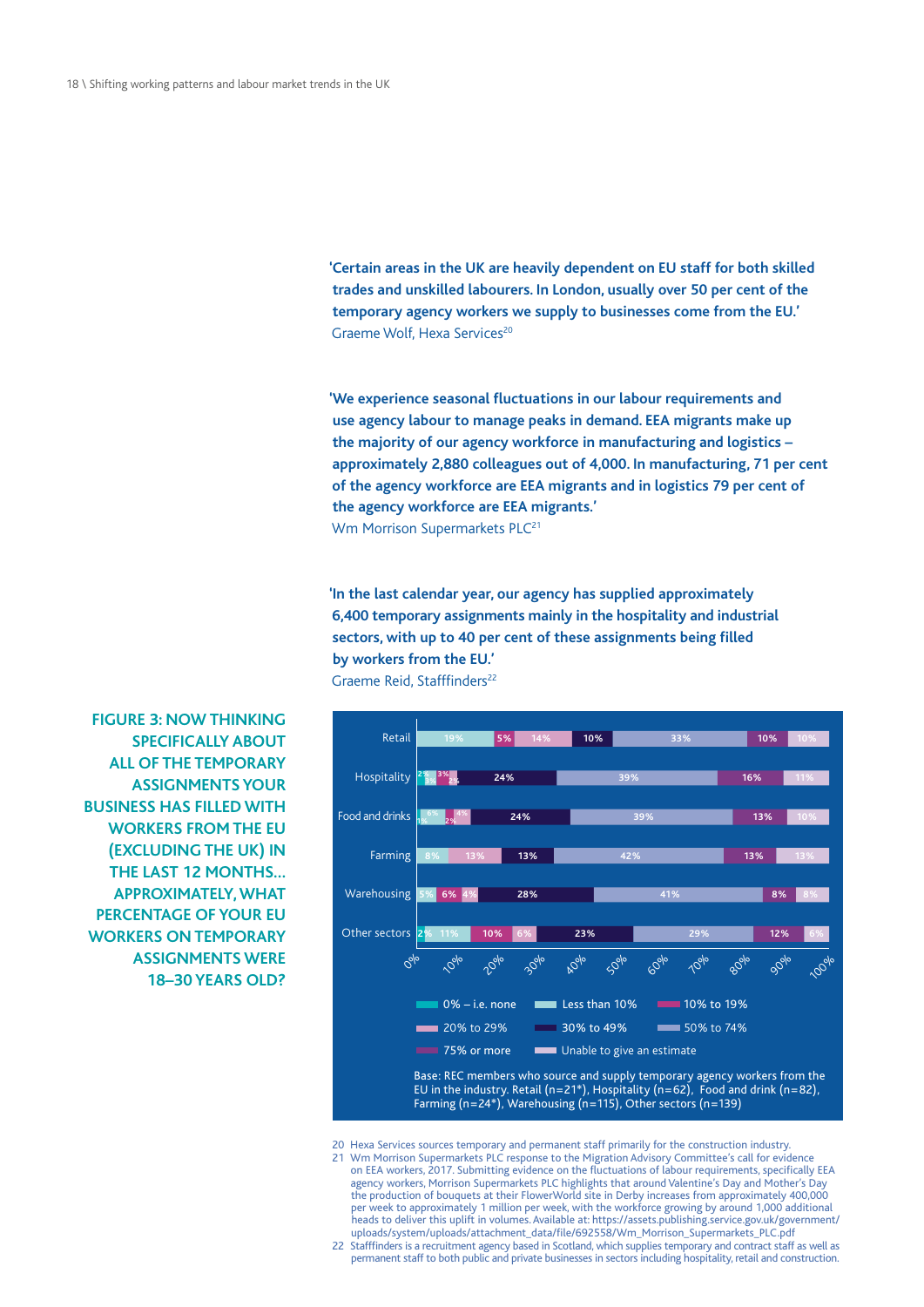As well as asking recruiters what proportion of the temporary agency workers they place are from the EU, we also asked those agencies that place EU temporary workers what proportion of these workers were under 30. The results show the particular reliance several sectors have not just on EU labour but on young EU labour in particular:

- Over half (55 per cent) of agencies placing EU temporary agency workers in hospitality roles claimed 50 per cent or more of these workers were 18–30 years old.
- Half (52 per cent) of recruiters placing EU temporary workers in the food and drinks sector claimed 50 per cent or more of these workers were 18–30 years old.
- Half (49 per cent) of recruiters placing EU temporary workers in the warehousing sector claimed 50 per cent or more of these workers were 18–30 years old.
- The number of respondents who only place EU temporary agency workers who are over 30 years old is negligible across sectors.

There are a range of reasons why significant proportions of EU temporary agency workers are 30 years old or younger. Younger EU workers are less likely to have strong ties such as family or established careers in their country of origin and are more open to travelling abroad for work. For some of the roles filled by temporary agency workers, there is a physically demanding nature to the work involved which can be better suited to younger workers. In customer-facing roles such as hospitality, many younger EU workers enjoy working for the opportunity to gain and develop their English language skills, allowing them to progress into other opportunities.

**'In food manufacturing and in our factory, the roles are physical. It's a job that appeals to somebody who is relatively mobile, coming to the UK, wants to earn some money, is in decent physical condition and fitness, and is able to work in the environment. So it tends to be those who are younger.'** People Director, British Food Manufacturer

The fact that these workers are mobile means that they are not strongly tied to the UK and may decide to go to other EU countries for these kinds of roles in the future.<sup>23</sup> Moreover, should these workers decide not to work in the UK in the future or not be permitted to by future immigration arrangements, they will be difficult to replace. The UK currently has historically low levels of unemployment in 18–34-year-olds and recruiters and employers who recruit for physically demanding roles already report difficulty attracting young UK workers into these roles  $24$ 

- 23 For further information on this amongst EU workers in low-skilled roles, see Section 2 of REC (2017) *Ready, willing and able: Can the UK labour force meet demand after Brexit?*
- 24 See Sections 3 and 4 of REC (2017) *Ready, willing and able: Can the UK labour force meet demand after Brexit?*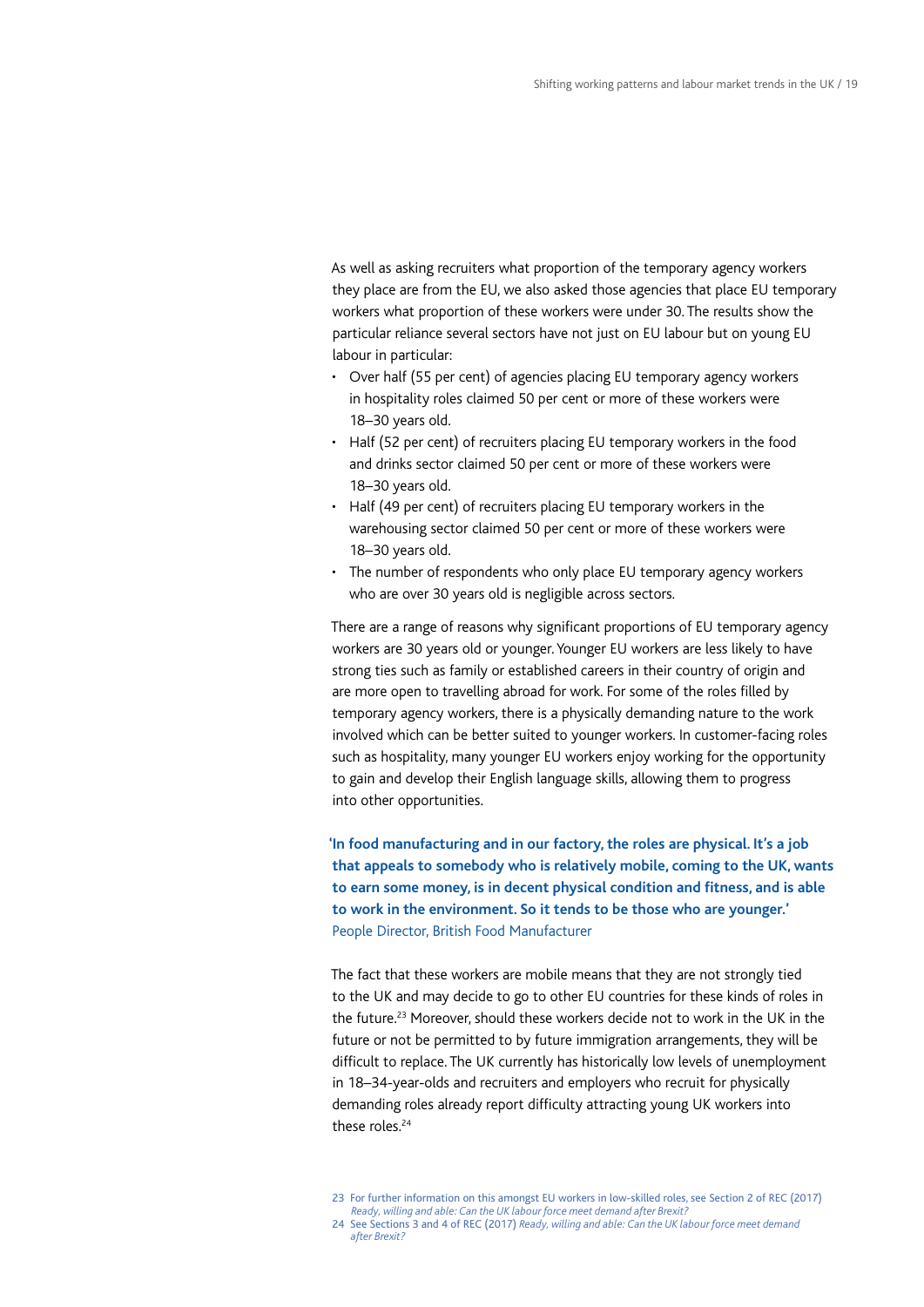### **CASE STUDY**



### **FOOD AND DRINK FEDERATION MEMBERS FOCUS GROUP**

The REC conducted a focus group with members of the Food and Drink Federation to better understand how and why food and drinks manufacturers use EU temporary agency workers, how things have changed since the Brexit vote, and what their plans are for the future. Senior representatives from seven of Britain's major food manufacturers attended the focus group and gave their views.

Unlike warehousing (which has a long peak period around the Christmas period), the consensus in the group was that there were few predictable seasonal spikes in food and drinks. More important to these businesses were large orders coming in from the businesses they supply to and the need to meet these orders in a short period of time.

**'**There is a tiny seasonal element for us in January where healthy eating tends to see a spike in people buying fish and summer barbecues tends to see a spike in people buying fish. However, it's much more driven by volume orders being put in by retailers which we have to turn around in 12 hours. It's less seasonal and more a continual flex throughout the year.**'**

People Director, British Food Manufacturer

Participants reported varying levels of reliance on EU temporary workers from site to site, largely dependent on where their sites were located in the country. However, all relied on EU temporary workers to some extent. There was anecdotal evidence from some sites that backed up the wider trends recorded by the ONS of fewer EU immigrants arriving and more deciding to leave.

**'**We have a particular site where we're now finding it more difficult to recruit temporary workers, a lot of whom come from the EU. We don't know for a fact but the feeling is that's because people are starting to return home because of the economic situation with Brexit. Obviously the pound to euro exchange rate and the growing European economies is the number one factor. The number two factor is that fewer people are coming into the labour force from the EU.**'**

#### HR Director, British Food Manufacturer

As well as relying on the flexibility of temporary agency workers to meet peaks in demand, some participants reported operating temp-to-perm arrangements as a key part of their permanent hiring strategy. However, if this practice increased too far post-Brexit, it could deplete agency pools to the detriment of all businesses that experienced unpredictable peaks in demand.

**'**If you are having attrition and people leaving to go back home, you are using your agency pool to backfill the entrylevel roles in the factory, and you don't have any influx of people, particularly from Eastern Europe, to fill those

agency pools, at some point the domino hits something. That may be the chain of events.**'**

People Director, British Food Manufacturer

There was concern amongst the group at what the post-Brexit immigration system might look like and how it might restrict access to immigrant workers. Participants were looking at a range of measures to limit the damage that would arise from an overly restrictive immigration policy, including automation, increasing pay rates, more flexible contracts, and tapping into under-represented and under-utilised pools of potential labour. However, there was a consensus that the need to recruit from the EU would remain. Of particular concern was that the post-Brexit immigration system for EEA nationals would be similar to the current immigration system for non-EEA nationals.

**'**Tier 2 is painful, difficult, administratively challenging, and it can be incredibly frustrating in terms of speed. One of the problems in trying to recruit senior people is you go through the process, find the person you want, and then you can't actually get them into the country straight away. You have to wait until the next month and by then they've got an offer from somewhere else.**'**

Brexit Adviser, British Food Manufacturer

**'**We don't recruit through visas very often and when we do it is worse than root canal treatment. It takes far longer and if we can avoid doing it we would, so it is an exception when we really, really need a key person. It is a horribly painful system.**'**

HR Director, British Food Manufacturer

In addition to the administrative difficulties of acquiring a visa at present, some participants also found the additional restrictions placed on visa holders once they arrived very frustrating. There was a preference in the group that any future system of immigration should allow for flexibility once a visa holder arrived in the UK.

**'**It can be incredibly frustrating when you recruit someone into the role that they want to do, they grow and develop and want to do a different role, and their visa's not valid for that. So you can have someone really fantastic and they're held back because you can't get the visa for them to move into a different role somewhere else in the business. We have done some research on Tier 5 Youth Mobility visas and if that could be set up between the UK and the EU that would go some way to helping. The advantage of that is it doesn't cover a specific job.**'**

Brexit Adviser, British Food Manufacturer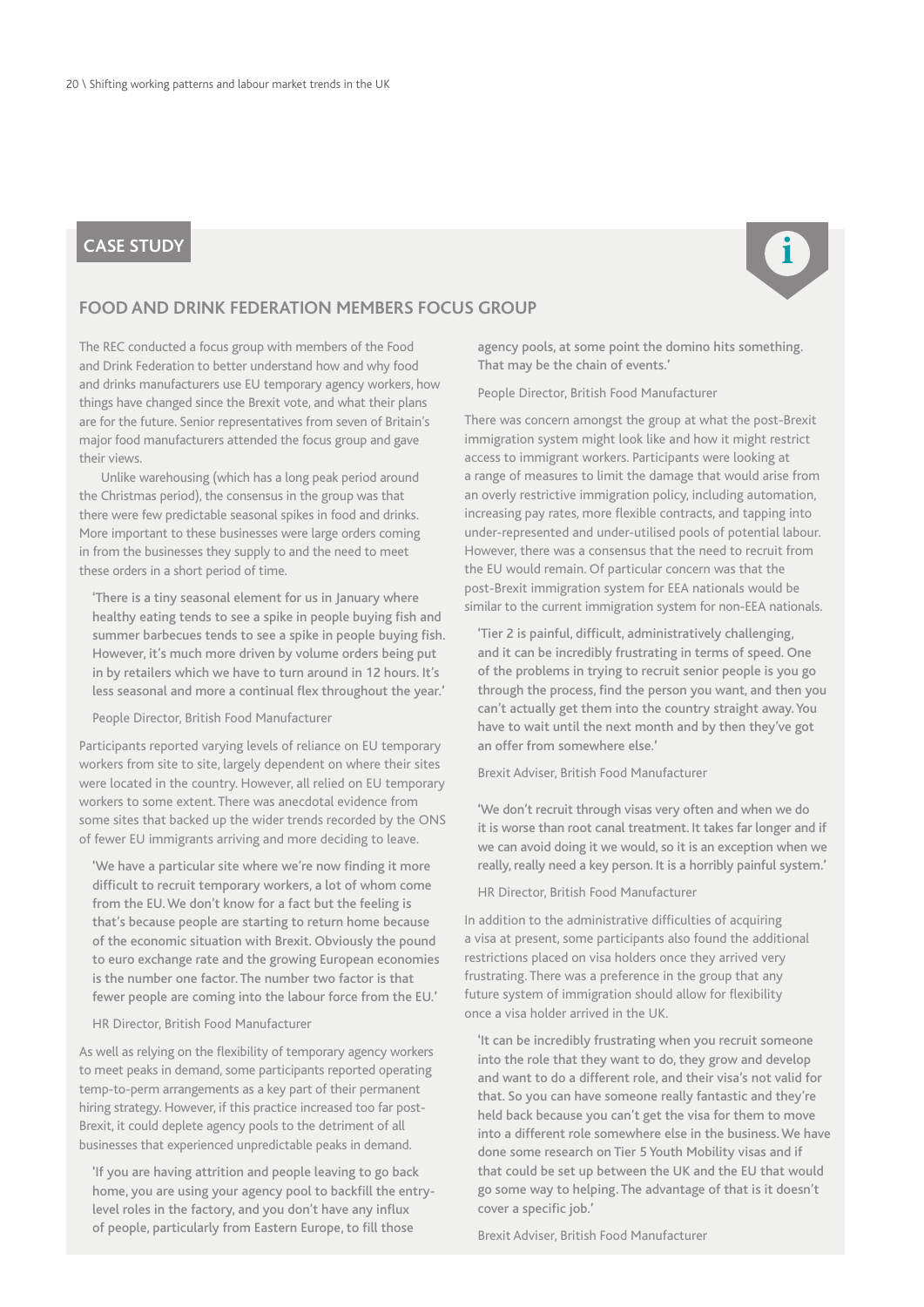**FIGURE 4: THINKING ABOUT YOUR BUSINESS'S TEMPORARY WORKFORCE, OVER THE LAST 12 MONTHS' WHAT PERCENTAGE OF YOUR TEMPORARY WORKFORCE WERE FROM THE EU (EXCLUDING THE UK)?**



As well as surveying recruiters who supply EU temporary agency workers, we also surveyed a nationally representative sample of employers across the UK on hiring temporary and seasonal labour from the EU. Of those that employed seasonal or temporary labour over the last 12 months:

- Four in five (81 per cent) have used EU labour in a temporary or seasonal role.
- Three in five (62 per cent) stated that 10 per cent or more of their contingent workforce was from the EU.
- One in ten (10 per cent) stated that half or more of their seasonal and temporary labour was from the EU.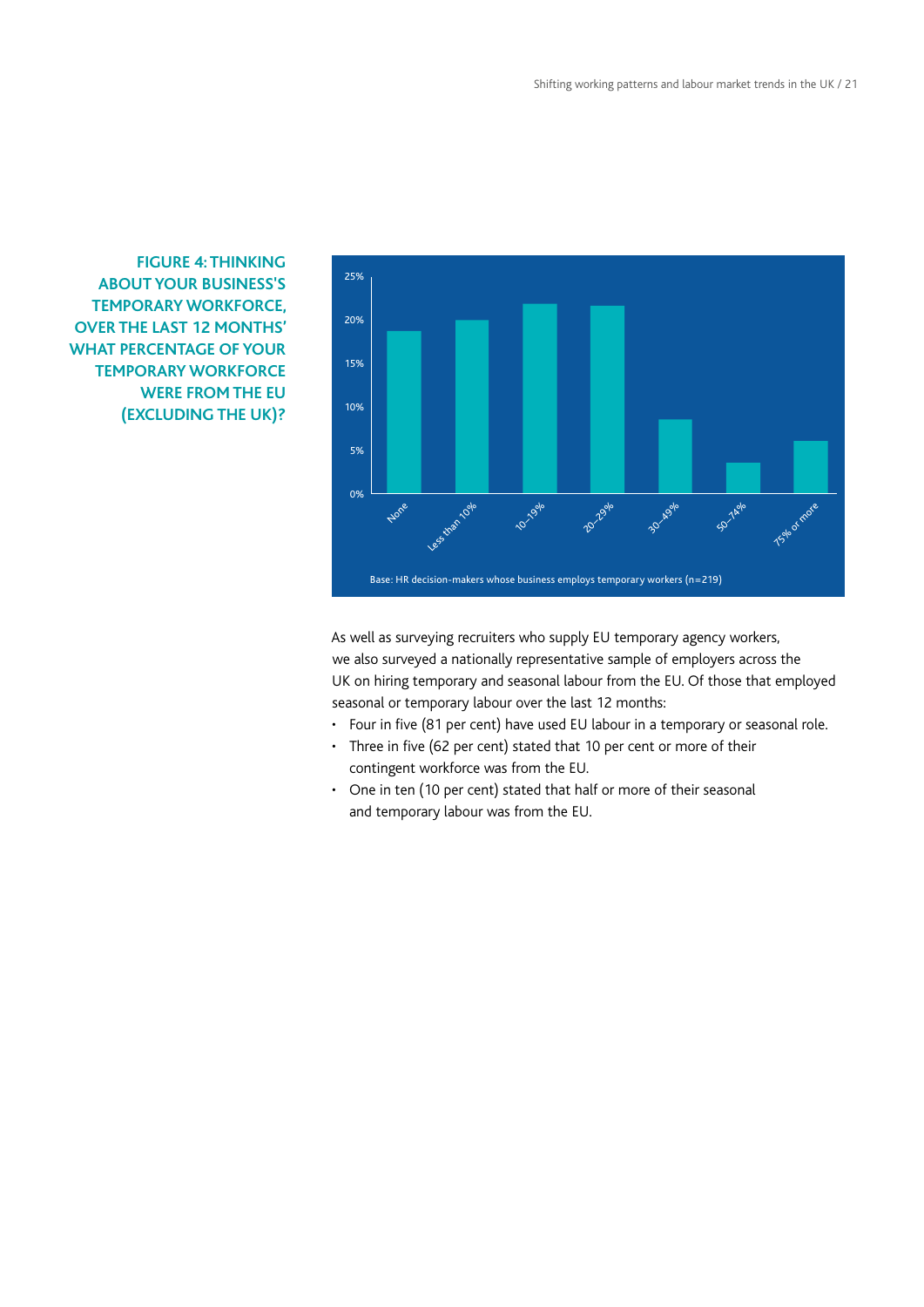# **LABOUR MARKET CHALLENGES 04**

**As the UK labour market becomes tighter, businesses across a number of sectors are struggling to fill vacancies. In a nutshell, labour supply fails to meet labour demand. The ongoing uncertainty around Brexit negotiations as well as the devaluation of the pound have made the UK less appealing to new and prospective EU workers. This, combined with a high employment rate, has made it difficult for industries to source candidates. Continued access to skills and talent is crucial to minimising the risks and maximising opportunities for business growth.25**



The UK is facing growing skills and candidate shortages in a range of sectors of the economy. These are further exacerbated by the fact that the UK is experiencing historic highs in the employment rate and historic lows in unemployment and economic inactivity. According to ONS labour market estimates for the period February to April 2018, which were released in June 2018, the employment rate reached 75.6 per cent – the joint highest since comparable records began in 1971. Meanwhile, the unemployment rate was 4.2 per cent, down from 4.6 per cent

**FIGURE 5: UK UNEMPLOYMENT RATE (AGED 16 YEARS AND OVER), SEASONALY ADJUSTED (%)**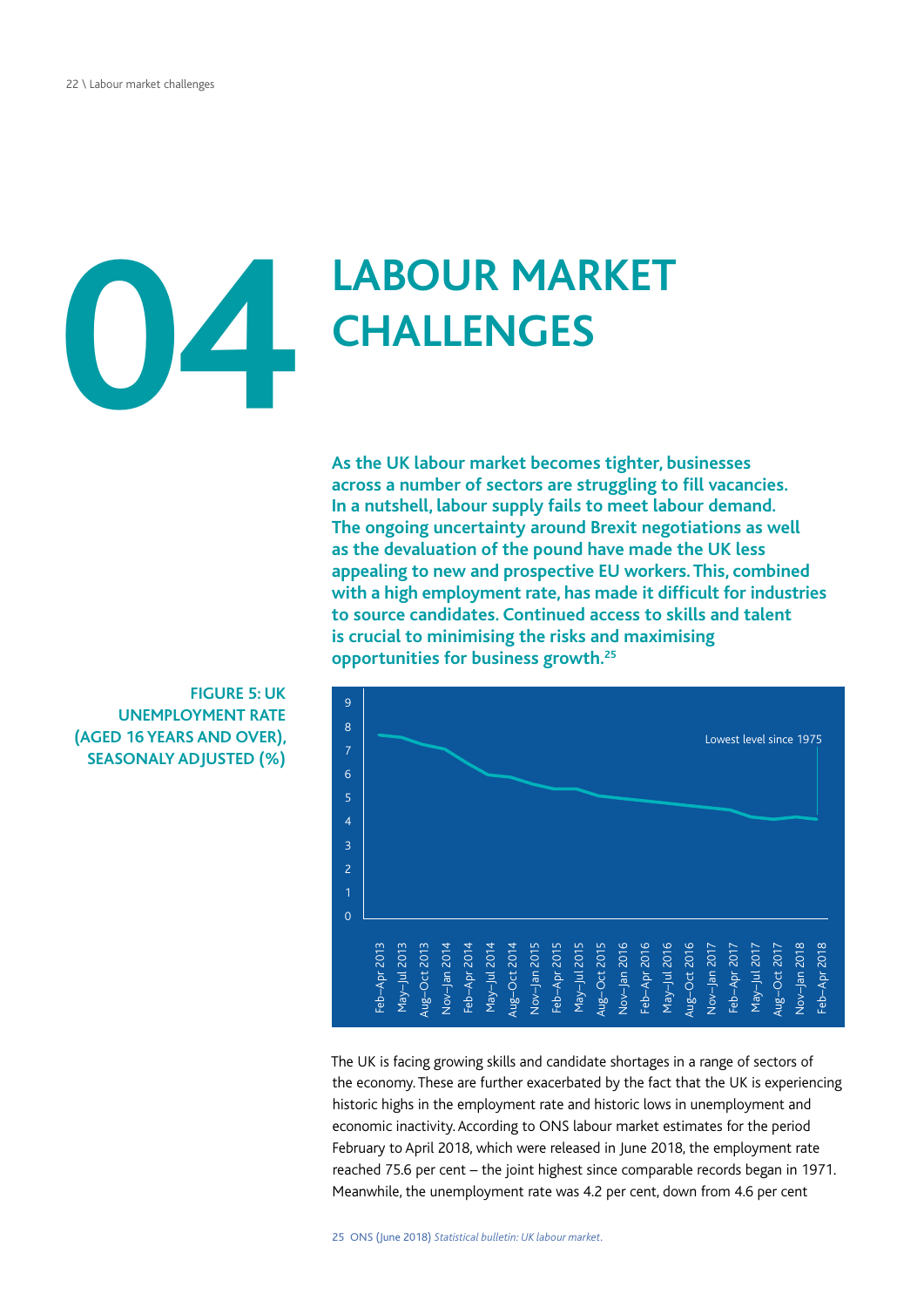for a year earlier and the joint lowest since 1975. The inactivity rate for this period was also the lowest since comparable records began in 1971.<sup>26</sup> Recognising this ever increasing labour shortage, organisations such as the British Chambers of Commerce have voiced their concerns, calling for pragmatic solutions to this acute and immediate problem.<sup>27</sup>

### **A candidate-driven market**

At present, the UK labour market is a candidate-driven market. Employers and recruitment agencies alike have repeatedly expressed their concerns over the declining number of candidates and talent across a wide range of industries. However, what has become clear is that employers do not deliberately seek to fill vacancies with EU or EEA workers. Instead, they seek the best available candidate.

**'When an EEA migrant worker gets a job, it is because the employer thinks they are the best, sometimes the only, qualified applicant. It is important to realise that the difference in skills within the population of both migrants and the UK-born is far larger than any difference between the groups so that it can be misleading to think of migrants and the UK-born as distinct but homogenous groups. Nonetheless, there are differences on average which account for why EEA migrants are more likely to be employed in some sectors than others.'28** Migration Advisory Committee

Based on evidence submitted to the Migration Advisory Committee, among the reasons given by employers for why an EEA migrant might be the best candidate for a job were:

- the necessary skills are scarce among the UK-born workforce
- migrants are more flexible and often have a higher motivation to work so are more productive and reliable
- migrants are prepared to do jobs in difficult conditions that the UK-born workforce are not interested in
- low unemployment means a low supply of UK-born workers.<sup>29</sup>

There has been the misconception that the presence of EU workers has undermined the training of UK-born workers. In fact, UK employers treat their employees equally, including in terms of learning.

<sup>26</sup> The employment rate is the proportion of people aged from 16 to 64 years who are in work. The unemployment rate is the proportion of the economically active population (those in work plus those seeking and available to work) who are unemployed. The inactivity rate is the proportion of people aged from 16 to 64 years who are not in work and are neither seeking nor available to work. ONS (2018). *UK labour market: June 2018*.Available at: [www.ons.gov.uk/employmentandlabourmarket/peopleinwork/](http://www.ons.gov.uk/employmentandlabourmarket/peopleinwork/employmentandemployeetypes/bulletins/uklabourmarket/june2018) [employmentandemployeetypes/bulletins/uklabourmarket/june2018](http://www.ons.gov.uk/employmentandlabourmarket/peopleinwork/employmentandemployeetypes/bulletins/uklabourmarket/june2018)

<sup>27</sup> The British Chambers of Commerce's Quarterly Economic Survey is based on a survey of 7,500 independent businesses.Available at: [www.britishchambers.org.uk/policy-maker/economic-data/](http://www.britishchambers.org.uk/policy-maker/economic-data/quarterly-economic-survey/) [quarterly-economic-survey/](http://www.britishchambers.org.uk/policy-maker/economic-data/quarterly-economic-survey/)

<sup>28</sup> Migration Advisory Committee (2018) *EEA-workers in the UK labour market: Interim update*. March 2018. 29 Ibid.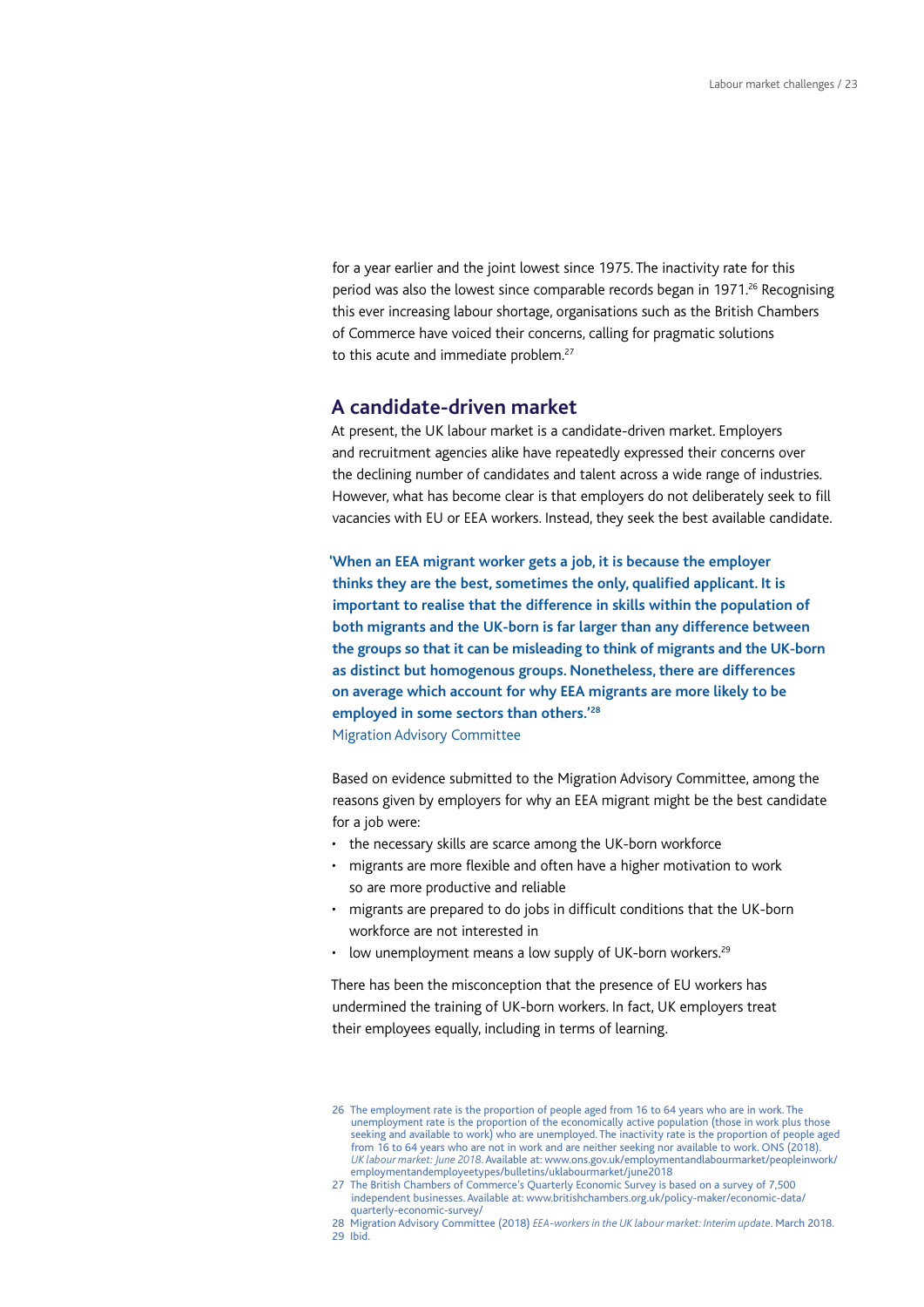**'European workers have not undermined training opportunities that employers make available to UK nationals and in a lot of instances they have increased them. A welcome proportion of employers will increase their efforts to recruit UK workers when free movement ends including by targeting harder to reach groups; however, an alarming proportion think that work will need to be sent overseas.'** Fragomen LLP<sup>30</sup>

Immigration and access to quality candidates is a major consideration for employers. In fact, seven in ten employers surveyed by Fragomen LLP perceive immigration and access to talent as a major consideration in the preparation for Brexit<sup>31</sup>

### **Skills shortages and candidate availability**

Employers and recruiters in the UK have systematically highlighted key areas of persistent skills shortages and candidate availability. The REC's Report on Jobs shows demand for both permanent and temporary staff strengthening across sectors. Notably, growth of demand for staff strengthened to a six-month high in May 2018, with sharp increases in both permanent and temporary roles signalled by the latest data. According to recruitment consultancies, since the beginning of 2018, the most in-demand categories for temporary workers have been blue collar, hotel and catering, and nursing/medical/care.<sup>32</sup>

<sup>30</sup> Fragomen LLP response to the Migration Advisory Committee's call for evidence on EEA workers in the UK labour market. The response was submitted on behalf of clients of Fragomen LLP, the largest immigration law firm globally. The paper was largely drawn from responses to a survey of Fragomen's clients in 27 sectors.Almost four in ten (38 per cent) employers surveyed stated that the employment of European workers has increased learning opportunities for UK nationals compared with just two per cent stating this has decreased learning opportunities for UK nationals.Worryingly, a quarter of employers would expect their business to expand outside of the UK if the policy detailed in the UK government's leaked policy paper were to apply.Available at: [https://assets.publishing.service.gov.](https://assets.publishing.service.gov.uk/government/uploads/system/uploads/attachment_data/file/692875/Fragomen.pdf) [uk/government/uploads/system/uploads/attachment\\_data/file/692875/Fragomen.pdf](https://assets.publishing.service.gov.uk/government/uploads/system/uploads/attachment_data/file/692875/Fragomen.pdf)

<sup>31</sup> Ibid.

<sup>32</sup> The *Report on Jobs* publication provides the most up-to-date monthly picture of recruitment, employment, staff availability and employee earnings trends in the UK. It is based on a survey of 400 recruitment consultancies.Available at: [www.rec.uk.com](http://www.rec.uk.com)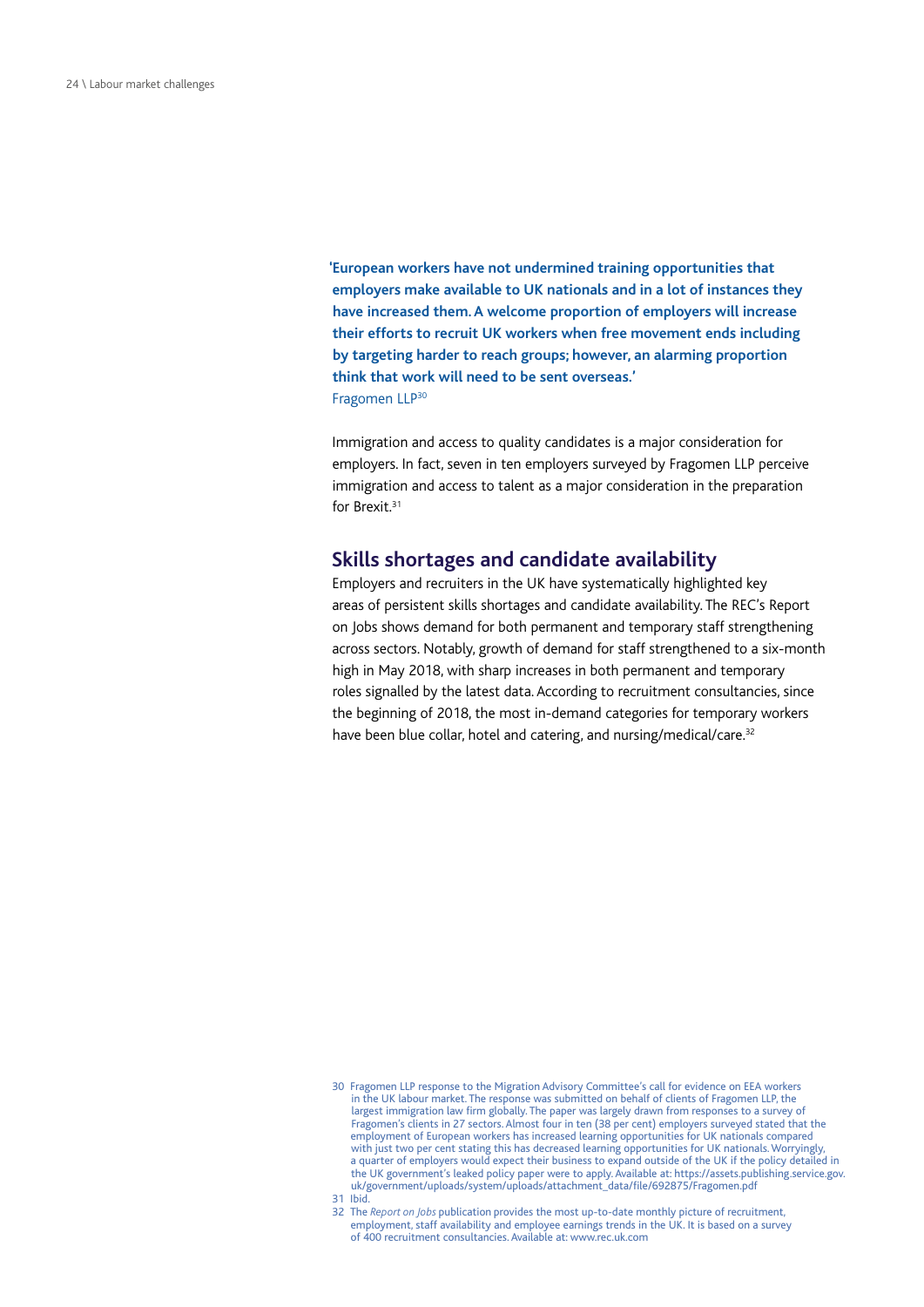### **FIGURE 6: DEMAND FOR STAFF BY SECTOR, REPORT ON JOBS, MAY 2018 DATA**



At the start of the second quarter of 2018, candidate availability for both permanent and temporary roles declined further, with the rates of reduction quickening to three- and five-month records, respectively. Furthermore, as temporary and contract vacancies increased at a steep pace, the availability of staff to fulfil the rising demand continued to deteriorate midway through the second quarter of 2018. Survey data signalled lower temporary/contract staff availability for the fifty-ninth month running in May 2018. The pace of contraction in the number of candidates available for short-term work was the steepest seen since November 2017 and much quicker than the historical average. All five monitored UK regions recorded steep reductions in the availability of temporary/contract staff. Key temporary skills reported in short supply include blue collar (such as warehouse workers, machine operatives, cleaners and drivers) and hotel/catering (such as hospitality, baristas, catering and chefs).<sup>33</sup>

**'The number of candidates has progressively declined in the last 12 months. The candidates aren't there the way they used to be – there are already fewer EU workers available for temporary work and the local pool of talent or availability isn't there either. It's a double-edged sword.'** Graeme Reid, Stafffinders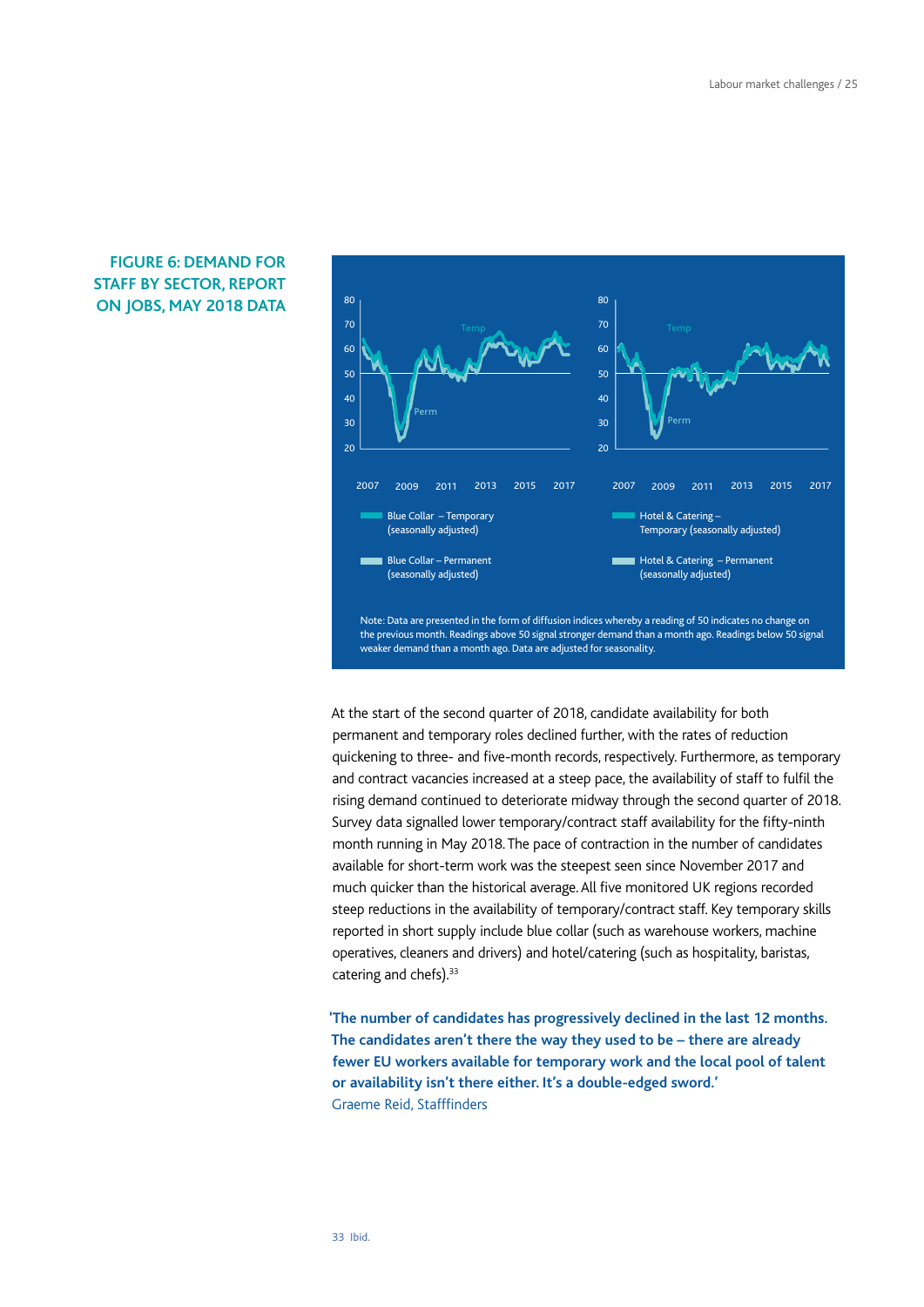### **FIGURE 7: STAFF AVAILABILITY, REPORT ON JOBS, MAY 2018 DATA**



Similarly, the REC's Jobs Outlook has been highlighting key areas of skills shortages including hospitality, health and social care, and construction. It is noteworthy that the proportion of employers expressing concern over the sufficient availability of temporary agency workers increased from just 29 per cent in May 2017 to 59 per cent in the same period in 2018. Meanwhile, demand for staff in sectors such as hospitality, drivers, education, and health and social care continues to increase. For example, in the period February to April 2018, there had been a significant increase of 32 points in forecast short-term demand for agency workers in the hospitality sector.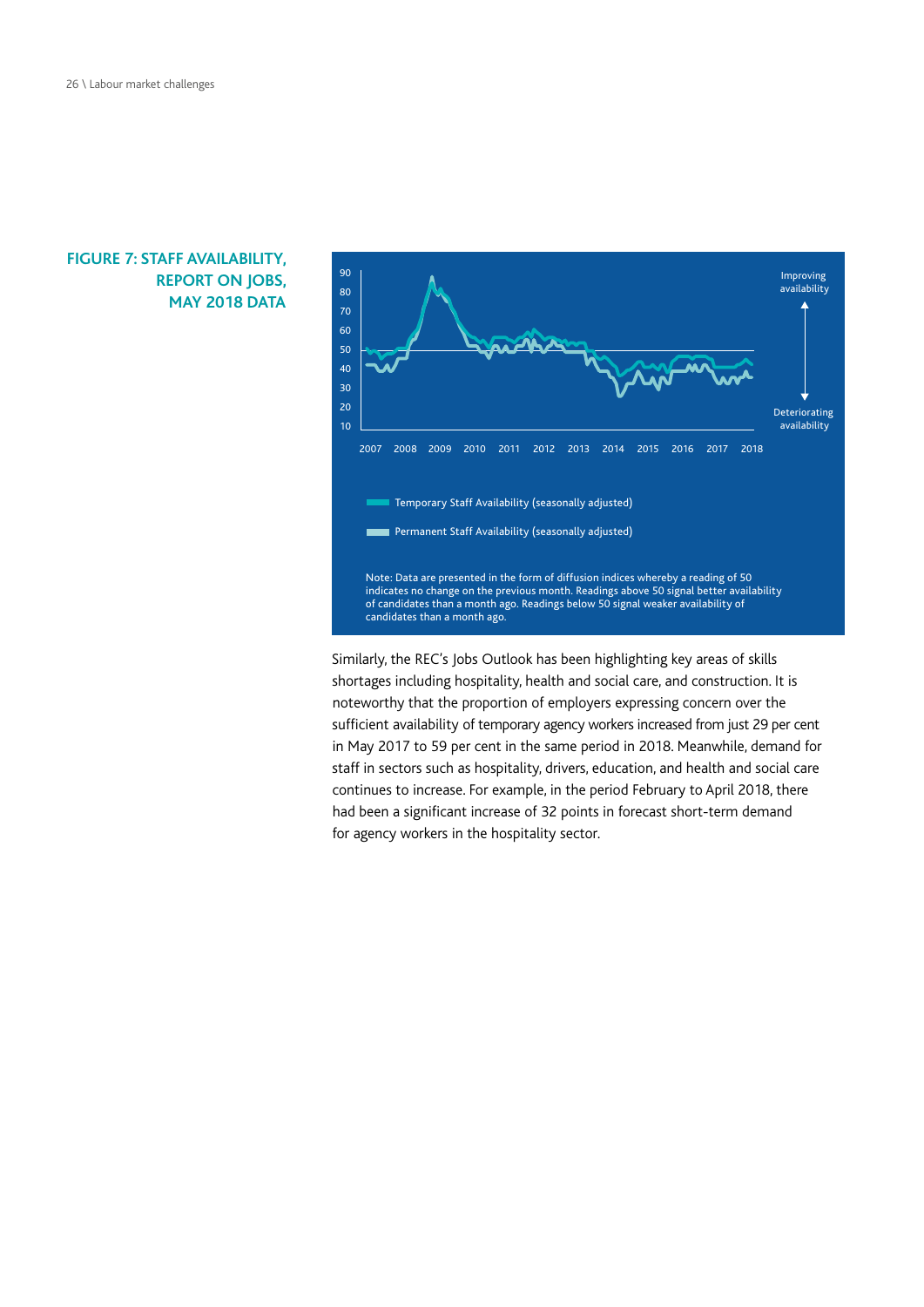### **Supply and demand of temporary workers**

With employers and recruitment agencies highlighting a declining availability of staff for temporary roles, it is unsurprising that a significant proportion are struggling to meet growing demand and fill temporary vacancies.

Recruiters were asked whether their business's supply of available agency workers had met their clients' overall demand in the last 12 months. As Figure 8 demonstrates, approximately a third of agencies supplying to the warehousing (29 per cent), hospitality (38 per cent), or food and drinks (39 per cent) sector had not been able to meet their clients' overall demand, despite the UK still currently being part of EU freedom of movement. Given the difficulties recruiters are already having in meeting their clients' demands for staff, any post-transition immigration rules which limited supply further would only make this even more difficult.

The proportion of respondents stating they had not been able to meet their clients' overall demand for temporary agency workers increased above the sectoral average amongst medium employers (50–249 employees) in the warehousing sector (from 29 per cent to 35 per cent), amongst small organisations (0–49 employees) in the hospitality sector (from 38 per cent to 46 per cent) and amongst small enterprises (0–49 employees) in the food and drinks sector (from 39 per cent to 44 per cent).



Retail (n=27\*), Hospitality (n=69), Food and drinks (n=90), Farming (n=28\*), Warehousing (n=122), Other sectors (n=152)

**FIGURE 8: STILL THINKING ABOUT THE LAST 12 MONTHS… IN GENERAL, WOULD YOU SAY YOUR BUSINESS'S SUPPLY OF AVAILABLE AGENCY WORKERS MET YOUR CLIENTS' OVERALL DEMAND?**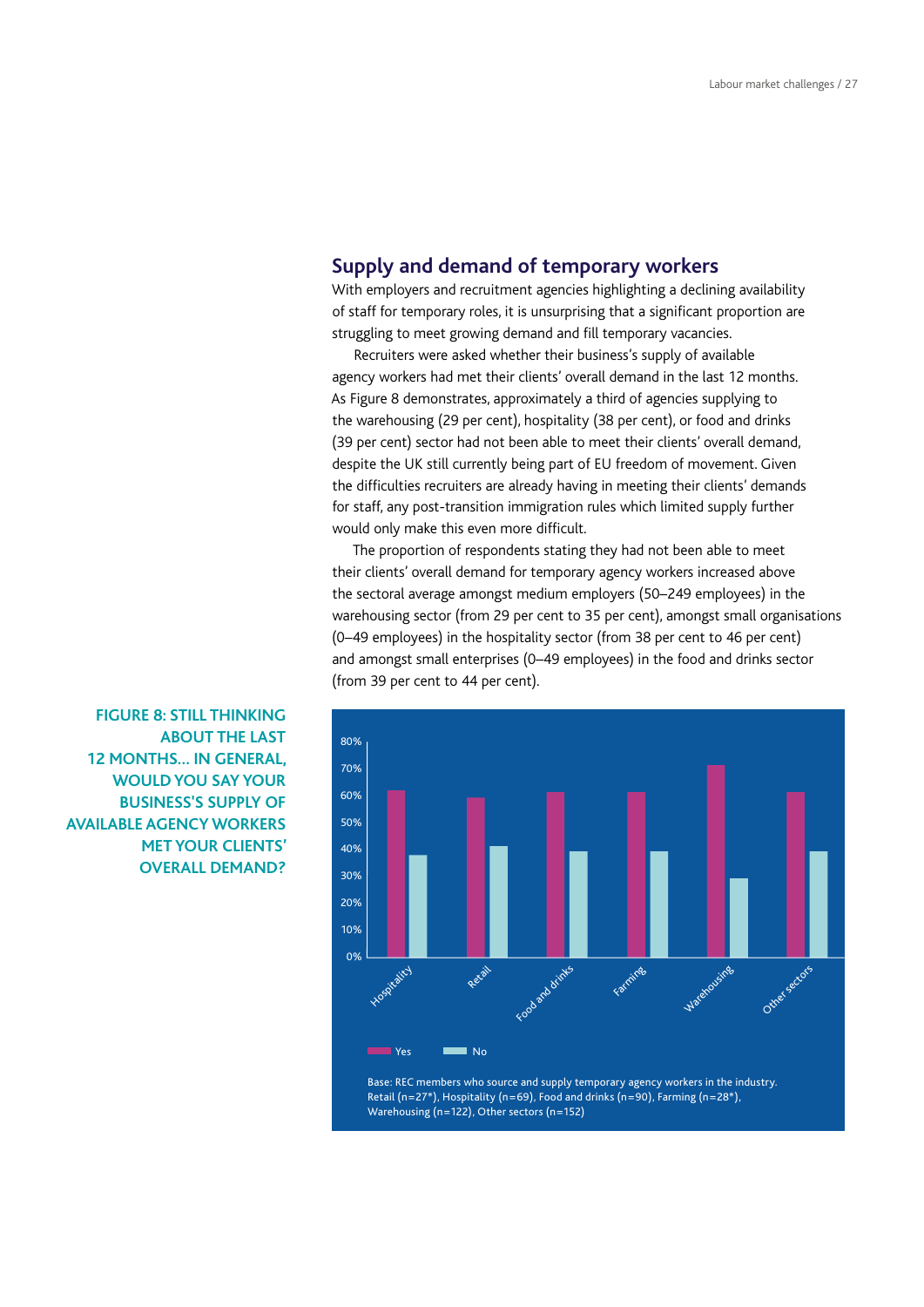According to our survey of employers conducted by ComRes, data further highlight the shortage of temporary workers encountered by businesses, despite the free movement of people between EU member states. Employers were asked whether the supply of temporary and seasonal labour had met their business's overall demand in the last 12 months. Of those that employ seasonal or temporary labour, 42 per cent had not been able to meet their demand for seasonal or temporary labour.



**FIGURE 9: IN THE LAST 12 MONTHS, WOULD YOU SAY THE SUPPLY OF AVAILABLE TEMPORARY AND SEASONAL WORKERS MET YOUR BUSINESS'S** 

> Employers of all sizes and in both the public and private sectors reported problems recruiting sufficient temporary and seasonal labour. However, the problem was significantly greater in the Midlands, where nearly two-thirds (64 per cent) of employers that employ temporary or seasonal staff claimed the supply of these workers didn't meet demand in the last 12 months.

These labour market trends suggest it will continue to be difficult for UK businesses to source candidates for temporary vacancies even if there is not a sizeable reduction in the number of EU workers available to work in the country. Accordingly, the shortage of temporary workers that UK businesses have been encountering is expected to continue or increase should post-transition immigration arrangements severely restrict access to the EU temporary workforce.

With the UK's unemployment levels at a record low and employment levels at a record high, meaning a low supply of available UK workers, employers are concerned that labour shortages will further increase post-Brexit should the UK have limited access to EU workers. It is anticipated that this will put strain on businesses, with some employers already considering relocating the business to elsewhere in the UK or overseas, closing part of the business or, indeed, shutting down the business entirely. Continued access to skills, talent and a flexible workforce is crucial to minimising the risks and maximising opportunities for business growth.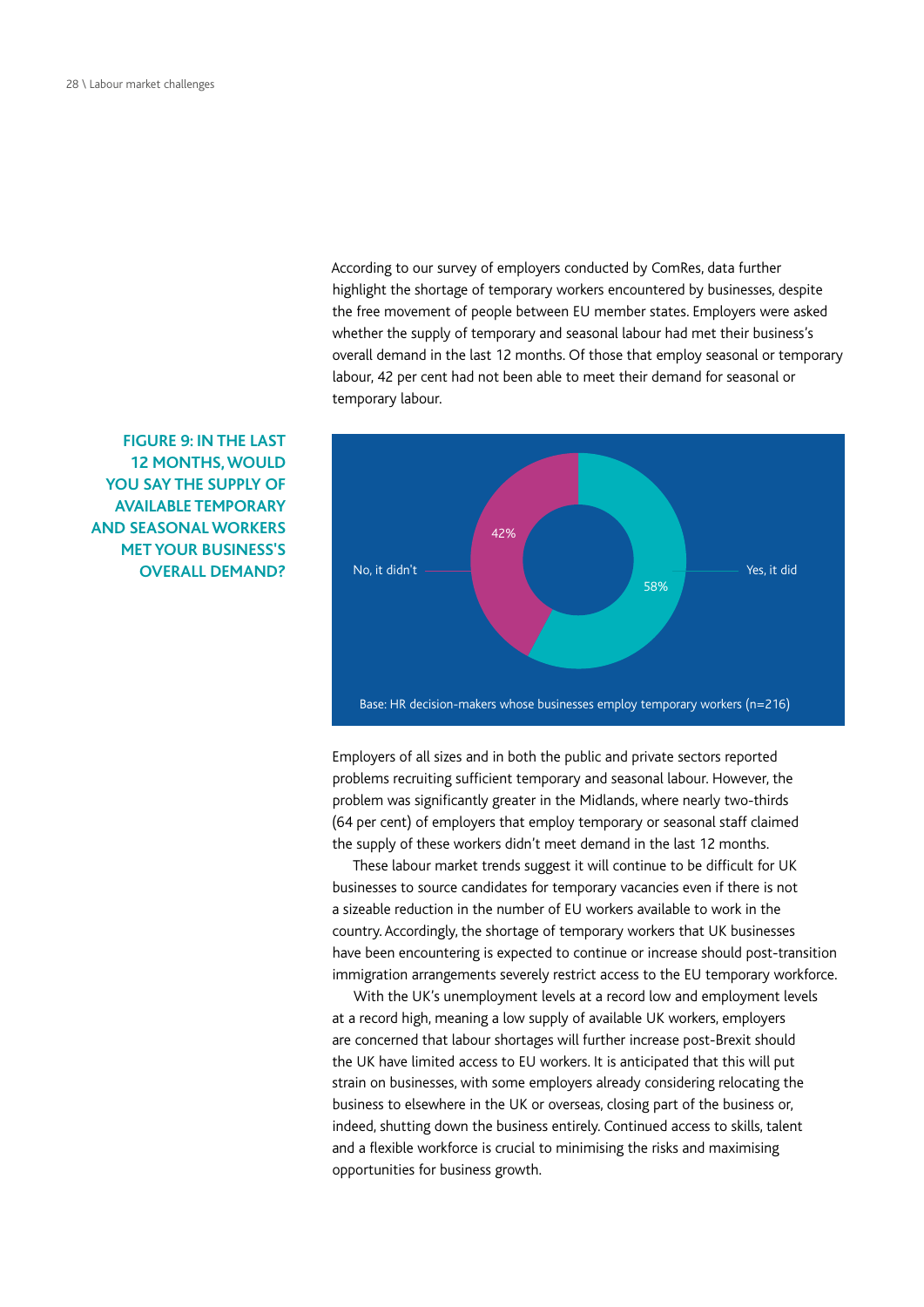**'We have seen a change in our ability to attract agency workers since Brexit with diminishing pools of labour available to us. This has resulted in shortages of labour at peak periods.'** Wm Morrison Supermarkets PLC<sup>34</sup>

**'Amazon UK's EU workers are typically concentrated in occupations and locations where there are labour shortages. These are roles that do not qualify under the current points-based threshold for skilled work under Tier 2, and for which no alternative UK immigration route currently exists for them to be filled. Unless there are routes into the UK labour market for EU nationals who fill seasonal temporary roles, we expect existing recruitment challenges to be exacerbated following Brexit.'** Amazon UK<sup>35</sup>

<sup>34</sup> Available at: [https://assets.publishing.service.gov.uk/government/uploads/system/uploads/attachment\\_](https://assets.publishing.service.gov.uk/government/uploads/system/uploads/attachment_data/file/692558/Wm_Morrison_Supermarkets_PLC.pdf) [data/file/692558/Wm\\_Morrison\\_Supermarkets\\_PLC.pdf](https://assets.publishing.service.gov.uk/government/uploads/system/uploads/attachment_data/file/692558/Wm_Morrison_Supermarkets_PLC.pdf)

<sup>35</sup> Amazon UK response to the Migration Advisory Committee's call for evidence on the economic and social impacts of the UK's exit from the EU, 2017. Amazon UK's largest workforce population in the UK is in the fulfilment and distribution operations. These roles are both seasonal and permanent positions. In the entry-level Fulfilment Associate (FCA) role, approximately half of the population are UK citizens and half are EU citizens. The majority of roles in operations are lower to mid-level skilled roles, with the FCA being the most popular position in the UK. More than 14,000 employees in the UK hold this hourly paid (directly employed) role, which provides the same level of benefits as is provided to its salaried employees.Agencies supplying Amazon typically recruit around 20,000 additional seasonal workers, including warehouse operatives and packers, during the 12-week period leading to Christmas. Available at: [https://assets.publishing.service.gov.uk/government/uploads/system/uploads/attachment\\_data/](https://assets.publishing.service.gov.uk/government/uploads/system/uploads/attachment_data/file/692552/Amazon.pdf) [file/692552/Amazon.pdf](https://assets.publishing.service.gov.uk/government/uploads/system/uploads/attachment_data/file/692552/Amazon.pdf)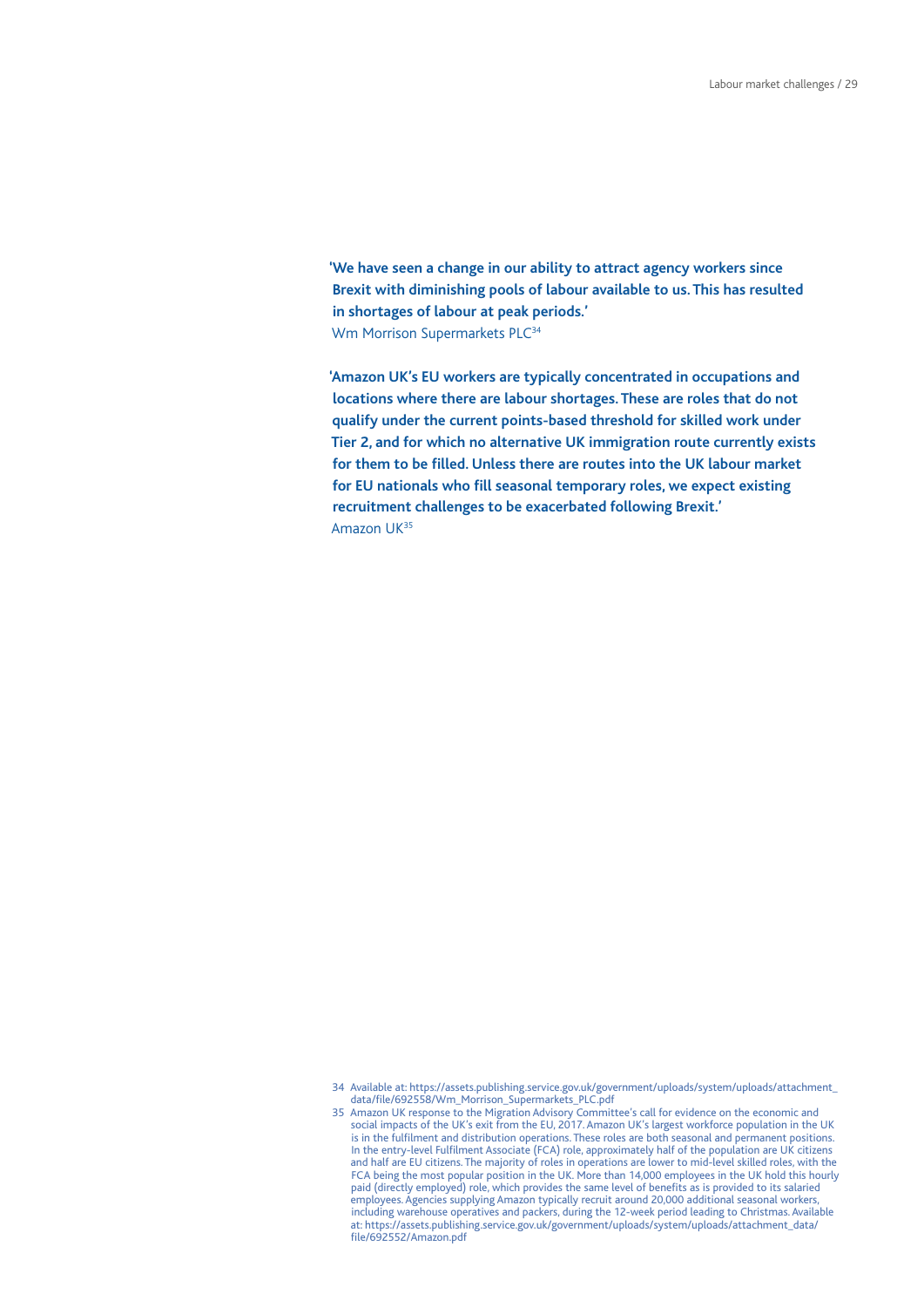### **CASE STUDY**

### **HUMAN ONE**

Human One are a hospitality recruitment agency with over 25 years of experience. They specialise in providing temporary personnel to high-end, central London hotels, bars, and restaurants. The majority of the staff on their books are from the EU2 countries of Romania and Bulgaria, with citizens of these countries making up 53 per cent and 12 per cent of their staff respectively. Of the remainder, 20 per cent are citizens of other EU countries, 9 per cent are citizens of non-EEA countries, and 6 per cent have UK nationality.

Human One have historically provided staff to the housekeeping departments in major London hotels.Amber Whalley, Human One's Managing Director, estimates that up until recently 85 per cent of the company's placements were in housekeeping, with the remainder working in restaurants, bars, spas, gyms, and offices. However, they are finding it increasingly difficult to recruit people who are willing to do housekeeping work and therefore they are seeing significant growth in these other areas.

**'**It's hard work. You're flipping mattresses, you're making beds, you're bent over, you're hoovering, and it is non-stop. When people come in to register now, the majority are coming to us saying they want to work within food and beverage, not housekeeping. As recruiters, it's our job to find them a role so we are constantly expanding our reach in order to match the needs of our candidates. We are working very much in a candidate-driven climate.**'**

Human One have found that demand for workers has outstripped supply of candidates during their peak period, which begins in April and continues throughout the year. According to Amber, 'The last few years have been like nothing we've ever seen before. If we had 200 people walk in we'd be able to put them into work today provided they had sufficient English language skills, a good work ethic and the necessary right-to-work documentation.'

**i**

This has been exacerbated by large numbers of their European workforce going back to their country of origin for long summer holidays. Yet, despite diversifying their recruitment methods, Human One have struggled to recruit UK citizens into these roles.

**'**We look at going to universities and school fairs. We don't have masses and masses of students, we probably get mostly Polish students, in the summer. British students now have much higher expectations, they're looking for internships and they're looking for work which is a lot more glamourous. That's the wrong way to think because we have consultants here who started off cleaning rooms and there are executive housekeepers or directors of accommodation who started at the bottom and worked their way up.**'**

Amber is hopeful that the UK will not overly restrict EU workers post-Brexit given that the UK economy depends so heavily on these workers for the tourism and hospitality sector. However, she also sees opportunities beyond the EU should the government support this direction.



### **FIGURE 10: NATIONALITY OF WORKERS REGISTERED WITH HUMAN ONE, FEBRUARY 2018 (%)**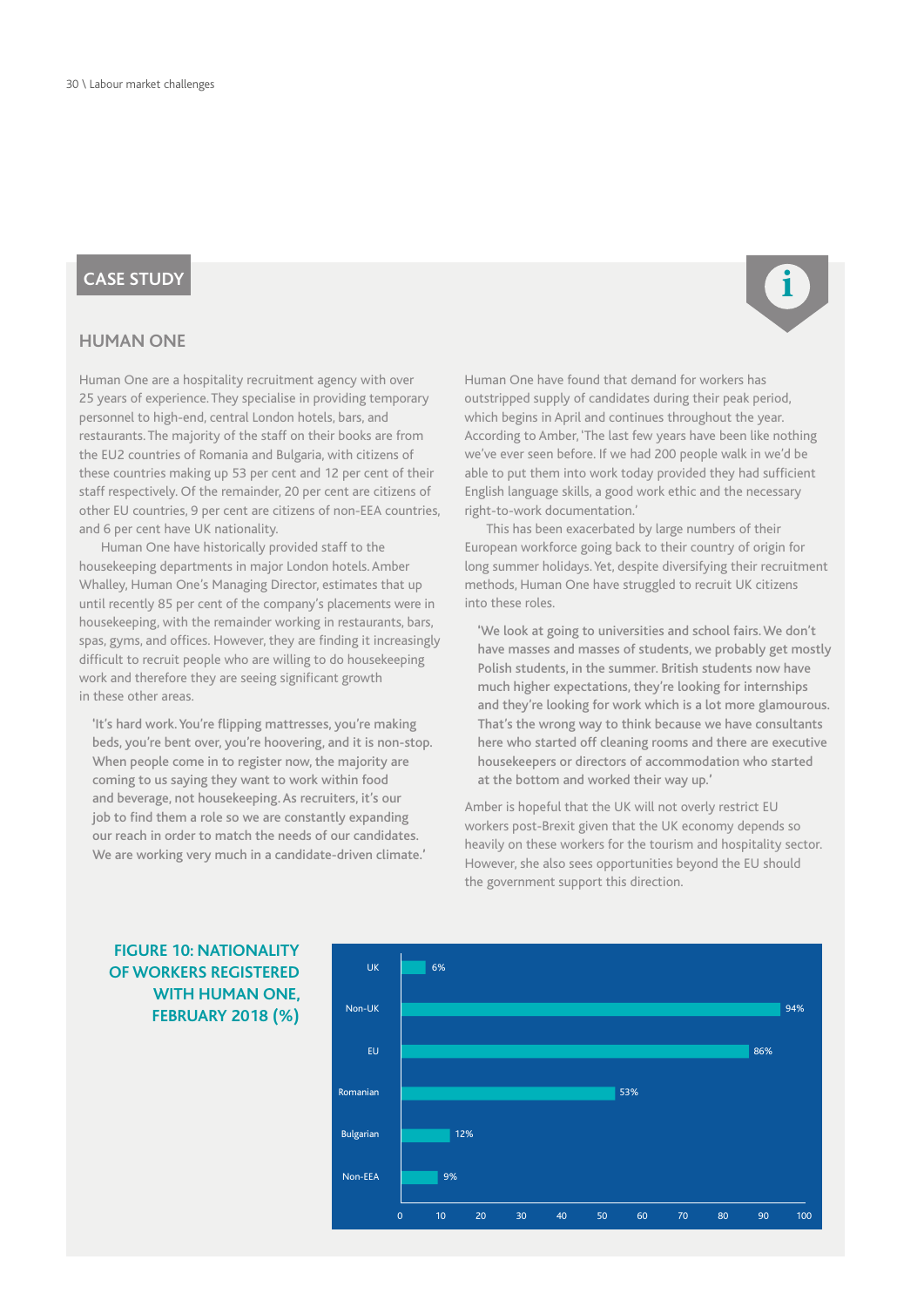# **05**

## **POST-BREXIT IMMIGRATION SYSTEM**

At the time of writing, what the UK's immigration system will look like after we leave the European Union remains uncertain. We know that the European Commission have agreed a 21-month transition for the UK until 31 December 2020, and that during this period, freedom of movement will continue as before (although this agreement includes the caveat that 'nothing is agreed until everything is agreed'). We also know that any EU national arriving in the UK before this date will be able to apply for 'settled status' and remain in the UK. We urge the government to work with recruitment agencies, who sit in a unique position between employers and workers, to ensure EU nationals are aware of how to claim settled status.

However, what will happen in terms of immigration policy from 1 January 2021 is still to be decided – all options except the continuation of free movement of labour are still on the table. While a transition period is welcome for avoiding a cliff edge, businesses need clarity on a future system sooner rather than later to plan and put the necessary processes in place.

There are several questions to be considered. Two key questions are:

- **1. Will EU nationals receive a preferential system over non-EU nationals?** Currently, those inside the EU have freedom of moment whereas those from outside the EEA have to go through the strict points-based system. There does not seem to be consensus in the Cabinet on whether there will be a global system or whether EU immigration will be linked to trade and Brexit negotiaions, but once this is decided, the policy options available to the government will become clearer.
- **2. Will there be a new controlled form of movement of EU workers, will the current non-EEA points-based system be extended, or will a new bespoke system be created?** The government have a number of different avenues they could go down for a future system, but it is uncertain which model they will adopt.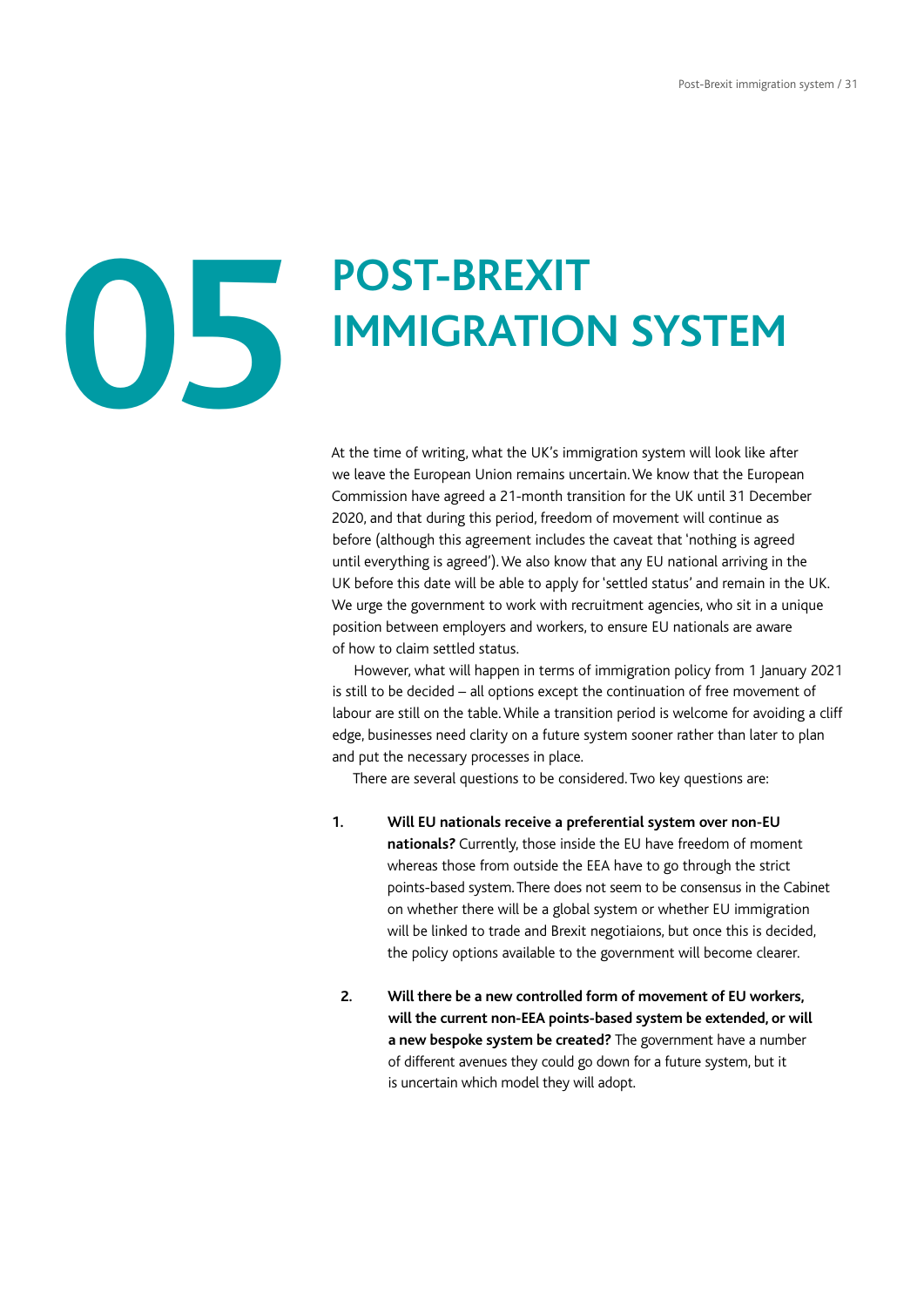<span id="page-32-0"></span>The broad options available to the government are:

• **Controlled and managed EU movement of workers –** freedom of movement will not continue, but the government can introduce more control and registration alongside a system to manage the numbers of EU workers. Any changes would be subject to negotiations with the European Commission.

One option could be similar to the Worker Registration Scheme which operated for nationals from 'A8' EU countries between 2004 and 2011, where workers were required to register with the scheme within a month of entering the UK. A number of other European countries already have registration schemes for EU nationals.

There is also a possibility for a safeguard or emergency break clause. Article 112 of the EEA Agreement allows parties to unilaterally take appropriate measures if there are 'serious economic, societal or environmental diffuculties of a sectoral or regional nature arise and are liable to persist'. This clause has been used by Liechtenstein to place restrictions on freedom of movement. Switzerland have also recently negotiated some extra controls on freedom of movement in the instance of serious social or economic difficulty. These set a precedent if the UK were to request such a restriction.

- **Extend the non-EEA points-based system** if the government chooses to have a global immigration policy which does not give preferential treatment to EU nationals, one option would be to simply extend the points-based system for non-EEA migrants (see Appendix 3). Unless this is reformed, this could be problematic for a number of reasons, including cost and bureaucracy, but importantly for temporary work, at present there is no route for agency workers. For example, recruitment agencies are not able to be sponsors of workers on Tier 2 visas, and workers have to be on contracts of employment. Unless the Tier 3 route is opened, employers may struggle to recruit candidates for low-skilled temporary roles in particular.
- **New bespoke immigration system** the government could create a new bespoke immigration system that caters to the needs of the economy while introducing an element of control.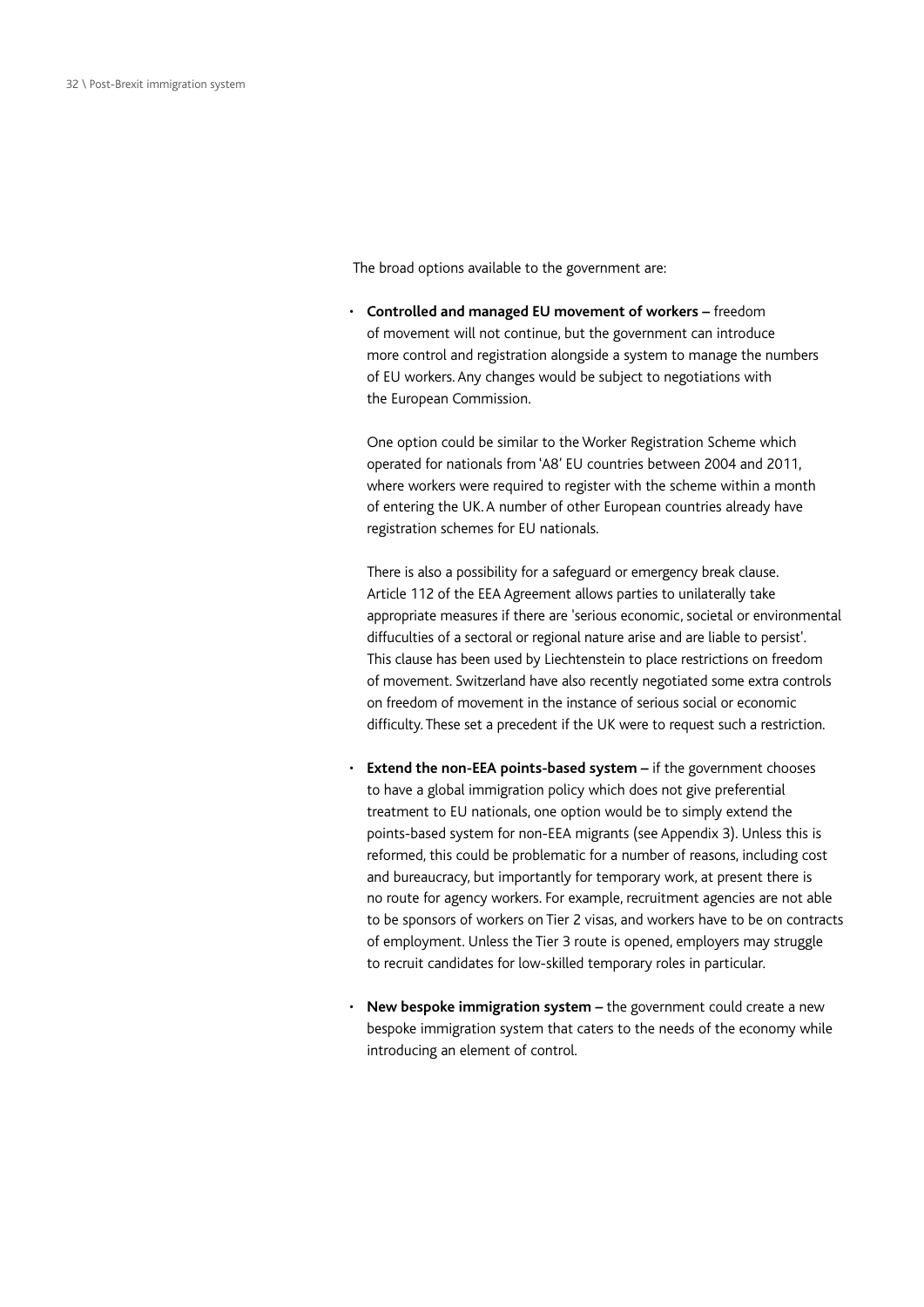### **Principles of a post-Brexit immigration system that supports a flexible labour market**

The purpose of this report is to highlight the importance of EU nationals in temporary roles, especially agency workers, in the UK across a number of sectors.

While there is still much uncertainty about what type of post-Brexit immigration system the government favours based on the data presented in this report, we recommend the government considers the following principles when crafting a future system:

#### **1. Based on evidence, not arbitrary targets**

This report has demonstrated that a number of sectors such as warehousing, food and drinks, and hospitality have already been struggling to meet their demand for temporary labour before freedom of movement has even ended. A high number of EU nationals are in these roles, which are commonly referred to as 'low-skilled' roles and are often overlooked in the public and political debate which focuses on the 'brightest and best'. This rhetoric fails to acknowledge the importance of EU nationals in temporary roles in these sectors. **The government must ensure the data on EU nationals in temporary, agency and seasonal roles is robust, and is recognised in any future immigration system.**

#### **2. Quick and predictable**

 The nature of temporary work is such that it is often needed at short notice (e.g. to cover sickness, absences, or to meet peaks in demand). Employers need to be able to access the right candidates at the right time in a predictable manner. **Any post-Brexit immigration system needs to allow employers to continue to be able to access temporary migrant workers quickly and at short notice, if needed.**

#### **3. Freedom to move jobs**

Currently, EU nationals are able to come to the UK and are free to work for a number of different agencies, on different assignments and in different sectors. They are not tied to one employer, sector or region. An EU national may sign up with an agency when they first arrive in the UK, do a number of different assignments for a while but then be taken on permanently by an employer. If they were limited to one particular employer or sector, this may limit their opportunities for career development and progression and would also increase the risk of exploitation. Furthermore, this would only work for employers if the immigration system was quick and low-cost.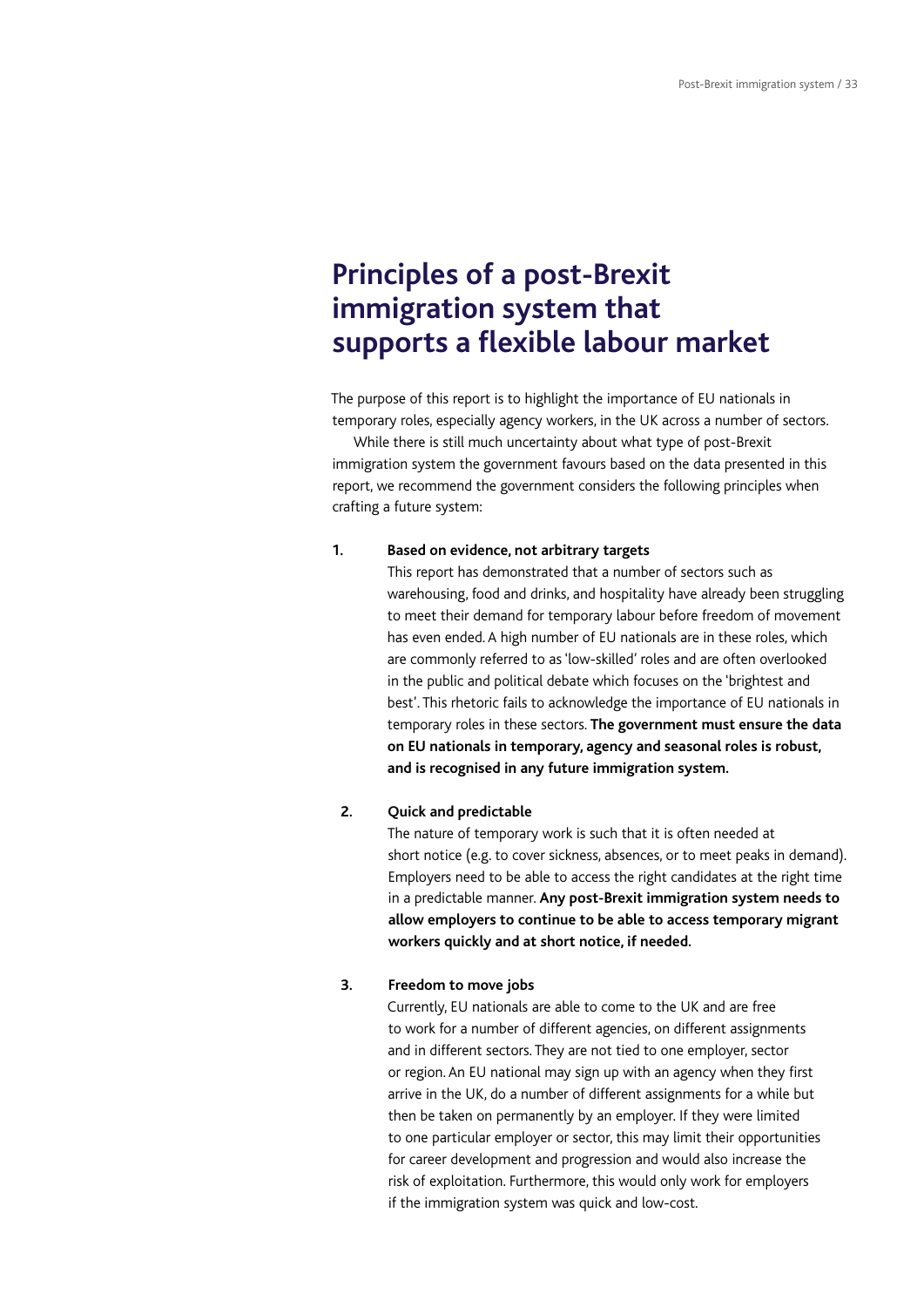**Immigration status should be attached to individuals rather than through sponsorship with an employer – once there is an established right to work, a worker should be able to choose where and how they work.**

**Provided the immigration system is quick and low-cost, any post-Brexit immigration system should allow for agency workers to be able to move between employers, sectors and regions. There should be provision for EU nationals to be able to continue to come to the UK to seek work, for a limited period of time.**

#### **4. Long-term approach**

Any new system needs to be robust and future-proof – an immigration policy that is centrally planned will soon become out of date and won't meet changing labour market needs. Our concern with a sectoral or regional visa approach is that it would not be responsive enough to the economy needs.

 This report shows that many sectors have similar concerns in terms of access to labour. To ensure an immigration system is robust and futureproof, we must ensure it can work with an evolving jobs landscape. It is estimated that 65 per cent of children entering primary school today will end up working in job types that don't yet exist.<sup>36</sup>

 **A market-led system that allows workers to move to where there is an economic need is preferable.**

#### **5. Low cost**

The UK operates one of the most expensive visa systems in the world.<sup>37</sup> Applicants, their dependants, and their employers must variously pay visa application fees, the immigration health surcharge, the immigration skills charge and for a Certificate of Sponsorship. Fragomen LLP have estimated this could add up to £16,069 for a Tier 2 worker with a partner and three children.38 If the costs associated with these visas were extended to recruiting EU workers, this would have a significant impact for employers in sectors with a high number of EU nationals. For temporary, seasonal and agency work, anything but a very low cost system would make using workers from the EU unfeasible.

 With margins already very tight for many businesses, a high cost for accessing EU labour could ultimately lead some employers to relocate elsewhere in the EU to access staff, or slow their growth.

 **The government should avoid the high costs associated with Tier 2 visas for temporary workers in any post-Brexit immigration system.**

<sup>36</sup> Taken from REC (2017), *[The Future of Jobs, Creating the Best Jobs Market in the World by 2025](https://www.rec.uk.com/__data/assets/pdf_file/0009/398331/REC-Future-of-Jobs-Report-Web-13.10.17.pdf)*.

<sup>37</sup> REC (2017), *[Building the Post-Brexit Immigration System, An analysis of shortages, scenarios, and choices](https://www.rec.uk.com/__data/assets/pdf_file/0005/376160/Buiding-the-Post-Brexit-Immigration-System-09.06.17.pdf)*. 38 Ibid.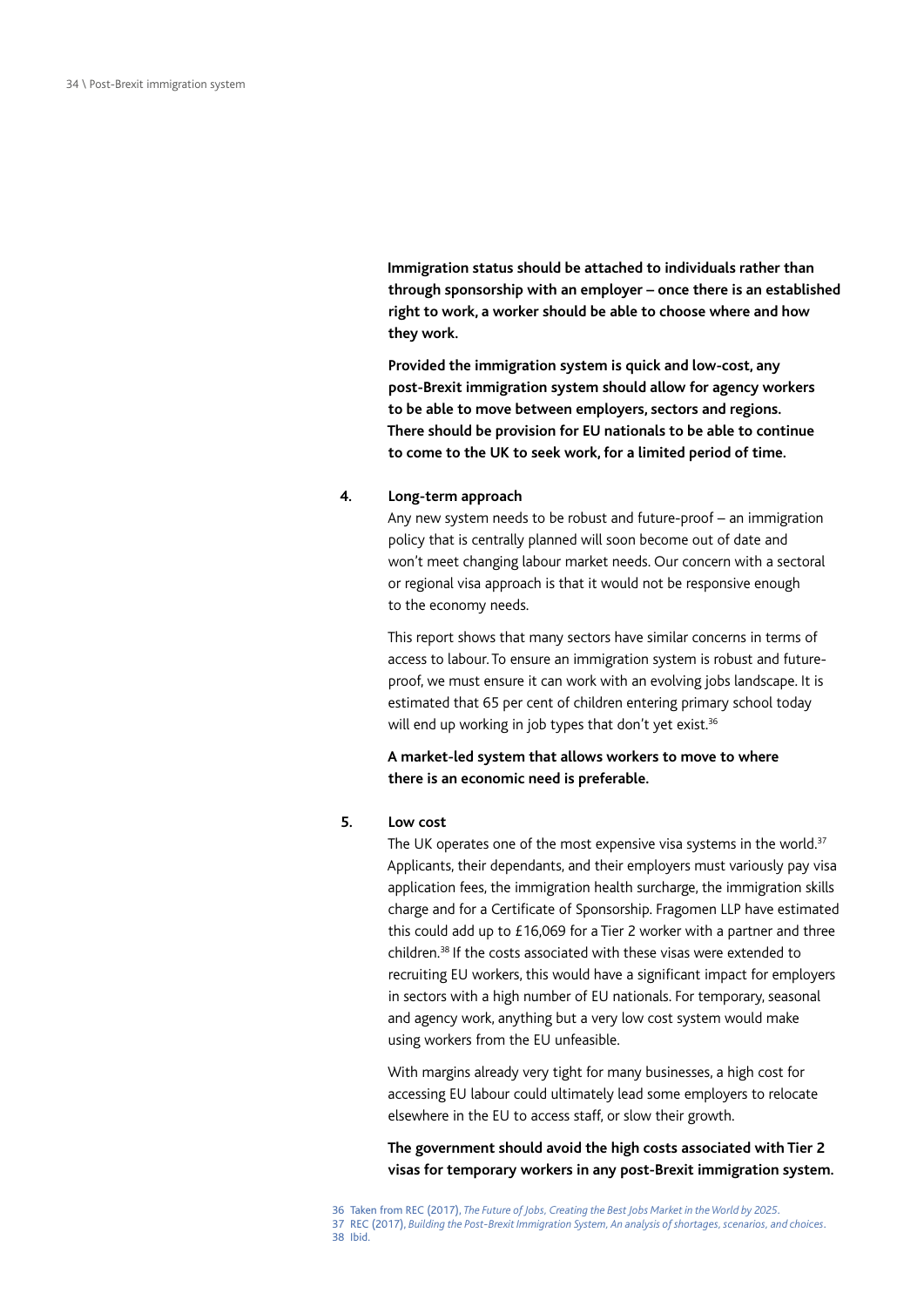### **6. Recognise different contracts**

This research has demonstrated that a significant number of EU nationals working in the UK are 'atypical' workers on non-standard contracts, who are often engaged by an agency. Currently, agencies are barred from sponsoring workers on Tier 2 visas, and non-EU migrants on these visas are required to be on a contract of employment. If this was extended to EU workers, this would bar the majority of the EU workers covered in this research from working in the UK in this way.

 **Any post-Brexit immigration system should allow for EU nationals to continue to be able to work through employment agencies and be contracted out to employers.**

### **Recommendations to address public concerns**

Alongside crafting a post-Brexit immigration policy that works for a flexible labour market, it is also important that public concerns around immigration are addressed. We believe there are a number of things the government can do to help achieve this:

**1. Control, not numerical targets**

Regaining control of immigration was one of the key reasons why people voted to leave the EU.39 However, research from British Future has shown that people are less concerned about rates of immigration than they are with control, contribution and a fair system that meets economic needs.<sup>40</sup> This is backed up by research from Open Europe, which found over half of respondents (56 per cent) to their survey supported a system which allows immigrants to come to the UK on the condition that social and economic controls are in place, compared with 36 per cent who wanted a system that simply reduces numbers.<sup>41</sup>

 **The government should therefore focus on rebuilding public trust in a future immigration system, rather than on meeting unattainable targets. It should therefore abandon its target to reduce immigration levels to the tens of thousands.**

**2. Continue and enhance the Controlling Migration Fund**

The government's Controlling Migration Fund is a positive step in helping alleviate some of the uneven pressures of migration on local communities. There is a risk, however, that this fund is used primarily for enforcement. **We would like to see the Controlling Migration Fund not just continue but expand, having a wider scope and remit.**

- 40 British Future and Hope Not Hate, National Conversation on Immigration, An interim report to the Home Affairs Select [Committee,](http://www.britishfuture.org/wp-content/uploads/2018/01/national-conversation-interim-report.pdf) January 2018.
- 41 Open Europe (2017), *[Beyond the Westminster Bubble: What people really think about immigration](https://openeurope.org.uk/intelligence/immigration-and-justice/beyond-the-westminster-bubble-what-people-really-think-about-immigration/)*.

<sup>39</sup> <https://lordashcroftpolls.com/2016/06/how-the-united-kingdom-voted-and-why>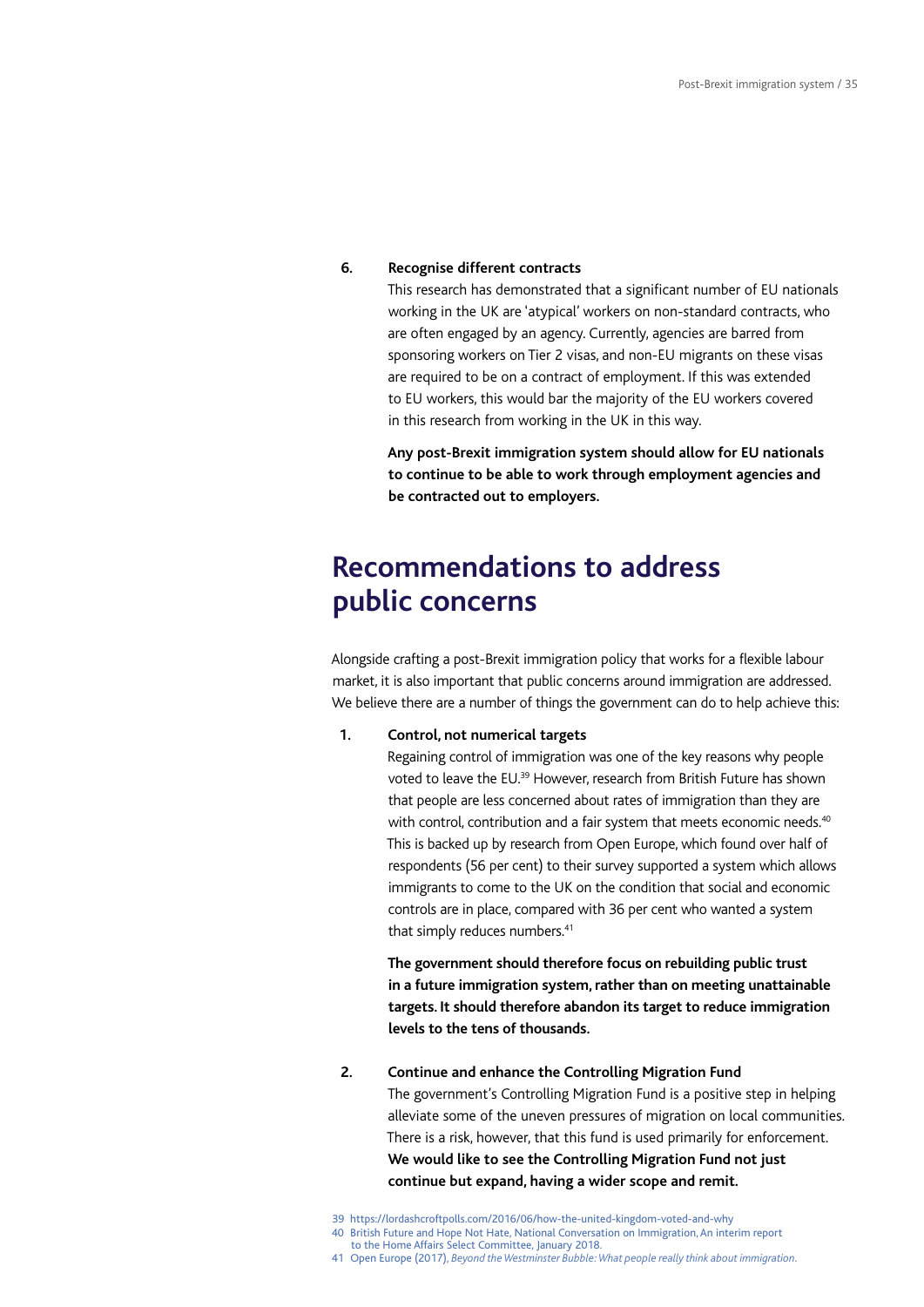#### **3. Labour market enforcement strategy**

 Although there is scant evidence to support the claim, there is a perception that EU workers have undercut UK wages. With this in mind, we welcomed the creation of a Director of Labour Market Enforcement in the Immigration Act 2016 to oversee the enforcement activity of the Employment Agencies Inspectorate (EAS), the Gangmasters and Labour Abuse Authority (GLAA), and the HMRC National Minimum Wage Unit. The director has now published his first strategy, which includes a number of recommendations to ensure labour market laws and regulations are being fully enforced and workers are protected. **The government should carefully consider the Director of Labour Market Enforcement's strategy and allocate the extra funding for enforcement activity that he recommends as soon as possible.**

### **Recommendations for finding more UK candidates**

The UK currently has historically high levels of employment and historically low levels of unemployment, alongside vacancies in excess of 800,000. Therefore, the UK will continue to need immigrant workers for the immediate future. However, a balanced immigration post-Brexit strategy should not detract from promoting work and progression opportunities for those UK nationals who are still seeking employment. There is much that employers, recruiters and the government can do to try and attract more UK nationals into roles that are hard to fill. This should form a key part of the government's industrial strategy.

**1. Reform the apprenticeship levy into a broader training levy** In his report on modern working practices to the government, Matthew Taylor<sup>42</sup> highlighted how agency workers are unable to benefit from the apprenticeship levy, as to be an apprentice you have to be employed and commit to the programme for a minimum of 12 months. The average length of an agency assignment is 17 weeks. Taylor highlighted how 'substantial issues remain about how atypical workers access workplace training'. Recruitment agencies are unable to spend their levy funds on their agency workers and this will just be returned to the Treasury. This is a big missed opportunity to upskill the UK temporary workforce and encourage progression. **We are calling for the government to urgently broaden the apprenticeship levy to become a more flexible training levy so that agencies can spend this money on up-skilling and training their temporary workers and create progression opportunities.**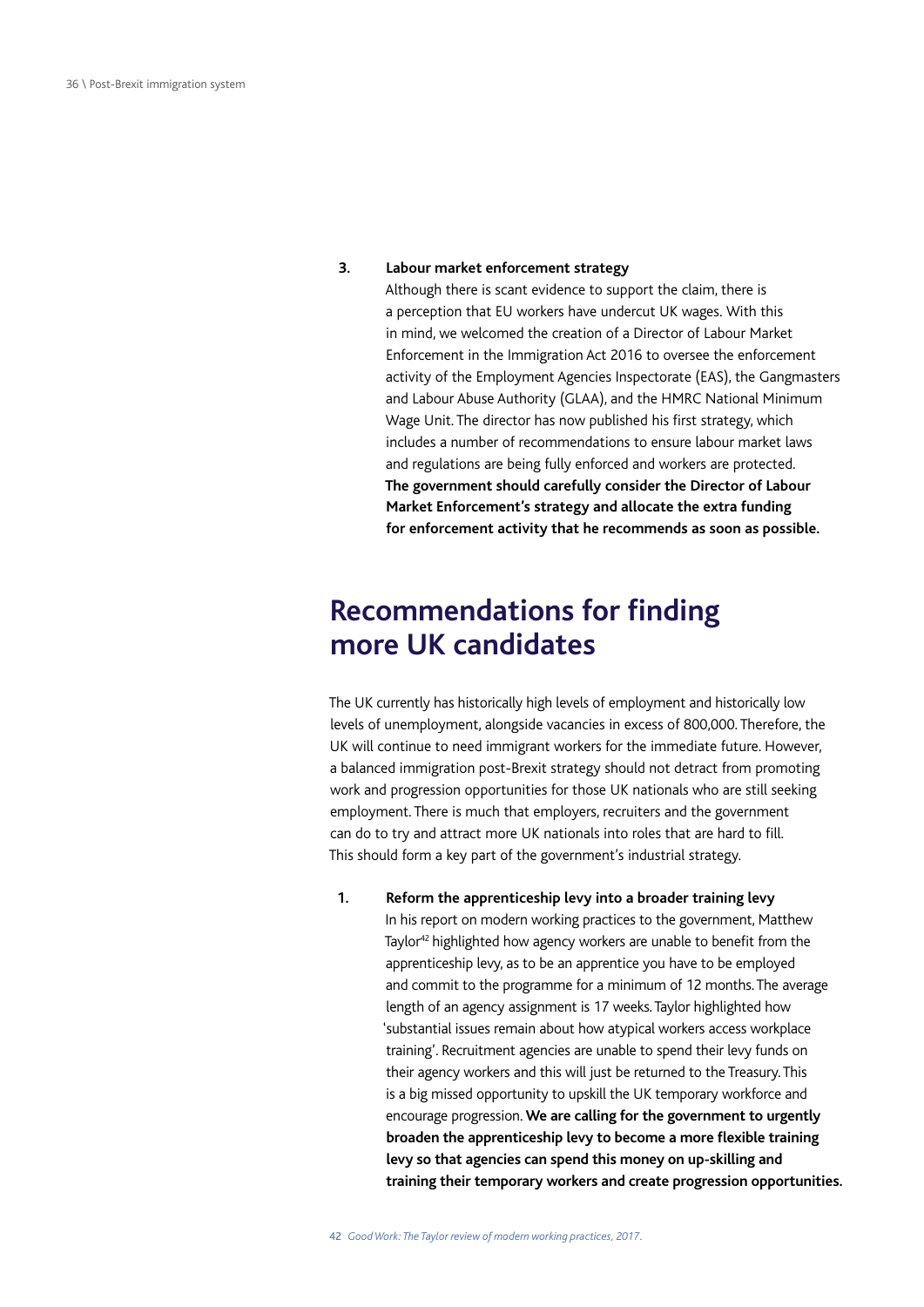**2. Work with employers in key sectors on promoting 'good work' and removing misconceptions and stigma attached to some sectors that currently have high levels of EU temporary workers** Raising pay alone is unlikely to significantly increase the take-up of these jobs amongst UK nationals. Our research has demonstrated that many of the jobs that are currently filled by EU agency workers have a stigma attached to them, which in many instances is unwarranted.<sup>43</sup>

 As well as combating stigma, it is important to ensure low-paid or low-skilled jobs are attractive to UK nationals through ensuring they are flexible, rewarding and have clear progression opportunities. The Business Secretary has taken on the role of promoting the delivery of better quality jobs as part of the government's Industrial Strategy.44 This is a recognition that the quality of work is just as important as the quantity. **The government should work with sector bodies in the agriculture, warehousing, retail and hospitality sectors to promote the 'good work' agenda and combat the stigma attached to roles in these sectors to help attract more UK nationals into these roles.**

**3. Employers and recruiters should look to widen their candidate pool** In order to find more UK candidates to undertake roles in low-pay sectors, employers should seek to widen the pool of potential candidates they seek to recruit. This could include people returning to work following career breaks, ex-service men and women, older workers, people with criminal records, those with long-term disabilities who may require some extra support, and the long-term unemployed.

 The REC now have 300+ employers signed up to our Good Recruitment Campaign, which helps organisations benchmark their current recruitment methods and reinvigorate their strategies in order to attract the right candidate. Signatories sign a Good Recruitment Charter, which sets out what good recruitment practice looks like and helps ensure that the UK workforce is used to its full potential.

There are a number of important initiatives which are also doing good work in this area, including the Ban the Box campaign from Business in the Community, which helps increase the opportunities for people with criminal convictions to compete for jobs, and the DWP's Disability Confident, which supports employers to make the most of talents disabled people can bring to the workplace.

**We would strongly encourage organisations to sign up to these initiatives and reinvigorate their hiring techniques.**

<sup>43</sup> REC (2017), *[Ready, Willing and Able? Can the UK labour force meet demand after Brexit?](https://www.rec.uk.com/__data/assets/pdf_file/0009/395487/Ready,-willing-and-able-Can-the-UK-labour-force-meet-demand-after-Brexit-2017.pdf)* 44 HM Government, Industrial Strategy, Building a Britain Fit for the Future.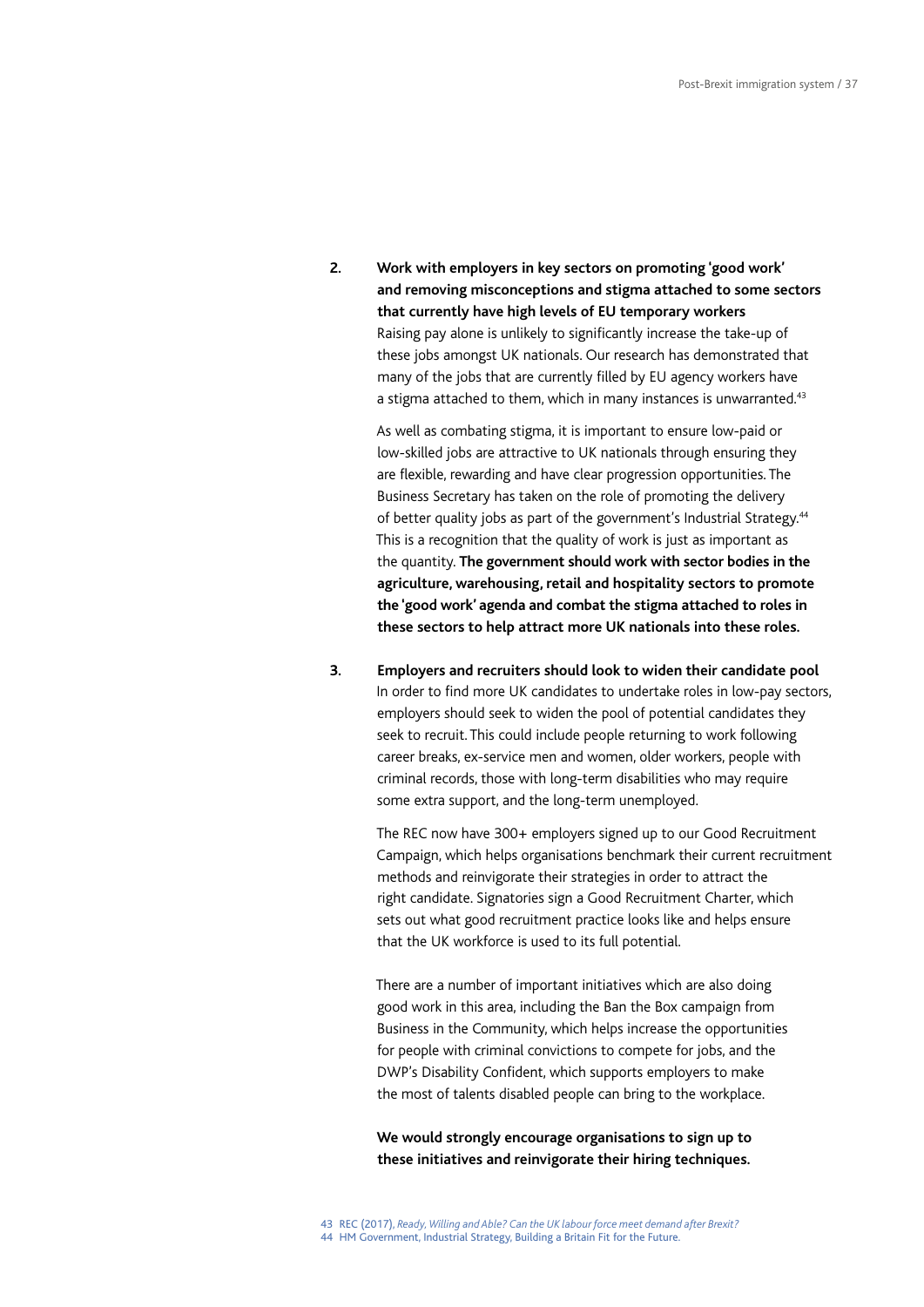### **APPENDIX 1: METHODOLOGY**

This report is largely based on a survey of REC members as well as a survey of employers/HR decision-makers in the UK. It also includes testimonies which illustrate the labour market challenges facing businesses and recruitment agencies. The insights provided by both recruitment leaders and HR professionals apply to temporary workers.

The following research activities underpin this report:

- A survey of 233 REC members hosted by YouGov. Of those, 209 REC members source and supply temporary or seasonal agency workers. Fieldwork was undertaken March–May 2018.
- ComRes interviewed 600 UK employers/HR decision-makers by telephone in March-May 2018. Data were weighed to be representative of UK adults in employment by region, broad industry sector and public/private split. Within this, ComRes interviewed 219 employers/HR decision makers involved in hiring temporary and seasonal workers in April-May 2018.
- Four telephone interviews with senior recruitment professionals, whose recruitment agencies are REC members.
- A focus group of seven members of the Food and Drink Federation.
- A review of the relevant literature.

We thank the British Retail Consortium (BRC), the Food and Drink Federation (FDF), the National Farmers' Union (NFU), the United Kingdom Warehousing Association (UKWA) and UK Hospitality<sup>45</sup> as well as their members for their contribution to this research. We also thank the REC members who participated in the interviews and completed the survey.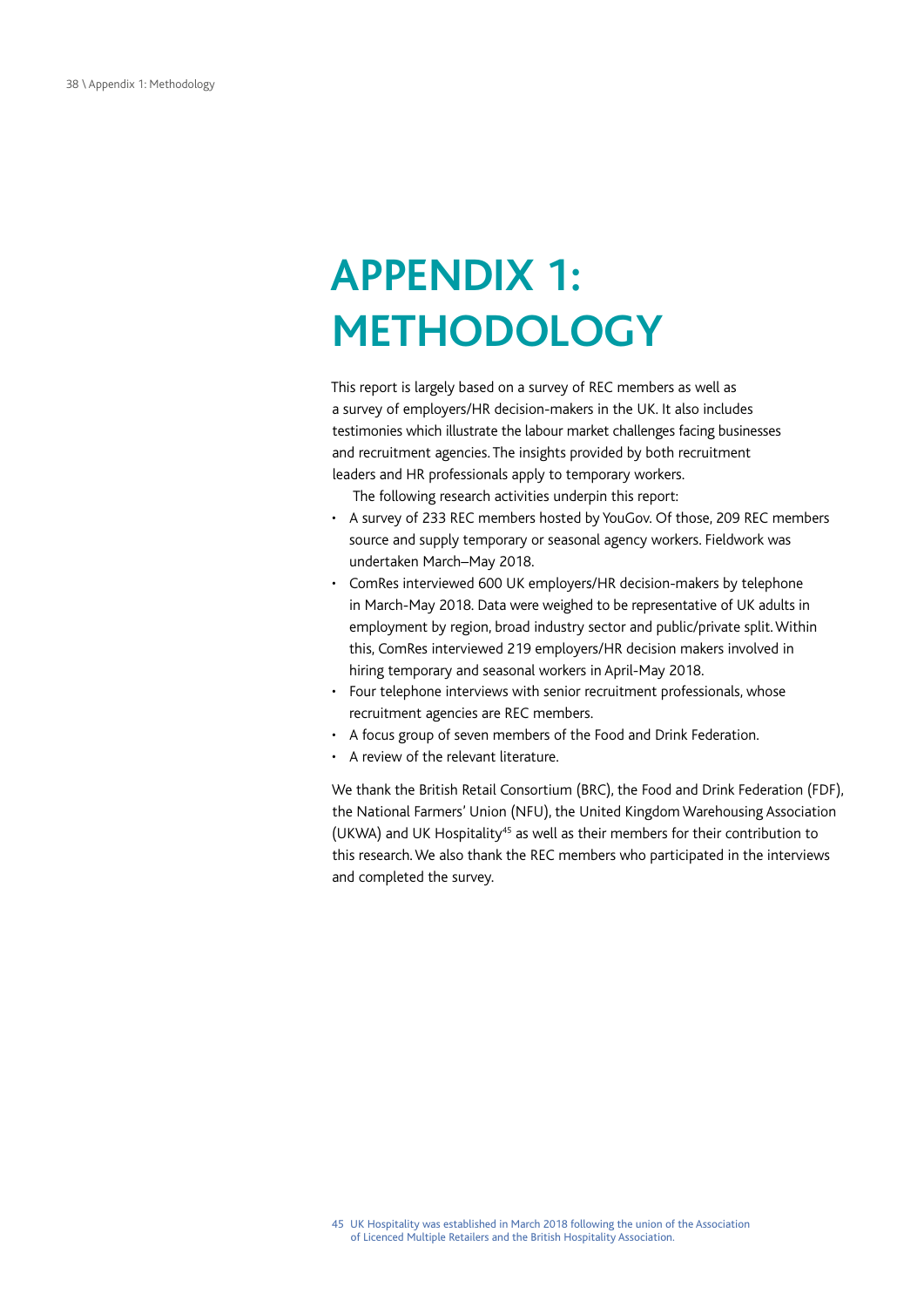### **APPENDIX 2: REVIEW OF PREVIOUS REC IMMIGRATION REPORTS**

In 2017, the REC published three reports that focused on the issue of immigration once the UK leaves the EU. While all are on a similar broad theme to this report, each has its own distinct area of focus, which is set out below:

### **Managing Migration in a Way that Supports Labour Market Success and the false dichotomy of a 'hard' or 'soft' Brexit**

While there is much talk of either a 'hard' or 'soft' Brexit, this dichotomy greatly oversimplifies the different choices the UK faces in terms of how it organises its international trade policy, immigration policy, and domestic law once it leaves the EU. In terms of immigration, the 'hardest' option would be to apply the exact same restrictions to EU nationals as are applied to non-EEA nationals once the UK leaves the EU. By contrast, the 'softest' option would be to continue freedom of movement with countries that are in the single market.

Between these two poles are a wide range of different policy tools that the UK could adopt to control immigration from the EU. These include: shortage occupation lists of jobs that cannot be filled domestically, work permits or visas, salary thresholds, qualification thresholds, and a host of other possible measures.<sup>46</sup> In reality, most immigration systems use a mixture of a range of such tools. For instance, the UK's current immigration policy for non-EEA nationals combines elements of all the different policy tools listed above.

The REC's report *Managing Migration in aWay that Supports Labour Market Success: What can we learn from the experiences of recruiters and employers in Norway, Switzerland, Canada and Australia?* looks at the immigration systems that other countries have adopted. It sets out how other developed nations, in Europe and beyond, have gone about managing immigration into their countries and gives examples that the UK may be able to emulate to manage migration once the UK leaves the EU.

### **Building the Post-Brexit Immigration System and quantitative measures of EU workers in the UK**

In partnership with the Migration Policy Institute and Fragomen LLP, the REC released *Building the Post-Brexit Immigration System: An analysis of shortages, scenarios and choices*. This report sheds new insight on the number of EU

<sup>46</sup> See section 6 of the Migration Advisory Committee's *EEA Workers in the UK Labour Market: A briefing note to accompany the call for evidence* for further details of possible methods for managing migration.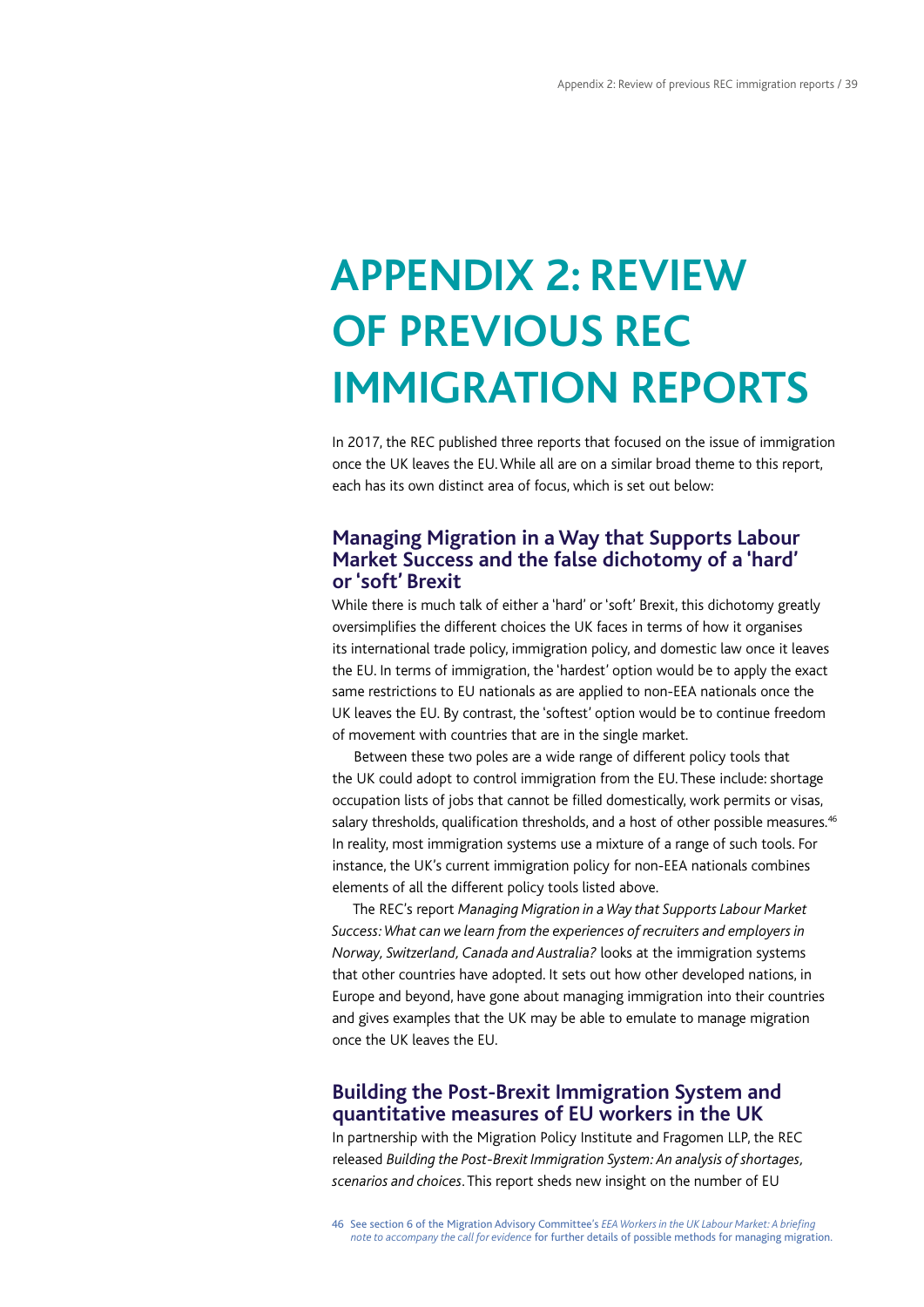and other migrant workers in the UK by sector, region, and skill level. The report dispels the myth that EU workers in the UK overwhelmingly work in low-skilled roles that require no prior qualifications or training. For instance, equating those EU workers in the UK who wouldn't currently qualify for a Tier 2 visa as low-skilled workers leads to a substantial overestimate of the proportion of EU workers in low-skilled roles. Qualification for a Tier 2 visa is dependent upon meeting an annual salary threshold of £30,000, which excludes many EU workers who are not currently working in low-skilled roles.

Instead of using visa eligibility rates to measure skill level, this report presents a new, detailed analysis of the Annual Population Survey and the Labour Force Survey to understand the roles non-British workers currently occupy in the UK. The report finds that while EU workers account for 15 per cent of low-skilled roles in the UK, they also account for 7 per cent of middle-skilled roles and 6 per cent of high-skilled roles.

As well as new data analysis, the report sets out 21 recommendations for the government based on the data to ensure businesses are able to recruit and retain the staff they'll need to ensure Britain's post-Brexit economy is a successful one. These include agreeing a sensible settlement for those EU nationals already working in the UK; an immigration policy that supports low-, medium-, and high-skilled jobs; and an evidence-led immigration policy free from day-to-day political pressure.

### **A qualitative analysis of the supply of low-skilled roles in the UK post-Brexit**

In September 2017, the REC released the report *Ready, Willing and Able: Can the UK labour force meet demand after Brexit?* This report builds upon the findings and recommendations of the previous two reports by exploring the experiences of recruiters, employers, UK workers, and EU workers in depth. It explores the current role that EU workers in low-skilled roles play in the UK economy and sets out the best options for government in ensuring these roles are still performed once the UK leaves the EU. It also provides recommendations for recruiters and employers on how to attract and retain workers for low-skilled roles in an increasingly tight sector of the labour market.

As our *Building the Post-Brexit Immigration System* report highlighted, EU and other migrants make a huge contribution across a wide range of sectors and at all skill levels. The focus of this report by no means seeks to downplay the importance of skilled migrant workers to sectors such as healthcare, engineering, and financial services. However, as this report will demonstrate, the collective efforts of EU workers in low-skilled roles are also hugely important to the economy and the country. Moreover, the UK's current immigration restrictions for non-EU nationals prioritise applicants with particular skills, qualifications, or earnings. If a similar system were applied to EU workers, far fewer EU workers would be available to perform low-skilled roles in the UK.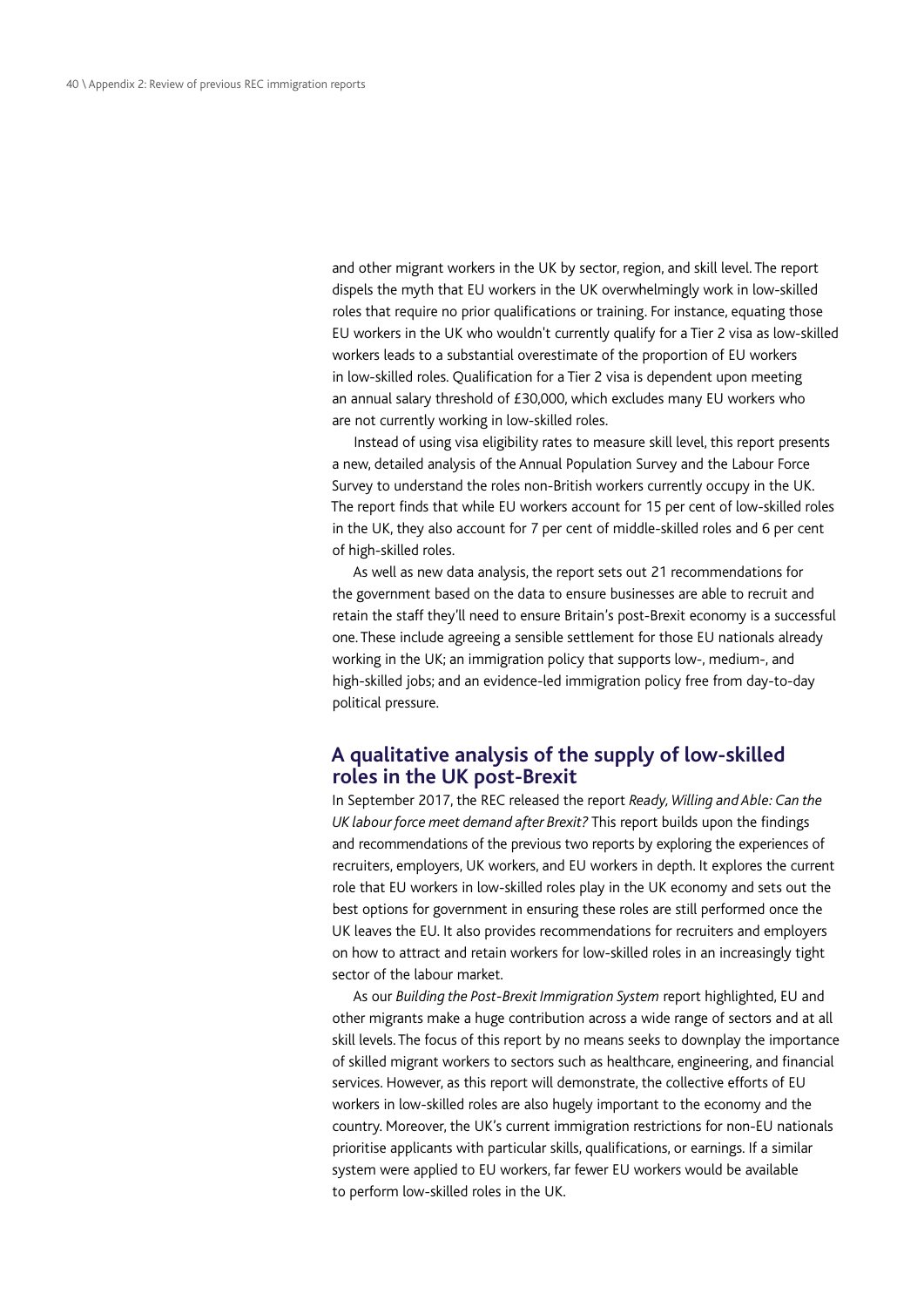## **APPENDIX 3: OVERVIEW OF THE UK IMMIGRATION SYSTEM**

This appendix is an abridged copy of a detailed overview of the current UK immigration system by Fragomen LLP, which has in-depth insights into how the system works on paper and in practice. This first appeared in the report Building the Post-Brexit Immigration System: An analysis of shortages, scenarios, and choices in June 2017.

### **Current legal framework for EEA nationals to enter and live in the UK**

The EEA regulations provide the framework for EEA nationals and non-EEA national family members to live, work and study in the UK. The right of free movement for EEA nationals and their non-EEA national family members has existed since the UK first joined the European Economic Community on 1 January 1973.

### **EEA nationals**

### **1. Qualified Persons**

All EEA nationals have an initial right to enter and reside in the UK for up to three months. After this period, in order to extend their right to reside in the UK, EEA nationals must show that they are exercising treaty rights as a Qualified Person. A Qualified Person is defined as an individual who is:

- a) a job seeker;
- b) a worker;
- c) a self-employed person;
- d) a self-sufficient person; or
- e) a student.

### **2. Registration certificate**

EEA nationals are entitled (but not required) to apply for a Registration Certificate which evidences their existing right to live in the UK. The application can be submitted immediately upon entering the UK, provided the EEA national is exercising treaty rights.

### **3. Permanent residence**

After an EEA national has been exercising treaty rights in the UK for a continuous period of five years, they may be eligible to apply for a document evidencing their permanent residence status. The EEA national will also be required to evidence that they have not left the UK for more than six months in each year during the five-year period.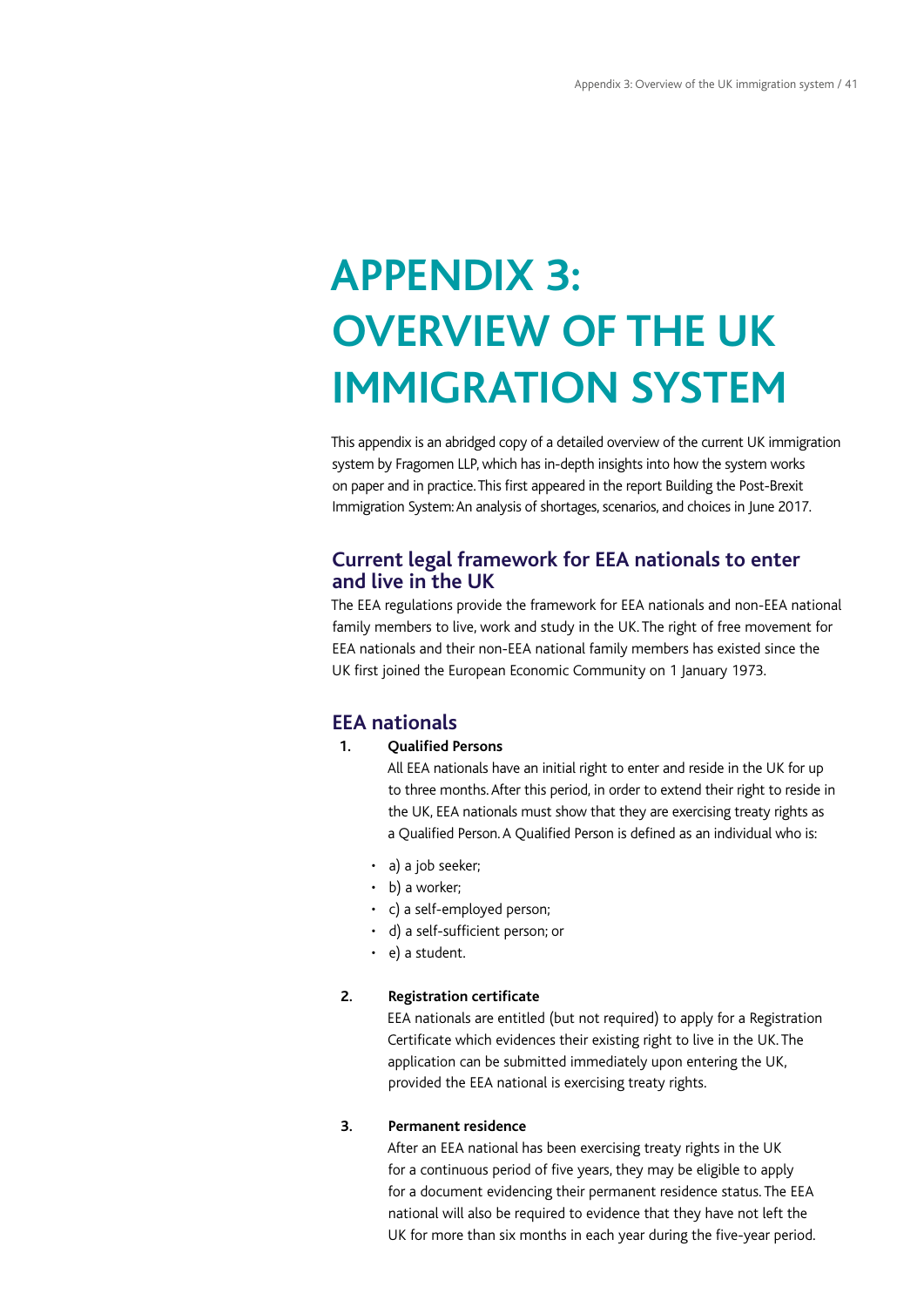#### **4. British citizenship**

An EEA national may be eligible to apply to naturalise as a British citizen after they have held permanent residence status for 12 months in accordance with the British Nationality Act 1981. As above, while the EEA national is not required to hold a Permanent Residence Card (PRC), they must now obtain this document prior to submitting an application for naturalisation.

### **Points-based system for non-EEA nationals**

Outside of the EEA regulations, the UK's immigration control is based on the seminal Immigration Act 1971 (as amended by subsequent Immigration and Asylum Acts), and the Immigration Rules (the Rules). It is the Rules that practitioners refer to, and changes to the Rules must be authorised through the parliamentary process under s.3 (2) of the Act.

The Rules regulate entry into, and the stay of persons in, the UK. It is by reference to these criteria that Entry Clearance Officers at British diplomatic posts overseas determine if that person qualifies for entry to the UK.

The points-based system (PBS) was introduced into the Rules in 2008. It was a means of tidying up a dense matrix of over 80 separate visa categories to provide a more streamlined and manageable system that applicants and users alike could navigate. The rules governing PBS applications are largely set out in Part 6A of the Immigration Rules.

As the name implies, the PBS allocates a certain number of points to different attributes for visa applicants. The Rules set out how many points are required for each category, and how they are awarded. A main applicant is permitted to bring dependent family members with them, but this only includes spouses/civil partners/unmarried partners with whom they have been cohabiting for two years or more and children under 18. Only in very exceptional circumstances would an alternative family member who is dependent on the main applicant be able to obtain a dependant visa.

The PBS has five distinct categories, which are set out in more detail below.

#### **1. Tier 1**

The Tier 1 visa category is available for high-value/exceptionally talented migrants. This category is further broken down into a number of sub-categories:

- Tier 1 (Entrepreneur)
- Tier 1 (Graduate Entrepreneur)
- Tier 1 (Investor)
- Tier 1 (Exceptional Talent)
- Tier 1 (General) no longer open for applications
- Tier 1 (Post-Study Work) no longer open for applications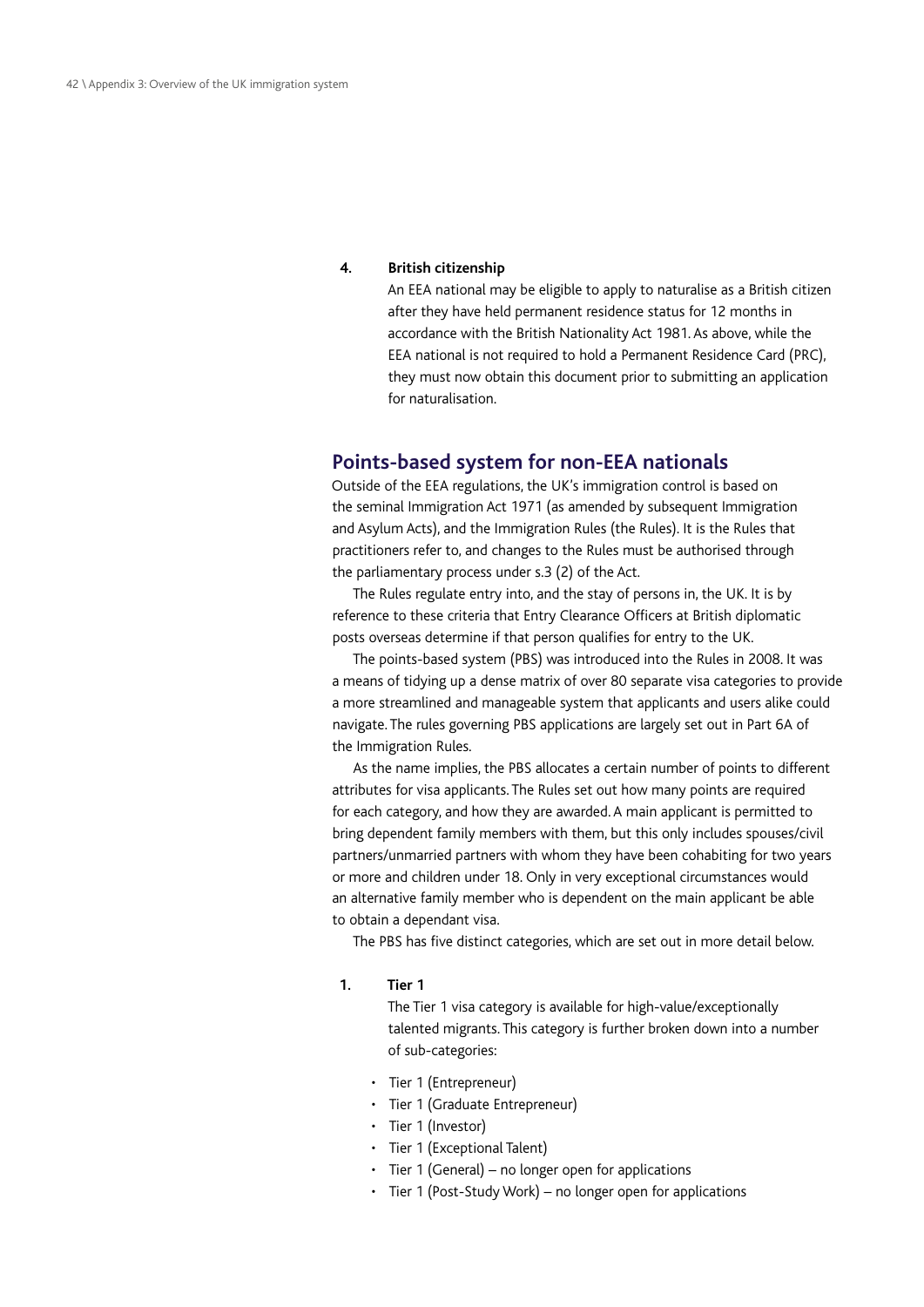### **2. Tier 2**

This is the sponsored worker category and is split into four main sub-categories (detailed below). This visa category requires sponsorship by a UK entity that holds a Sponsor Licence:

- Tier 2 (General)
- Tier 2 (Inter-company Transfer)
- Tier 2 (Minister of Religion)
- Tier 2 (Sportsperson)

#### **3. Tier 3**

This category was initially created for low-skilled work in the PBS but never opened for use. Instead, a small number of seasonal schemes did exist but these were closed in 2013.

#### **4. Tier 4**

The Tier 4 category is available for overseas students that will study with an education provider that holds a Tier 4 sponsor licence:

- Tier 4 (Child)
- Tier 4 (General*)*

### **5. Tier 5 Temporary Workers**

The Tier 5 visa category comprises a number of sub-categories that facilitate the temporary movement of non-EEA nationals to the UK. With the exception of Tier 5 (Youth Mobility Scheme), Tier 5 applicants will require a Certificate of Sponsorship (CoS) from an entity that holds a Tier 5 sponsor licence for the relative sub-category:

- Tier 5 (Creative and Sporting)
- Tier 5 (Charity Workers)
- Tier 5 (Religious Workers)
- Tier 5 (Government authorised exchange)
- Tier 5 (International Agreement)
- Tier 5 (Youth Mobility)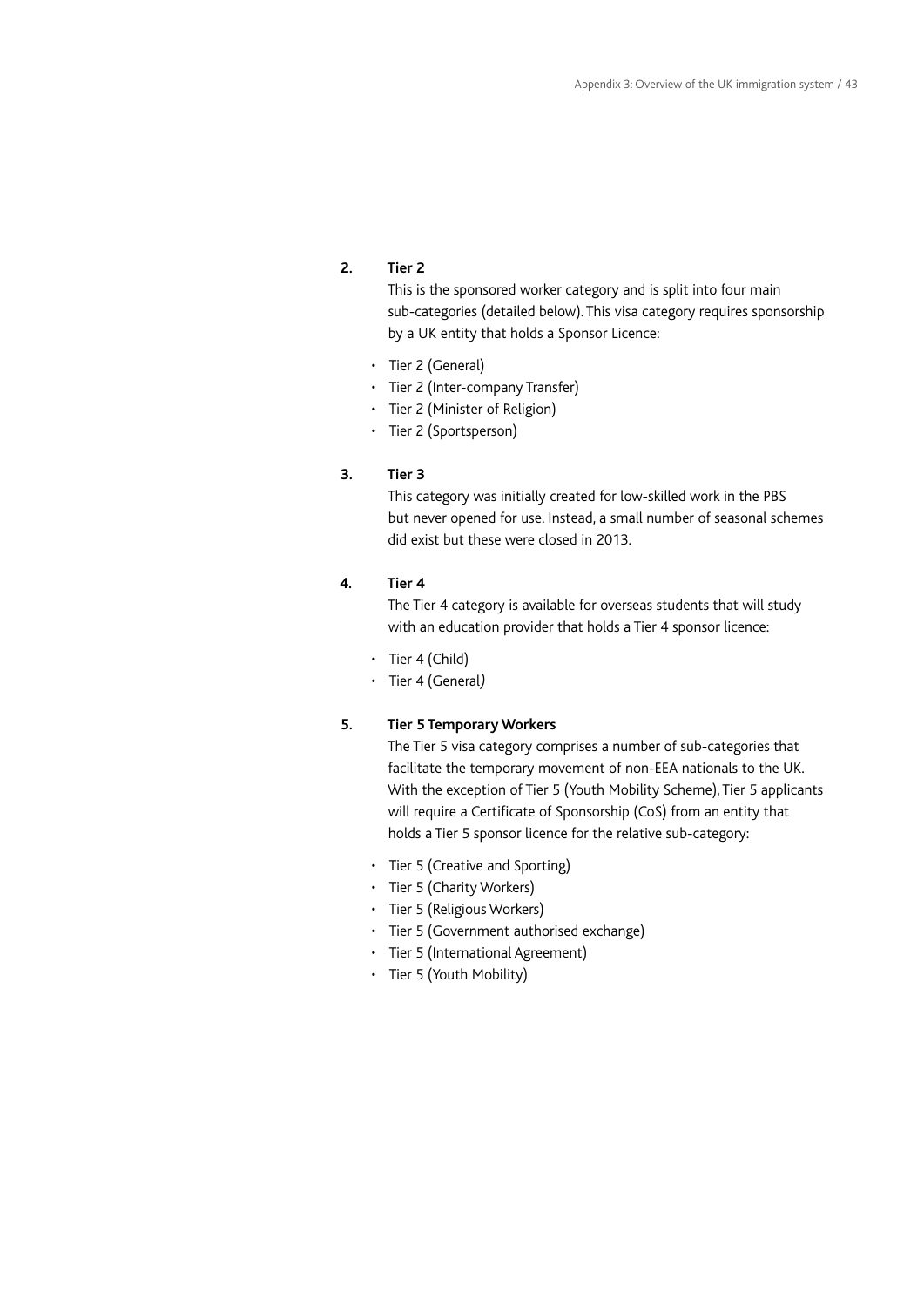# **APPENDIX 4: THE RIGHTS OF AGENCY WORKERS IN THE UK**

All agency workers in the UK are entitled to a number of rights, including protection from unlawful deductions from wages, statutory sick pay and health and safety protections.

| National Minimum Wage or National Living Wage                                               |
|---------------------------------------------------------------------------------------------|
| Protection from unlawful deductions from wages                                              |
| <b>Statutory Sick Pay</b>                                                                   |
| Statutory Maternity and Paternity Pay, Shared Parental Pay and Adoption Pay                 |
| Statutory holiday entitlement - 5.6 weeks' paid holiday a year                              |
| Minimum rest breaks                                                                         |
| Maximum working time - 48 average hours a week, or you can opt out of this<br>if you choose |
| To be automatically enrolled onto a pension if you meet the required criteria               |
| Protection from unlawful discrimination under the Equality Act 2010                         |
| Protection for whistleblowing                                                               |
| Health and safety protections                                                               |
| Right not to be charged direct or indirect fees for finding a job                           |
| Protections from being restricted from working elsewhere                                    |

Recruitment agencies are legally required to inform the workers who sign up with them of the type of contract, the pledge of payment, the type of work and the notice period (if applicable). When an assignment has been offered, agency workers must be informed of the length and location of assignment, the hours they are expected to work and of any health and safety risks. After 12 weeks on an assignment, agency workers are entitled to equal pay as a permanent employee doing the same job and equal treatment with permanent employees in regard to rest breaks, holiday entitlement, working time, information on the job vacancy with the hirer and the use of collective facilities.<sup>47</sup>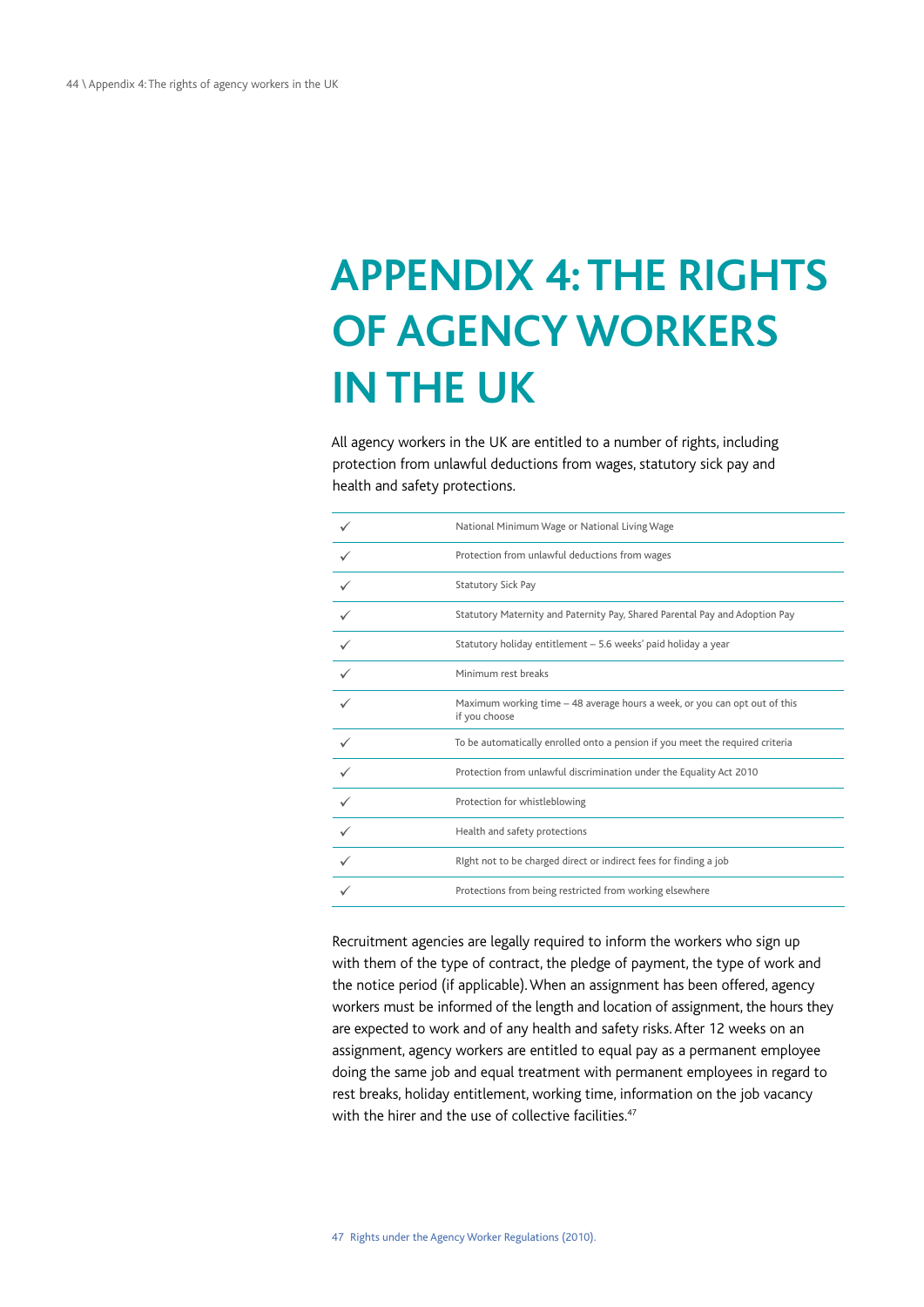## **APPENDIX 5: GLOSSARY OF KEY TERMS AND DEFINITIONS**

| Brexit day       | The UK officially leaves the EU on 29 March 2019.<br>Brexit negotiations between the UK and the EU began on 19 June 2017.                                                                                                                                                                                                                                                                                                                                                                                                                            |
|------------------|------------------------------------------------------------------------------------------------------------------------------------------------------------------------------------------------------------------------------------------------------------------------------------------------------------------------------------------------------------------------------------------------------------------------------------------------------------------------------------------------------------------------------------------------------|
| Post-Brexit      | The era following a transition or implementation period of approximately<br>21 months (29 March 2019 to 31 December 2020) whereby permanent arrangements<br>for UK EU relations are applied. This is conditional on both sides agreeing a final<br>withdrawal treaty.                                                                                                                                                                                                                                                                                |
| Agency worker    | Any worker who has a contract with a recruitment agency or employment business<br>but is supplied to work temporarily for another business/a hiring client. The worker<br>is paid by the recruitment agency or employment business.                                                                                                                                                                                                                                                                                                                  |
| Temporary worker | Any worker who is recruited either directly by the employer/business or<br>via a recruitment agency on a temporary basis that is not a seasonal worker.<br>Temporary worker covers a period of up to nine months.                                                                                                                                                                                                                                                                                                                                    |
| Seasonal worker  | Any worker who is recruited for a limited period of time to address an anticipated<br>peak in demand due to the time of year (e.g. harvesting season, Christmas, etc.).                                                                                                                                                                                                                                                                                                                                                                              |
| <b>EU28</b>      | The European Union (EU) is an economic and political union of 28 countries. It<br>operates an internal (or single) market which allows free movement of goods, capital,<br>services and people between member states.<br>European Union member states: Austria, Belgium, Bulgaria, Croatia, Cyprus, Czech<br>Republic, Denmark, Estonia, Finland, France, Germany, Greece, Hungary, Ireland, Italy,<br>Latvia, Lithuania, Luxembourg, Malta, Netherlands, Poland, Portugal, Romania, Slovak<br>Republic, Slovenia, Spain, Sweden and United Kingdom. |
| A8 countries     | Also referred to as the EU8, these are a group of eight countries from Central and<br>Eastern Europe that joined the EU on 1 May 2004. Czech Republic, Estonia, Hungary,<br>Latvia, Lithuania, Poland, Slovakia and Slovenia.                                                                                                                                                                                                                                                                                                                        |
| EU <sub>2</sub>  | It comprises Bulgaria and Romania, which joined the EU in 2007.                                                                                                                                                                                                                                                                                                                                                                                                                                                                                      |
| <b>EU15</b>      | EU member states prior to the accession of ten candidate countries on 1 May<br>2004. Austria, Belgium, Denmark, Finland, France, Germany, Greece, Ireland, Italy,<br>Luxembourg, Netherlands, Portugal, Spain, Sweden, United Kingdom.                                                                                                                                                                                                                                                                                                               |
| EEA              | The European Economic Area includes EU countries (EU28) and also Iceland,<br>Liechtenstein and Norway. It allows these countries to be part of the EU's single market.<br>Switzerland is neither an EU nor EEA member but is part of the single market - this means<br>Swiss nationals have the same rights to live and work in the UK as other EEA nationals.                                                                                                                                                                                       |